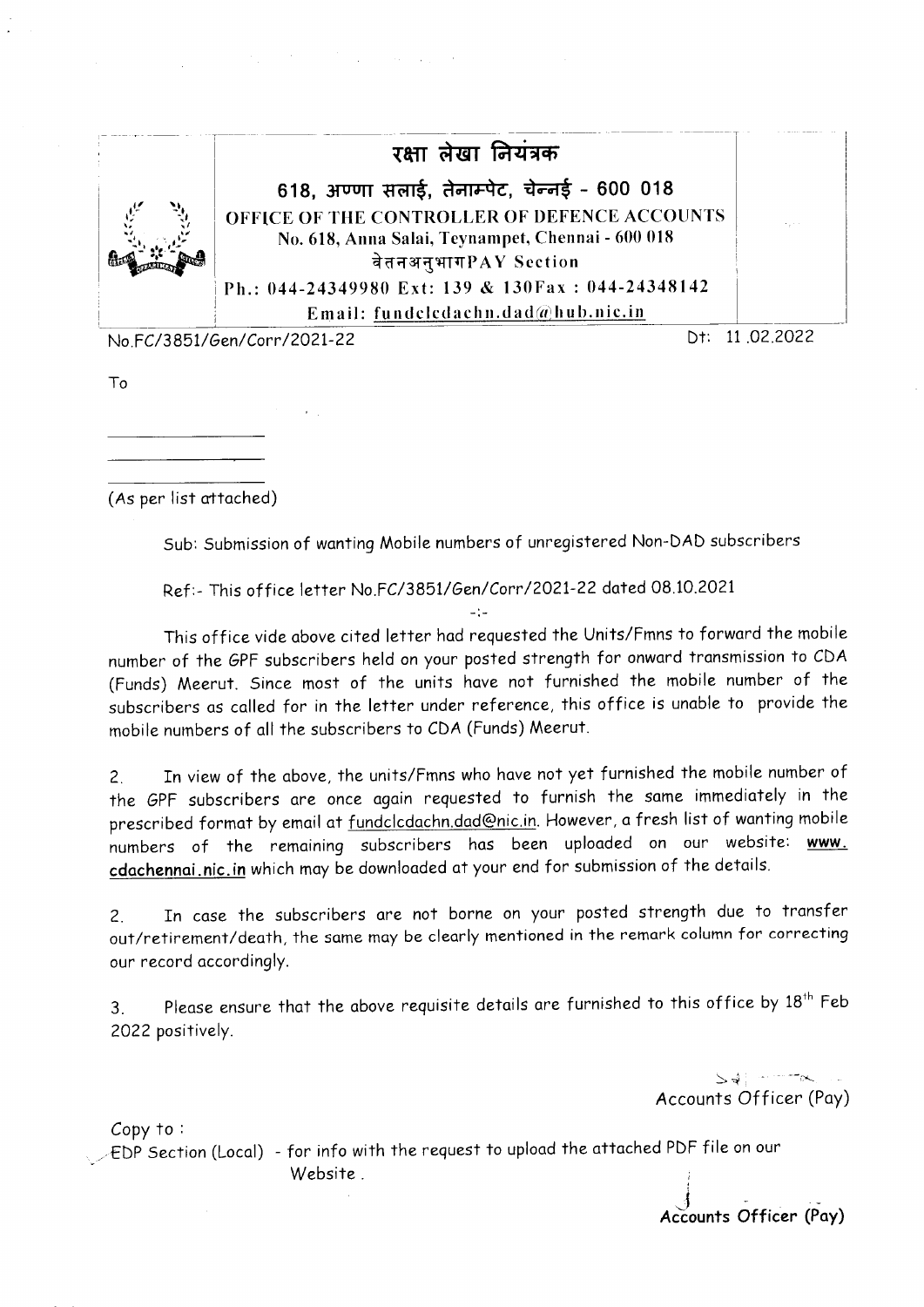| <b>SI No</b>   | <b>GPF No</b>          | <b>Name</b>                             | <b>Mobile No</b> | <b>Remark</b> |
|----------------|------------------------|-----------------------------------------|------------------|---------------|
|                | <b>UNIT CODE: 1509</b> | <b>NAME OF THE UNIT: CE (NW) COCHIN</b> |                  |               |
| 1              | 1052516                | <b>SUBHAMONY T</b>                      |                  |               |
| $\overline{2}$ | 1053803                | TK KUTTAPPAN                            |                  |               |
| 3              | 1059179                | N<br><b>SUNIL KUMAR</b>                 |                  |               |
| 4              | 1060926                | PN SATHNABHAMA                          |                  |               |
| 5              | 1065181                | MADHAVI<br>K.                           |                  |               |
| 6              | 1066191                | DEVAYANI<br>KP                          |                  |               |
| 7              | 1068386                | <b>GEORGE</b><br>PА                     |                  |               |
| 8              | 1068430                | RAJU<br>ĸс                              |                  |               |
| 9              | 1071302                | <b>FRANCIS</b><br>PV -                  |                  |               |
| 10             | 1071891                | <b>SRIKANDAN NAIR</b>                   |                  |               |
| 11             | 1076453                | <b>MARY GRACY</b>                       |                  |               |
| 12             | 1076454                | <b>LISSY KA</b>                         |                  |               |
| 13             | 1076670                | <b>GV KURIAN</b>                        |                  |               |
| 14             | 1080268                | R BUVANA                                |                  |               |
| 15             | 1080353                | C T JALAJAMONY                          |                  |               |
| 16<br>17       | 1080377<br>1080992     | M KOMALAVALLI                           |                  |               |
| 18             | 1081587                | P M SULAIMAN<br><b>DSRK REDDY</b>       |                  |               |
| 19             | 1081901                | P CHANDRAN C S                          |                  |               |
| 20             | 1082129                | V PREM KUMAR                            |                  |               |
| 21             | 1082230                | A VARKEY                                |                  |               |
| 22             | 1082232                | PJ THOMAS                               |                  |               |
| 23             | 1082468                | KUMARI N.P.                             |                  |               |
| 24             | 1082469                | <b>KA ISSAE</b>                         |                  |               |
| 25             | 1084432                | <b>CS JOSEPH</b>                        |                  |               |
| 26             | 1084441                | <b>BABU KURIAN</b>                      |                  |               |
| 27             | 1086221                | <b>J.ASHOK KUMAR</b>                    |                  |               |
| 28             | 1086647                | Y NEELAKANTA IYER                       |                  |               |
| 29             | 1086648                | <b>KESAVA PILLAI MURALEE</b>            |                  |               |
| 30             | 1090227                | MV VISWANATH                            |                  |               |
| 31             | 1097387                | <b>SUSAN NINAN</b>                      |                  |               |
| 32             | 1097565                | P ANIL KUMAR                            |                  |               |
| 33             | 1248538                | P K SURESH                              |                  |               |
| 34             | 1367847                | ANIL KUMAR R.C                          |                  |               |
| 35             | 1367872                | <b>NICY PETER</b>                       |                  |               |
| 36             | 1372672                | SHRADHESH CHANDRA                       |                  |               |
| 37             | 1376294                | K BALAN                                 |                  |               |
| 38             | 1376540                | PRIYA SANKAR                            |                  |               |
| 39             | 1376555                | <b>SUNIL KUMAR K</b>                    |                  |               |
| 40             | 1376690                | <b>RAGHUR</b>                           |                  |               |
| 41             | 1378028                | SUKUMARANKM                             |                  |               |
| 42             | 1378361                | <b>SULEKHAL</b>                         |                  |               |
| 43<br>44       | 1378750                | BALKRISHNAN MANHERI MM                  |                  |               |
| 45             | 1379388<br>1379480     | R SMITHA<br>MM CHANDRA BHANU            |                  |               |
| 46             | 1380287                | SIBICHANTA                              |                  |               |
| 47             | 1380338                | MK MARUTHAIRAJA                         |                  |               |
| 48             | 1381008                | <b>BINDU MOL P</b>                      |                  |               |
| 49             | 1381981                | NISHA DASAN                             |                  |               |
| 50             | 1384359                | <b>MANOJ P N</b>                        |                  |               |
| 51             | 1384360                | <b>HARIDAS K</b>                        |                  |               |
| 52             | 1385062                | <b>KD MOHAN DAS</b>                     |                  |               |
| 53             | 1385118                | <b>SS RAMESH</b>                        |                  |               |
| 54             | 1385626                | P K MANOJ                               |                  |               |
| 55             | 1386699                | KUNHI KRISHNAN T                        |                  |               |
| 56             | 1386910                | VISWANADHAN NAIR                        |                  |               |
| 57             | 1501945                | SOJI THOMAS                             |                  |               |
| 58             | 478773                 | TK RAMESH                               |                  |               |
| 59             | 626119                 | <b>BABU ANTONY</b>                      |                  |               |
| 60             | 626437                 | KC INDIRA                               |                  |               |
| 61             | 636951                 | M.K. BABU                               |                  |               |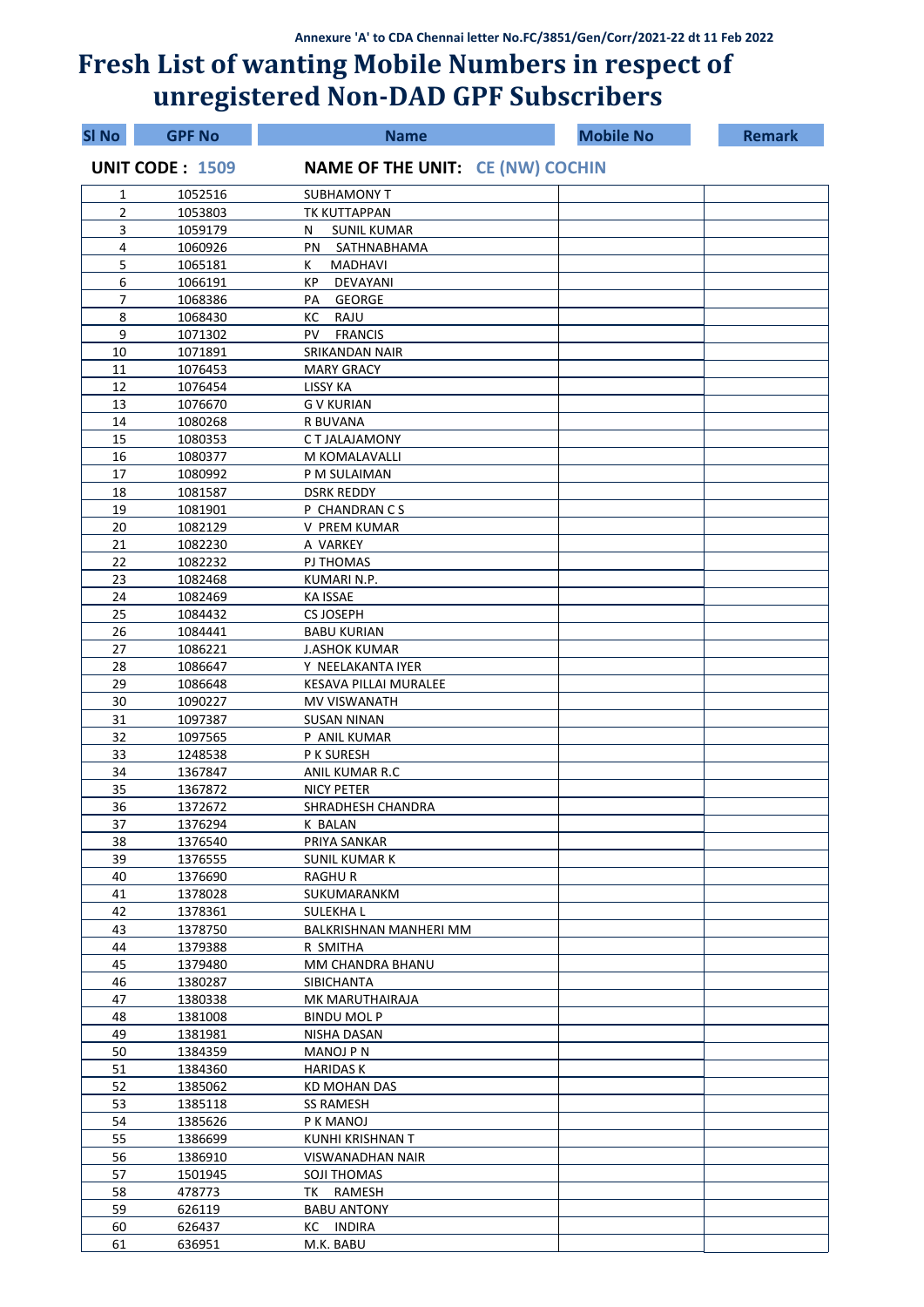| <b>SI No</b> | <b>GPF No</b>          | <b>Name</b>                          | <b>Mobile No</b> | <b>Remark</b> |
|--------------|------------------------|--------------------------------------|------------------|---------------|
|              | <b>UNIT CODE: 1511</b> | <b>NAME OF THE UNIT: CWE CHENNAL</b> |                  |               |
|              | 1079327                | NK VIJA YAKUMAR                      |                  |               |
|              | 1084443                | S MAHALAKSHMI                        |                  |               |
|              | 1381716                | TC SIVA KUMAR                        |                  |               |
| 4            | 1400445                | MANI PAPA RAO                        |                  |               |
|              | 1501516                | S KRISHNA MOORTHY                    |                  |               |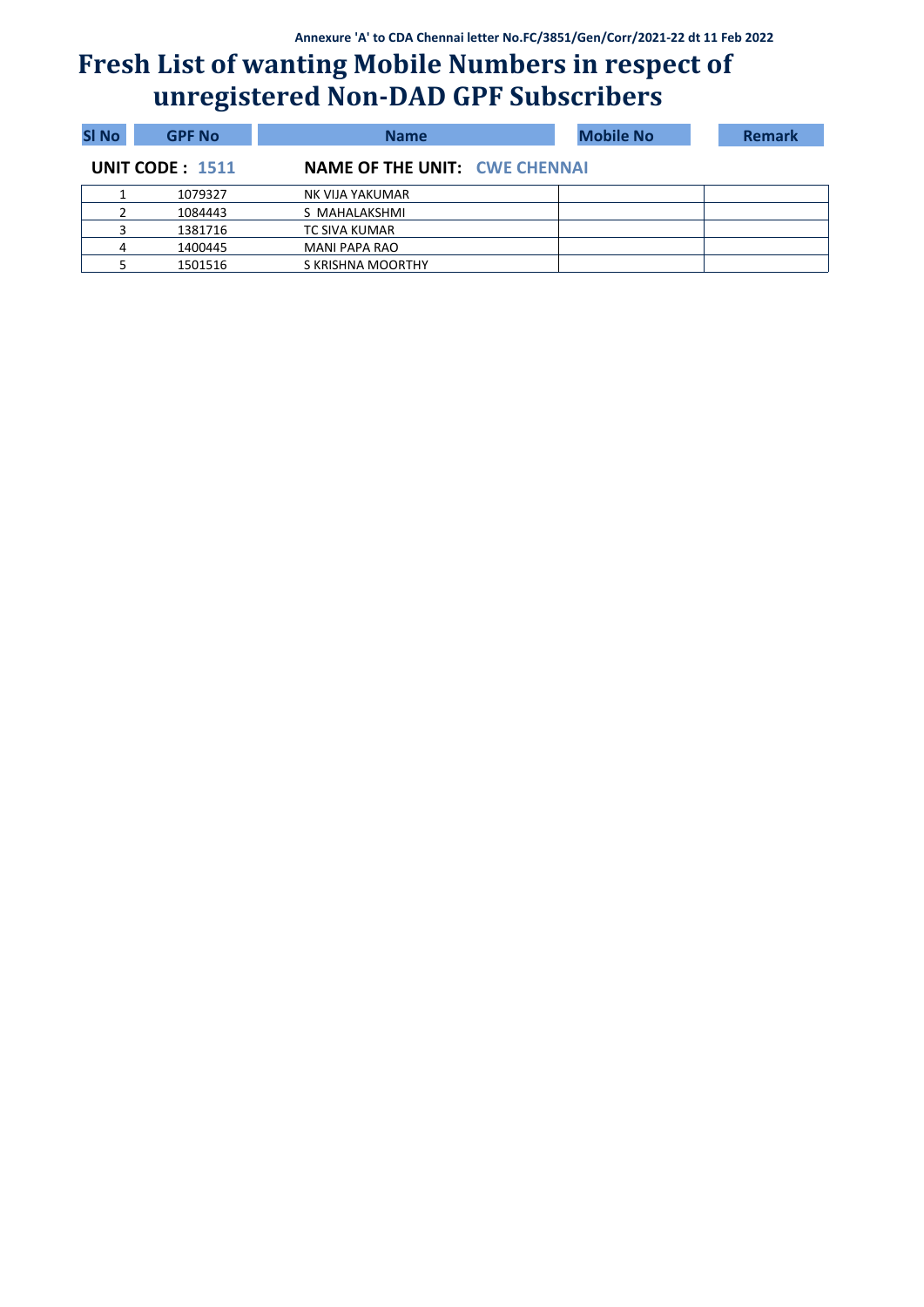| <b>SI No</b>   | <b>GPF No</b>          | <b>Name</b>                              | <b>Mobile No</b> | <b>Remark</b> |
|----------------|------------------------|------------------------------------------|------------------|---------------|
|                | <b>UNIT CODE: 1547</b> | <b>NAME OF THE UNIT: GE (MES) COCHIN</b> |                  |               |
| 1              | 1014395                | <b>JOHNSON</b><br>К                      |                  |               |
| $\overline{2}$ | 1060681                | VS PURUSHOTHAMAN                         |                  |               |
| 3              | 1068740                | N MOHANAN UNNITHAN                       |                  |               |
| 4              | 1069052                | JAYA CHANDRA NAIR                        |                  |               |
| 5              | 1070206                | EJ TOMICHAN                              |                  |               |
| 6              | 1073515                | PS.<br>MOHANAN                           |                  |               |
| $\overline{7}$ | 1073516                | <b>VJ CHERIAN</b>                        |                  |               |
| 8              | 1073520                | CS BABU                                  |                  |               |
| 9              | 1075017                | <b>K C THOMAS</b>                        |                  |               |
| 10             | 1075019                | P B ABDUL LATHEF                         |                  |               |
| 11             | 1076663                | P V AJAYA KUMAR                          |                  |               |
| 12             | 1077038                | P G BABU                                 |                  |               |
| 13             | 1077041                | <b>T X RAPHEL</b>                        |                  |               |
| 14             | 1078733                | NEELA KANTAN VIJAYAN                     |                  |               |
| 15             | 1078734                | <b>K K SURENDRAN</b>                     |                  |               |
| 16             | 1078741                | T I JOSEPH GLANCY                        |                  |               |
| 17             | 1078745                | M V ELIAS                                |                  |               |
| 18             | 1078746                | <b>JOB PETER</b>                         |                  |               |
| 19             | 1078748                | P B VISWANATHAN                          |                  |               |
| 20             | 1086610                | V.M.ABDULKARIM                           |                  |               |
| 21             | 1087788                | NV JOY                                   |                  |               |
| 22             | 1090234                | SIVAN VD                                 |                  |               |
| 23             | 1095715                | PP JOSE                                  |                  |               |
| 24             | 1096431                | SD KULKARNI                              |                  |               |
| 25             | 1227001                | SREEDHARANK                              |                  |               |
| 26             | 1237143                | <b>B BABUKUTTY</b>                       |                  |               |
| 27             | 1240184                | <b>D VIJAY</b>                           |                  |               |
| 28             | 1368464                | TM BLAKRISHNAN                           |                  |               |
| 29             | 1369062                | AI JAMES                                 |                  |               |
| 30             | 1369068                | <b>VK ASHOKAN</b>                        |                  |               |
| 31             | 1369080                | P RAMACHANDRAN                           |                  |               |
| 32             | 1369082                | MR MADHUSOODANAN                         |                  |               |
| 33             | 1369092                | <b>KC PARAMAN</b>                        |                  |               |
| 34             | 1369234                | <b>PAUL LUKOSE</b>                       |                  |               |
| 35             | 1369339                | <b>VV RATHEESH</b>                       |                  |               |
| 36             | 1369342                | T BHARATHAN                              |                  |               |
| 37             | 1369344                | SHAJI VARGHES                            |                  |               |
| 38             | 1369347                | KK VISWAMBAARAN                          |                  |               |
| 39             | 1372163                | MK JOSEPH                                |                  |               |
| 40             | 1372378                | SHAMI CHAND                              |                  |               |
| 41             | 1372420                | <b>VE GEORGE</b>                         |                  |               |
| 42             | 1373217                | C VASAGAR                                |                  |               |
| 43             | 1375536                | V SARASAMMA                              |                  |               |
| 44             | 1379477                | <b>MK SUGUNAN</b>                        |                  |               |
| 45             | 1380928                | RADHA PARMESHWARAM                       |                  |               |
| 46             | 1384923                | <b>OV THOMAS</b>                         |                  |               |
| 47             | 1385063                | SYLAJA R                                 |                  |               |
| 48             | 1385872                | PC SATITH                                |                  |               |
| 49             | 1386658                | <b>CC RAVINDRAN</b>                      |                  |               |
| 50             | 1386830                | D ANEESH                                 |                  |               |
| 51             | 1414288                | CP SANTOSH KUMAR                         |                  |               |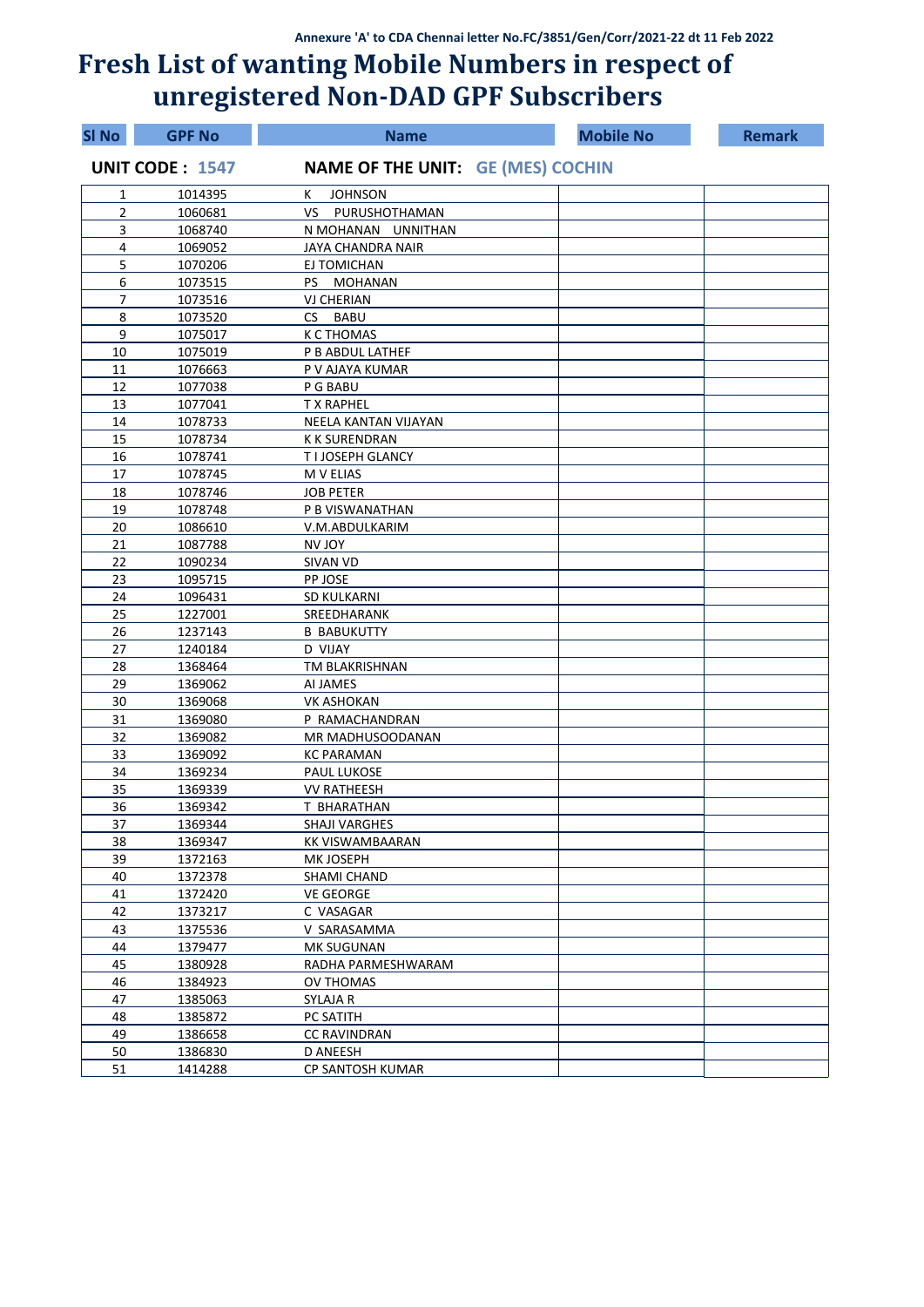| SI No | <b>GPF No</b>          | <b>Name</b>                                | <b>Mobile No</b> | <b>Remark</b> |
|-------|------------------------|--------------------------------------------|------------------|---------------|
|       | <b>UNIT CODE: 1548</b> | <b>NAME OF THE UNIT: GE (P) (I) COCHIN</b> |                  |               |
| 1     | 1062669                | K MOHANAN                                  |                  |               |
| 2     | 1063559                | AJAYA KUMAR<br>KS.                         |                  |               |
| 3     | 1077220                | T S JAMES                                  |                  |               |
| 4     | 1078602                | M M JAYATMAL                               |                  |               |
| 5     | 1079861                | E N VIKNASWARAN NAIR                       |                  |               |
| 6     | 1080658                | ABDUSSAMAD                                 |                  |               |
| 7     | 1090698                | <b>VIJAYA KUMAR KV</b>                     |                  |               |
| 8     | 1095724                | KV KRISHNA KUMAR                           |                  |               |
| 9     | 1096811                | P SEELAN                                   |                  |               |
| 10    | 1365877                | K SURENDRA NATH                            |                  |               |
| 11    | 1371359                | V SSATHIAN                                 |                  |               |
| 12    | 1376438                | <b>RAJESH M K</b>                          |                  |               |
| 13    | 1379010                | <b>KK RAJA</b>                             |                  |               |
| 14    | 1381531                | MSIVARAMA KIRSHNA                          |                  |               |
| 15    | 1382390                | NIMBALKAR PD                               |                  |               |
| 16    | 1382661                | SACHIN ANIL BHAGADE                        |                  |               |
| 17    | 1386298                | <b>MANOJ R</b>                             |                  |               |
| 18    | 1386641                | <b>VINOD N KARTHA</b>                      |                  |               |
| 19    | 639737                 | SHASHI DHARAN PILLAI                       |                  |               |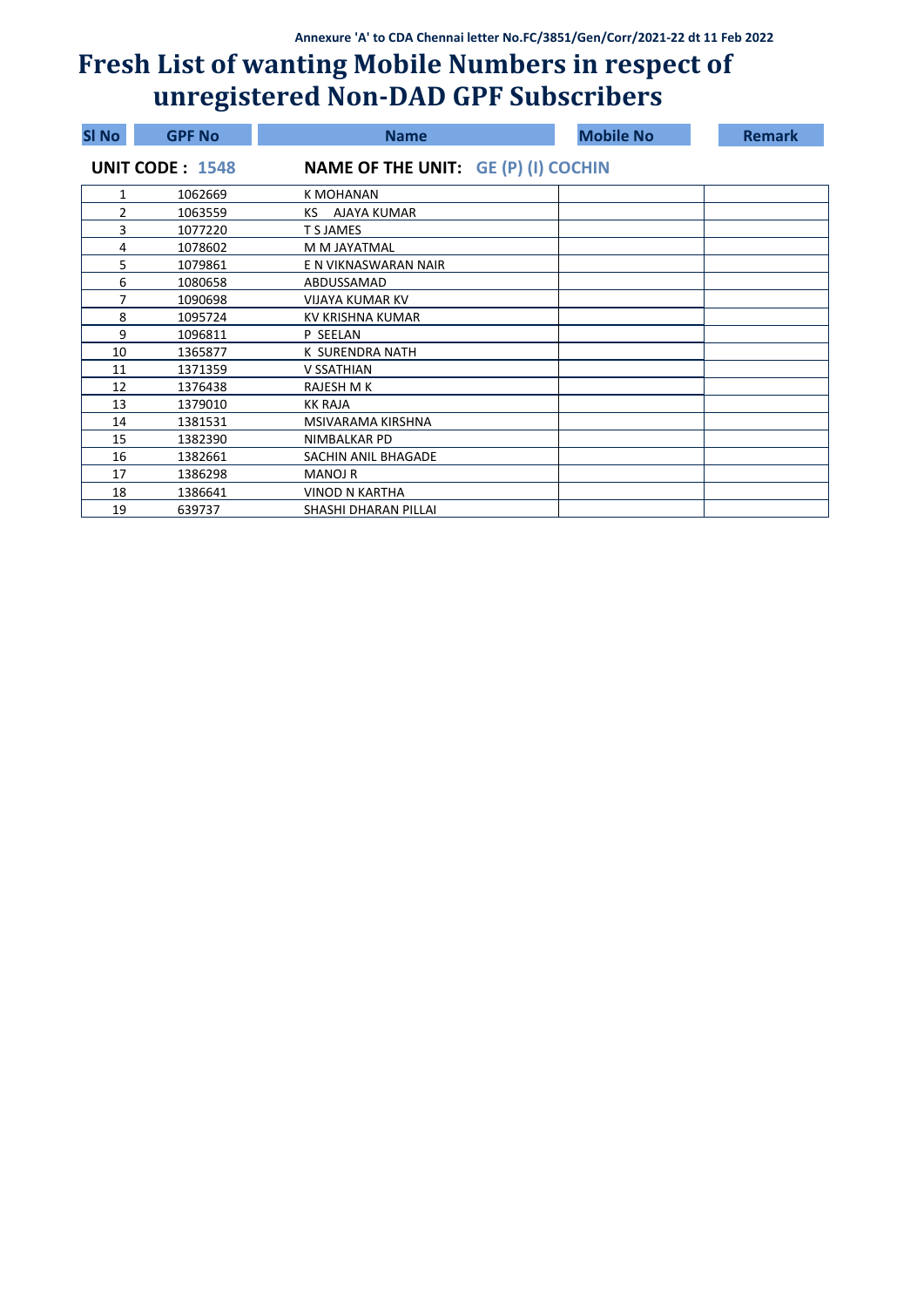| <b>SI No</b>   | <b>GPF No</b>          | <b>Name</b>                         | <b>Mobile No</b> | <b>Remark</b> |
|----------------|------------------------|-------------------------------------|------------------|---------------|
|                | <b>UNIT CODE: 1550</b> | <b>NAME OF THE UNIT: GE CHENNAI</b> |                  |               |
| 1              | 1064068                | RAMANUJAN<br>SV –                   |                  |               |
| $\overline{2}$ | 1071567                | SEBASTIAN<br>S.                     |                  |               |
| 3              | 1076077                | A SAMPATH KUMAR                     |                  |               |
| 4              | 1080842                | V VELAYUDHAN                        |                  |               |
| 5              | 1082025                | <b>B RAMACHANDRAN</b>               |                  |               |
| 6              | 1082732                | V KRISHNAMURTHY                     |                  |               |
| 7              | 1083752                | S RATENDRAN                         |                  |               |
| 8              | 1087959                | <b>PANEER SELVAM</b>                |                  |               |
| 9              | 1088896                | R RAVI KUMAR                        |                  |               |
| 10             | 1089549                | L ABRAHAM                           |                  |               |
| 11             | 1090095                | S PARANTHAMAN                       |                  |               |
| 12             | 1090721                | M NARENDRAN                         |                  |               |
| 13             | 1091921                | S SAVARIRAJ                         |                  |               |
| 14             | 1092047                | <b>IA DASS</b>                      |                  |               |
| 15             | 1092050                | C GOUINDA RAJULU                    |                  |               |
| 16             | 1092860                | <b>KA THAMBI</b>                    |                  |               |
| 17             | 1093373                | <b>ANTHONI AMMAL</b>                |                  |               |
| 18             | 1093825                | V ANBU                              |                  |               |
| 19             | 1094258                | T BALU                              |                  |               |
| 20             | 1094378                | <b>KARAN SINGH</b>                  |                  |               |
| 21             | 1094960                | T PONNU RANGAM                      |                  |               |
| 22             | 1095700                | R SAMPATH                           |                  |               |
| 23             | 1098010                | <b>G JAYA KUMAR</b>                 |                  |               |
| 24             | 1098543                | <b>D ANTHONI AMMAL</b>              |                  |               |
| 25             | 1099736                | C PARTHIBAN                         |                  |               |
| 26             | 1366132                | K NAGARAJ                           |                  |               |
| 27             | 1375538                | P HAZARATHIAH                       |                  |               |
| 28             | 1379198                | KHIM BHAHADUR                       |                  |               |
| 29             | 1379743                | ANGAMMAL                            |                  |               |
| 30             | 1379744                | E KUMARI                            |                  |               |
| 31             | 1379745                | DIRRVDAYA MARY                      |                  |               |
| 32             | 1381568                | R SARGVNAVATHY                      |                  |               |
| 33             | 1382491                | <b>BJAYANTHI</b>                    |                  |               |
| 34             | 1413142                | <b>D RAJA</b>                       |                  |               |
| 35             | 589955                 | K SUBHARAYAHI                       |                  |               |
| 36             | 639087                 | <b>VENKATA RAMAN</b>                |                  |               |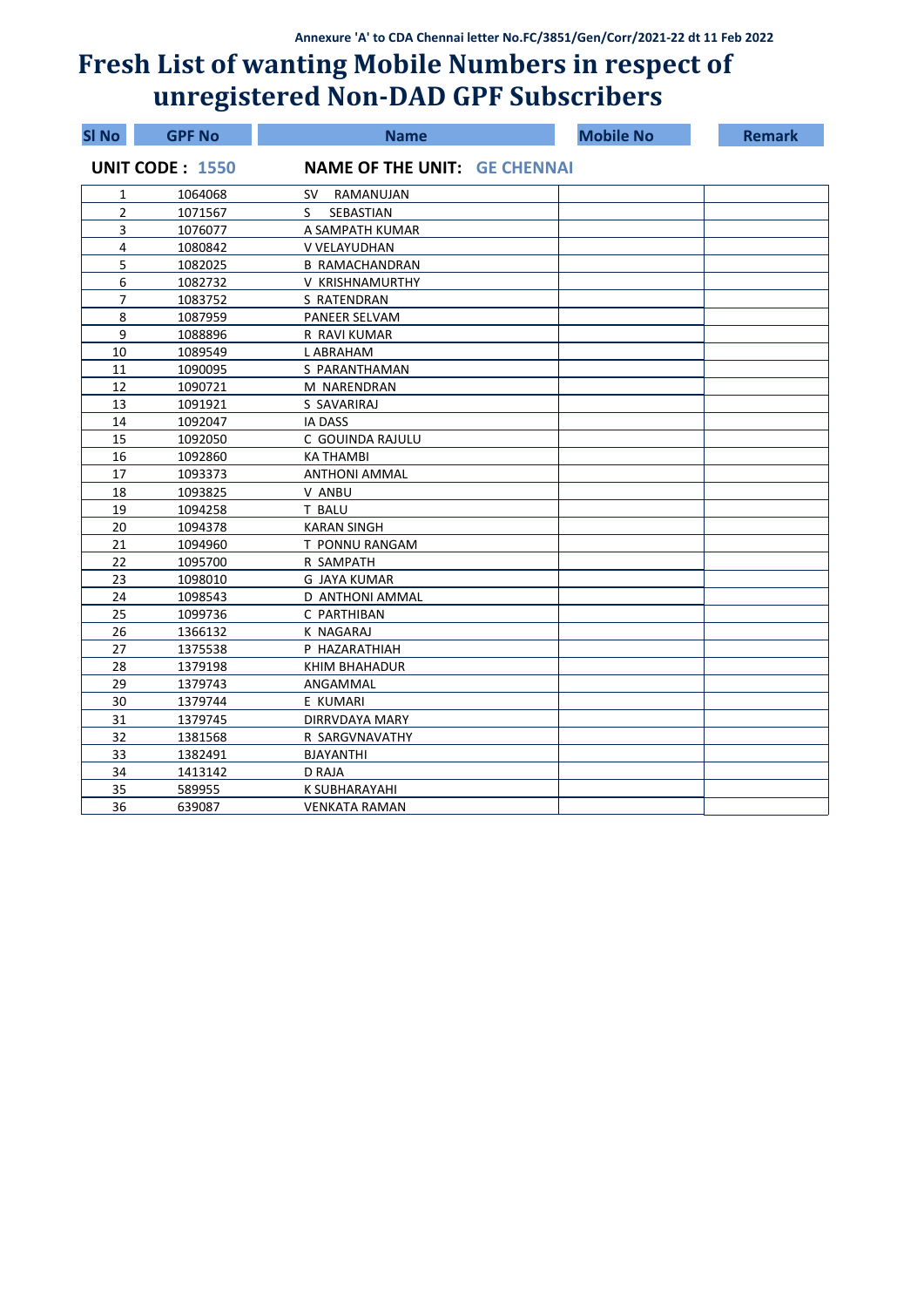| <b>SI No</b>   | <b>GPF No</b>          | <b>Name</b>                       | <b>Mobile No</b> | <b>Remark</b> |
|----------------|------------------------|-----------------------------------|------------------|---------------|
|                | <b>UNIT CODE: 1551</b> | <b>NAME OF THE UNIT: GE AVADI</b> |                  |               |
| 1              | 1051593                | BALAKRISHNAN<br>G                 |                  |               |
| $\overline{2}$ | 1059439                | ADIKESAUAN                        |                  |               |
| 3              | 1061851                | TD JAMES                          |                  |               |
| 4              | 1065857                | P<br>SARAVANAN                    |                  |               |
| 5              | 1068685                | E.<br><b>KANNIAPPAN</b>           |                  |               |
| 6              | 1069503                | RAJANDRAN<br>М                    |                  |               |
| $\overline{7}$ | 1070978                | RAJASEKAR<br>G                    |                  |               |
| 8              | 1072146                | RADHA KRISHNAN<br>N               |                  |               |
| 9              | 1072564                | ABRAHAM<br>S P                    |                  |               |
| 10             | 1072567                | S<br><b>ABDUL SATHAR</b>          |                  |               |
| 11             | 1072570                | SURYANARAYANAN<br>D               |                  |               |
| 12             | 1073222                | C<br>MUNIVELU                     |                  |               |
| 13             | 1073223                | P<br><b>HARI KRISHNAN</b>         |                  |               |
| 14             | 1074615                | S SELVARAJAN                      |                  |               |
| 15             | 1076076                | R PAARTHEBAN                      |                  |               |
| 16<br>17       | 1077278<br>1077586     | K RAJENDRAN<br>DT VANANTHA RAJ    |                  |               |
| 18             | 1077787                | M JAMES                           |                  |               |
| 19             | 1077788                | N SANTHI                          |                  |               |
| 20             | 1077949                | <b>G RAGHAVADOSS</b>              |                  |               |
| 21             | 1079139                | P KRISHNAN                        |                  |               |
| 22             | 1080555                | P BALAN                           |                  |               |
| 23             | 1080845                | S CHELLA THURAI                   |                  |               |
| 24             | 1081579                | A KUMAR                           |                  |               |
| 25             | 1081580                | BALASUNDRAM                       |                  |               |
| 26             | 1082160                | C BALRAJ                          |                  |               |
| 27             | 1082161                | SD GOPALA KRISHAN                 |                  |               |
| 28             | 1082163                | <b>GM MANOHARAN</b>               |                  |               |
| 29             | 1082165                | R KANAGARAJAN                     |                  |               |
| 30             | 1082498                | V NAGARAJAN                       |                  |               |
| 31             | 1082500                | R PONNURANGAM                     |                  |               |
| 32             | 1082865                | <b>DEENA DAYALAM</b>              |                  |               |
| 33             | 1083103                | M DOVENIC VINODHAN                |                  |               |
| 34             | 1083142                | R ADHIKESAVAN                     |                  |               |
| 35             | 1084379                | P PARUMAL                         |                  |               |
| 36             | 1085629                | <b>D ANTHONY</b>                  |                  |               |
| 37             | 1085678                | <b>SMT RUKMANI</b>                |                  |               |
| 38             | 1086756                | J PRESANNA                        |                  |               |
| 39             | 1088891                | V ARUMUGAM                        |                  |               |
| 40             | 1088893                | I RUFUS                           |                  |               |
| 41             | 1088895                | D DURAI RAJ                       |                  |               |
| 42             | 1089547                | VJ VENKATEWARLU                   |                  |               |
| 43             | 1089552                | N KAYAMBU                         |                  |               |
| 44             | 1089558                | <b>G RAGHU</b>                    |                  |               |
| 45             | 1089560                | N RAJ KUMAR                       |                  |               |
| 46             | 1089562                | M GUNA SEKARAN                    |                  |               |
| 47             | 1089566                | <b>GOWTHAM BABU</b>               |                  |               |
| 48             | 1089656                | S PALANI                          |                  |               |
| 49             | 1089657                | L NATARAJAN                       |                  |               |
| 50             | 1089660                | M GUNASEVARAN                     |                  |               |
| 51             | 1089663                | C SUBRAMANI                       |                  |               |
| 52             | 1089670                | K JOSEPH                          |                  |               |
| 53<br>54       | 1089674<br>1089675     | ATHYALAKANTHA RAO                 |                  |               |
| 55             | 1089830                | P VENKATESAN<br>P SUBRAMANI       |                  |               |
| 56             | 1089928                | E GURUSWAMY                       |                  |               |
| 57             | 1089974                | <b>PS DILLI</b>                   |                  |               |
| 58             | 1090296                | R GOPI                            |                  |               |
| 59             | 1090729                | R MANO HARAN                      |                  |               |
| 60             | 1091669                | S AJIKUMAR                        |                  |               |
| 61             | 1091675                | K DEVARAJ                         |                  |               |
| 62             | 1092020                | K SARAVANAN                       |                  |               |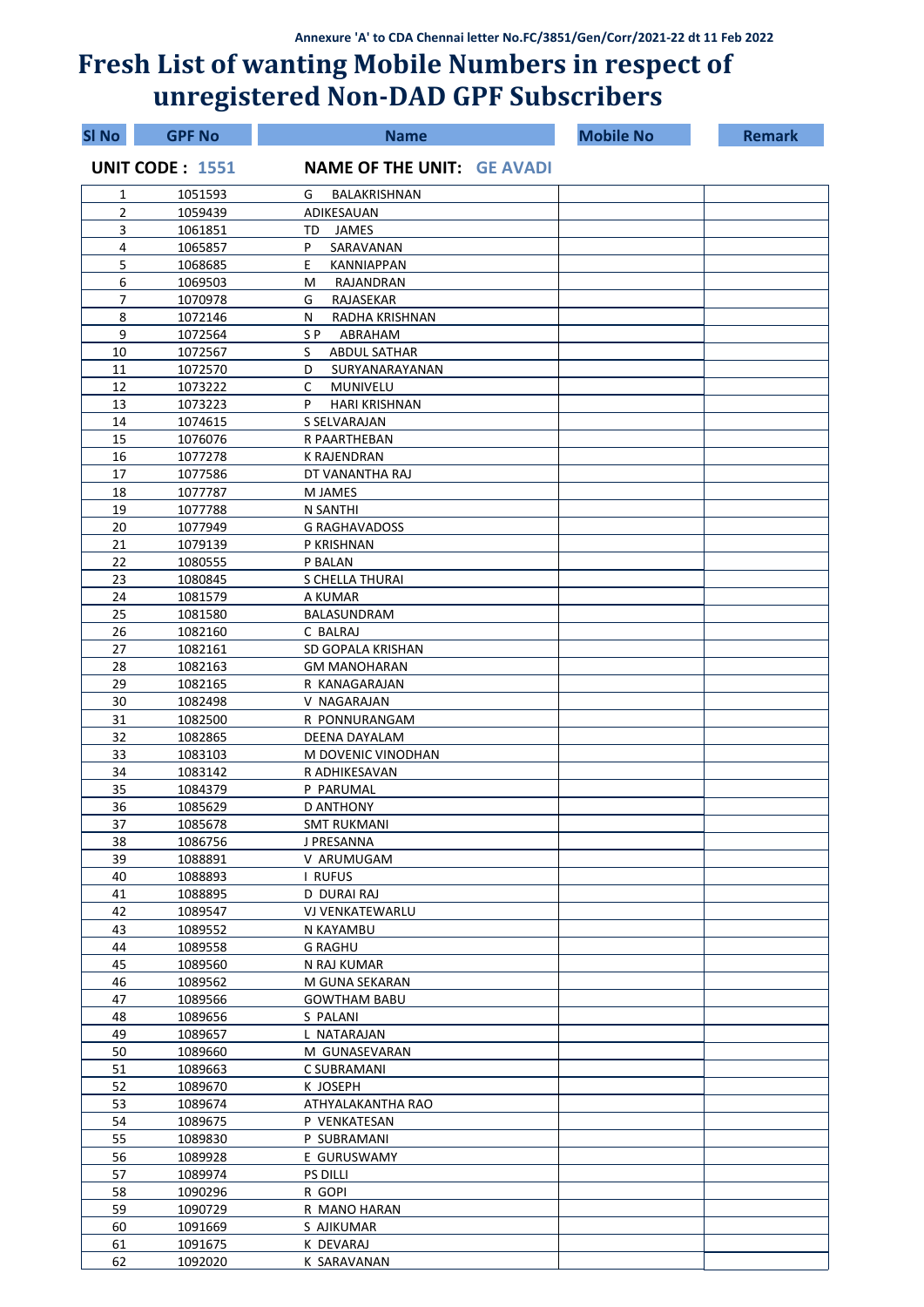| <b>SI No</b> | <b>GPF No</b>      | <b>Name</b>                      | <b>Mobile No</b> | <b>Remark</b> |
|--------------|--------------------|----------------------------------|------------------|---------------|
| 63           | 1092345            | K ASIRVATHAM                     |                  |               |
| 64           | 1092747            | M JEEVARATHINAM                  |                  |               |
| 65           | 1092748            | M KANNAN                         |                  |               |
| 66           | 1092830            | V ASOKAN                         |                  |               |
| 67           | 1093434            | J KARVNANIOHI                    |                  |               |
| 68           | 1093435            | Y SIKHAMANI                      |                  |               |
| 69           | 1093436            | K LNITH VANANDAM                 |                  |               |
| 70           | 1093437            | <b>G KONDIAH</b>                 |                  |               |
| 71           | 1093438            | P DURAI CHELLAPPA                |                  |               |
| 72           | 1094171            | M SUNDARA RAJ                    |                  |               |
| 73           | 1094253            | <b>VS ROSE</b>                   |                  |               |
| 74           | 1094357            | P GAZENDRA BABU                  |                  |               |
| 75           | 1094360            | S SRINIVASAN                     |                  |               |
| 76           | 1095099            | S PARTHIBAN                      |                  |               |
| 77           | 1095701            | P FRANCIS XAVIER                 |                  |               |
| 78           | 1095763            | R MOHANRANGAM                    |                  |               |
| 79           | 1095764            | R THANGAVELU                     |                  |               |
| 80           | 1095765            | G SETHUMADHAVAN                  |                  |               |
| 81           | 1096085            | KC VENKATA RAMARIAH              |                  |               |
| 82           | 1096087            | M RAJENDRAN                      |                  |               |
| 83           | 1096090            | S CHAKRAPANI                     |                  |               |
| 84           | 1096091            | K UDAYA KUMAR                    |                  |               |
| 85           | 1096300            | S GAJENDRAN                      |                  |               |
| 86           | 1096779            | <b>MS ALEXANDER</b>              |                  |               |
| 87           | 1096780            | S KRISHNAIAN                     |                  |               |
| 88           | 1096781            | K MAHADEVAN                      |                  |               |
| 89           | 1096784            | <b>B BOOPATHY</b>                |                  |               |
| 90           | 1096785            | P KANAN                          |                  |               |
| 91           | 1097558            | J ALEXANDER                      |                  |               |
| 92           | 1097786            | C BAGANATHAN                     |                  |               |
| 93           | 1099654            | V GUNASEVARAN                    |                  |               |
| 94           | 1099895            | KANTHANMAL                       |                  |               |
| 95           | 1248281            | SANKHA VARAM BABU                |                  |               |
| 96           | 1365401            | J ADIKERSAVALU                   |                  |               |
| 97           | 1365402            | VASANTHA MUNUSWAMY               |                  |               |
| 98           | 1365799            | N MILKA                          |                  |               |
| 99           | 1369352            | S BALAKRISHNAN                   |                  |               |
| 100          | 1370316            | <b>B SANTHI</b>                  |                  |               |
| 101<br>102   | 1374073            | G RAMA                           |                  |               |
| 103          | 1376418<br>1376426 | KANATHARAMAN<br><b>B MANJULA</b> |                  |               |
| 104          | 1376767            | R REVI                           |                  |               |
| 105          | 1377053            | <b>KP RAO</b>                    |                  |               |
| 106          | 1377142            | R RAJENDRAN                      |                  |               |
| 107          | 1377479            | <b>D RAJATHI</b>                 |                  |               |
| 108          | 1377691            | SP SURESH BABU                   |                  |               |
| 109          | 1379397            | S RAJA                           |                  |               |
| 110          | 1379411            | M MUTHURANI                      |                  |               |
| 111          | 1379413            | S PUSHPA                         |                  |               |
| 112          | 1381117            | S CHITRA                         |                  |               |
| 113          | 1381332            | K SUBRAMANI                      |                  |               |
| 114          | 1381333            | J SHYAMLA                        |                  |               |
| 115          | 1381605            | VISRANTHAMMA                     |                  |               |
| 116          | 1381606            | D ARAVINDAN                      |                  |               |
| 117          | 1382107            | M KANNAN                         |                  |               |
| 118          | 1382454            | R SELVI                          |                  |               |
| 119          | 1384036            | <b>B EKAMBARAM</b>               |                  |               |
| 120          | 1384361            | <b>B ANNADURAI</b>               |                  |               |
| 121          | 1384362            | KANTHAMMAL                       |                  |               |
| 122          | 1384940            | <b>MAKAM RAMMANA</b>             |                  |               |
| 123          | 1386131            | M SRINIVASAN                     |                  |               |
| 124          | 1386479            | S KUMAR                          |                  |               |
| 125          | 1386480            | R RENUCHENDRAN                   |                  |               |
| 126          | 1386481            | N MATHIVANAN                     |                  |               |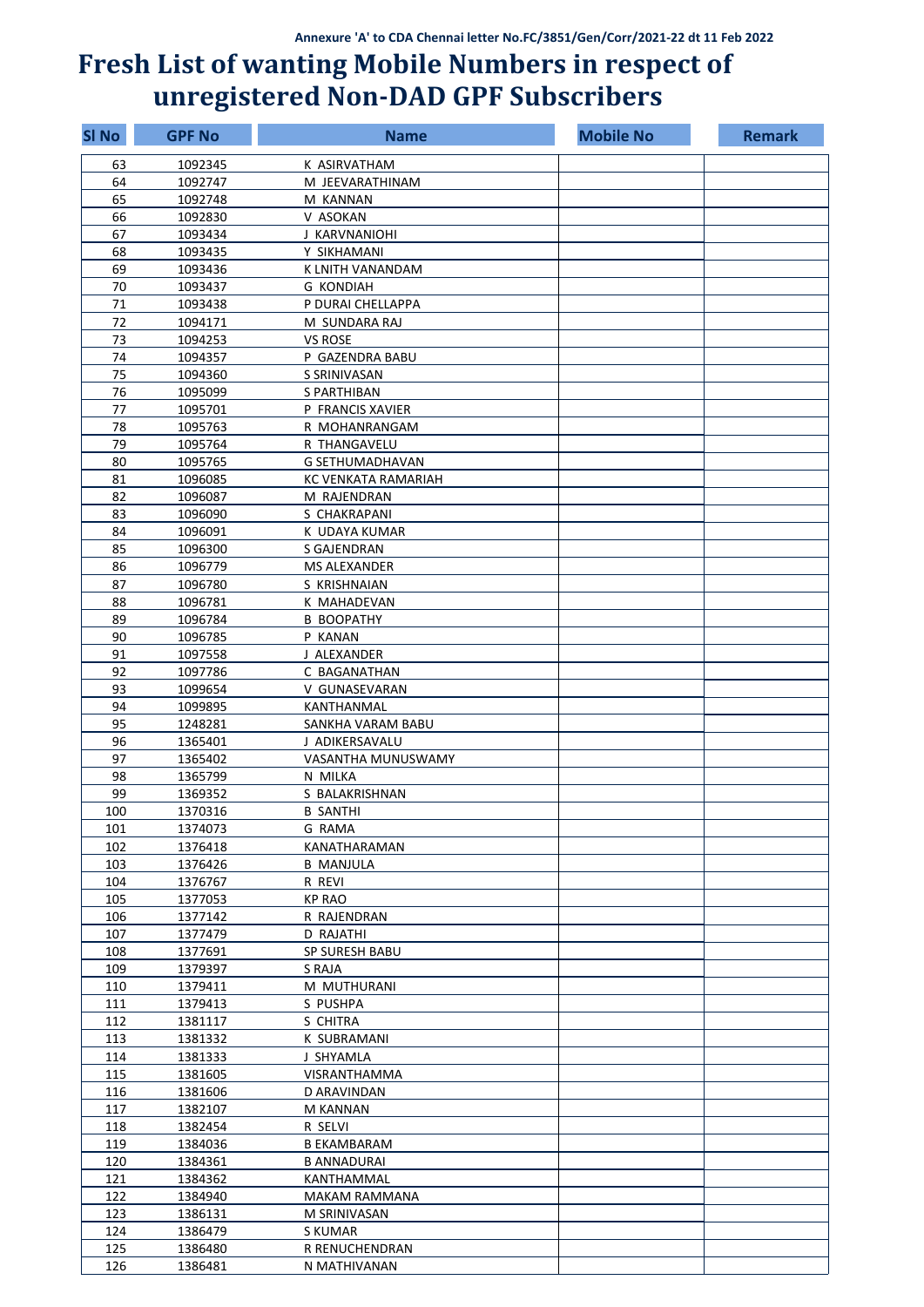| <b>SI No</b> | <b>GPF No</b> | <b>Name</b>    | <b>Mobile No</b> | <b>Remark</b> |
|--------------|---------------|----------------|------------------|---------------|
| 127          | 1386530       | I GANESHWARI   |                  |               |
| 128          | 1415993       | C MURUGAN      |                  |               |
| 129          | 649833        | '. KUMARA GURU |                  |               |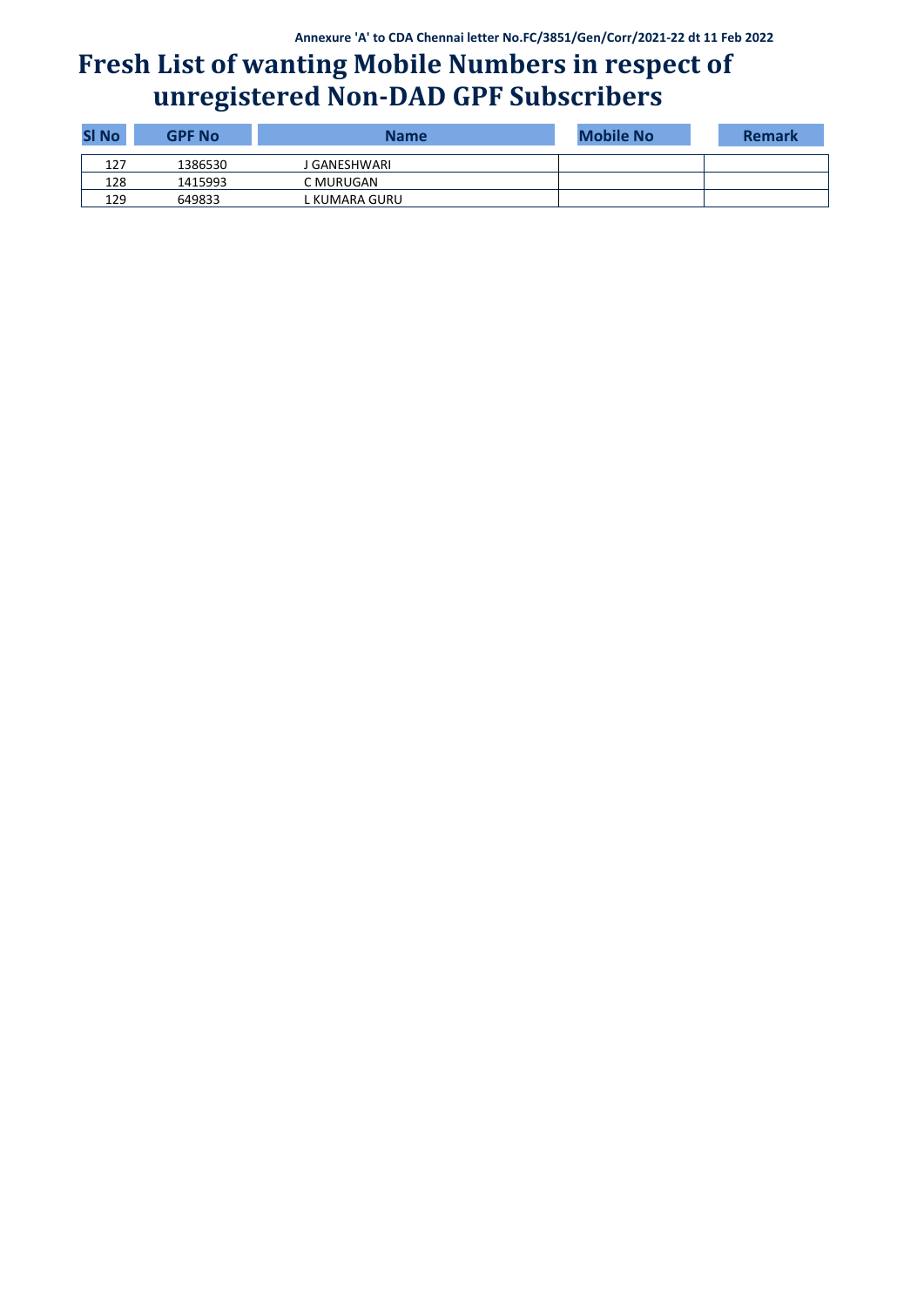| SI No          | <b>GPF No</b>          | <b>Name</b>                                 | <b>Mobile No</b> | <b>Remark</b> |
|----------------|------------------------|---------------------------------------------|------------------|---------------|
|                | <b>UNIT CODE: 1552</b> | <b>NAME OF THE UNIT: GE DSSC WELLINGTON</b> |                  |               |
| 1              | 1056660                | <b>ITRUTHIA SWAMY</b><br>A                  |                  |               |
| 2              | 1058955                | CK SUNDERESAN                               |                  |               |
| 3              | 1063728                | <b>KR EASWARAN</b>                          |                  |               |
| 4              | 1067163                | <b>ETRAJ</b>                                |                  |               |
| 5              | 1074327                | M ALAGU                                     |                  |               |
| 6              | 1074754                | K NAG RAJ                                   |                  |               |
| $\overline{7}$ | 1076206                | D SREEKANDAN NAIR                           |                  |               |
| 8              | 1077294                | V S LEENA                                   |                  |               |
| 9              | 1083185                | V RAMAIAH                                   |                  |               |
| 10<br>11       | 1083471<br>1083474     | P LOGANATHAN<br>SOUNDRA RATHINAM            |                  |               |
| 12             | 1083748                | PRABHAKAR                                   |                  |               |
| 13             | 1084819                | A CHANDRAN                                  |                  |               |
| 14             | 1091947                | S DAVID                                     |                  |               |
| 15             | 1092287                | J BALAKRISHNAN                              |                  |               |
| 16             | 1092288                | <b>BJ ARJUNAN</b>                           |                  |               |
| 17             | 1092838                | M KARUPPA SWAMY                             |                  |               |
| 18             | 1092899                | A PALANI SWAMY                              |                  |               |
| 19             | 1093526                | J JOHNWILT                                  |                  |               |
| 20             | 1093665                | N BELLIE                                    |                  |               |
| 21             | 1093666                | S PAIANI MUTHU                              |                  |               |
| 22             | 1094289                | THATHAN RAJU                                |                  |               |
| 23             | 1094290                | DHANA RAJ                                   |                  |               |
| 24             | 1095090                | <b>G SHEELA DEVI</b>                        |                  |               |
| 25             | 1096480                | V BAL RAJ                                   |                  |               |
| 26             | 1096481                | R SAMBATH KUMAR                             |                  |               |
| 27             | 1096932                | C MURUGESAN                                 |                  |               |
| 28             | 1097699                | C VETRIVEL                                  |                  |               |
| 29             | 1097700                | TM VAIDYA NATHAN                            |                  |               |
| 30             | 1097702                | P SELVARAJ                                  |                  |               |
| 31<br>32       | 1098602<br>1098604     | M AROKIASWAMY<br>C GOVIND RAJU              |                  |               |
| 33             | 1098610                | G NAGARAJ                                   |                  |               |
| 34             | 1098612                | JOSEPH AMALANATHAN                          |                  |               |
| 35             | 1098613                | E AHOMED KHAN                               |                  |               |
| 36             | 1098614                | S VIJAY KUMAR                               |                  |               |
| 37             | 1254600                | <b>G JEYARAJ</b>                            |                  |               |
| 38             | 1367453                | ASHOK KUMAR                                 |                  |               |
| 39             | 1368189                | RAMAIAH PRAKASH                             |                  |               |
| 40             | 1368819                | R KUMARESAN                                 |                  |               |
| 41             | 1369211                | LAKKIAH KRISHNA MURTHY                      |                  |               |
| 42             | 1369495                | N SUDARSAN                                  |                  |               |
| 43             | 1370403                | M THANGARAJ                                 |                  |               |
| 44             | 1371652                | DINESH KUMAR                                |                  |               |
| 45             | 1372289                | R SURESH                                    |                  |               |
| 46<br>47       | 1376060                | S PRADEEP                                   |                  |               |
| 48             | 1377581<br>1378840     | SOUNDRAM                                    |                  |               |
| 49             | 1379390                | N VIJAYALAKSHMI<br>J ESWARI                 |                  |               |
| 50             | 1379626                | A SHASHIKALA                                |                  |               |
| 51             | 1383763                | C SIVADASAN                                 |                  |               |
| 52             | 1384575                | P VINCENT                                   |                  |               |
| 53             | 1384576                | S SENTHIL KUMAR                             |                  |               |
| 54             | 1384950                | SHANKAR V SWAMY                             |                  |               |
| 55             | 1385401                | MATHAN PUTTUSWAMY                           |                  |               |
| 56             | 1385403                | RAMASWAMY RAJAN                             |                  |               |
| 57             | 1385404                | MUTHUSWAMY VIJAYA KUMAR                     |                  |               |
| 58             | 1386187                | J XAVIER                                    |                  |               |
| 59             | 1386189                | N PARKER PYORIA                             |                  |               |
| 60             | 1386447                | <b>B SALLAN</b>                             |                  |               |
| 61             | 1386517                | R NATRAJAN                                  |                  |               |
| 62             | 1386520                | <b>BS BELLIEMUTHAN</b>                      |                  |               |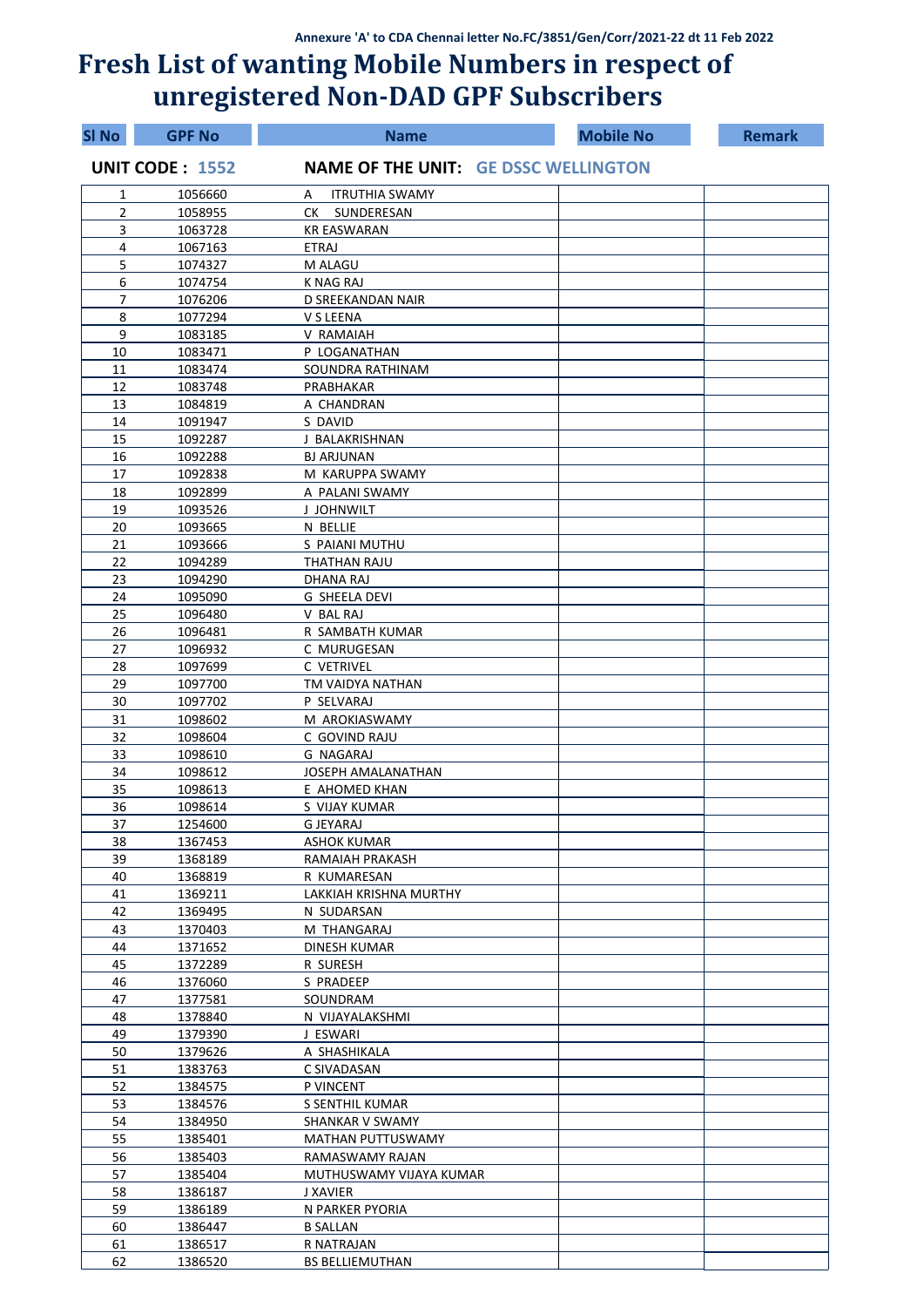| <b>SI No</b> | <b>GPF No</b> | <b>Name</b>               | <b>Mobile No</b> | <b>Remark</b> |
|--------------|---------------|---------------------------|------------------|---------------|
| 63           | 1386521       | S GANESH MOORTHY          |                  |               |
| 64           | 1386522       | SHANMUGAM V               |                  |               |
| 65           | 1386567       | V GENESH MOORTEE          |                  |               |
| 66           | 1386590       | U MANIKANDAN              |                  |               |
| 67           | 1386592       | <b>JOSEPH ANTHONY</b>     |                  |               |
| 68           | 1387258       | <b>PA MAHESH</b>          |                  |               |
| 69           | 1402935       | R BHARATHI                |                  |               |
| 70           | 1405765       | A BABU DAS                |                  |               |
| 71           | 1405766       | T ALRINE                  |                  |               |
| 72           | 1409722       | <b>IAROKIADASSCHARLES</b> |                  |               |
| 73           | 1581821       | RAGHU M                   |                  |               |
| 74           | 642626        | <b>B CHINNASWAMY</b>      |                  |               |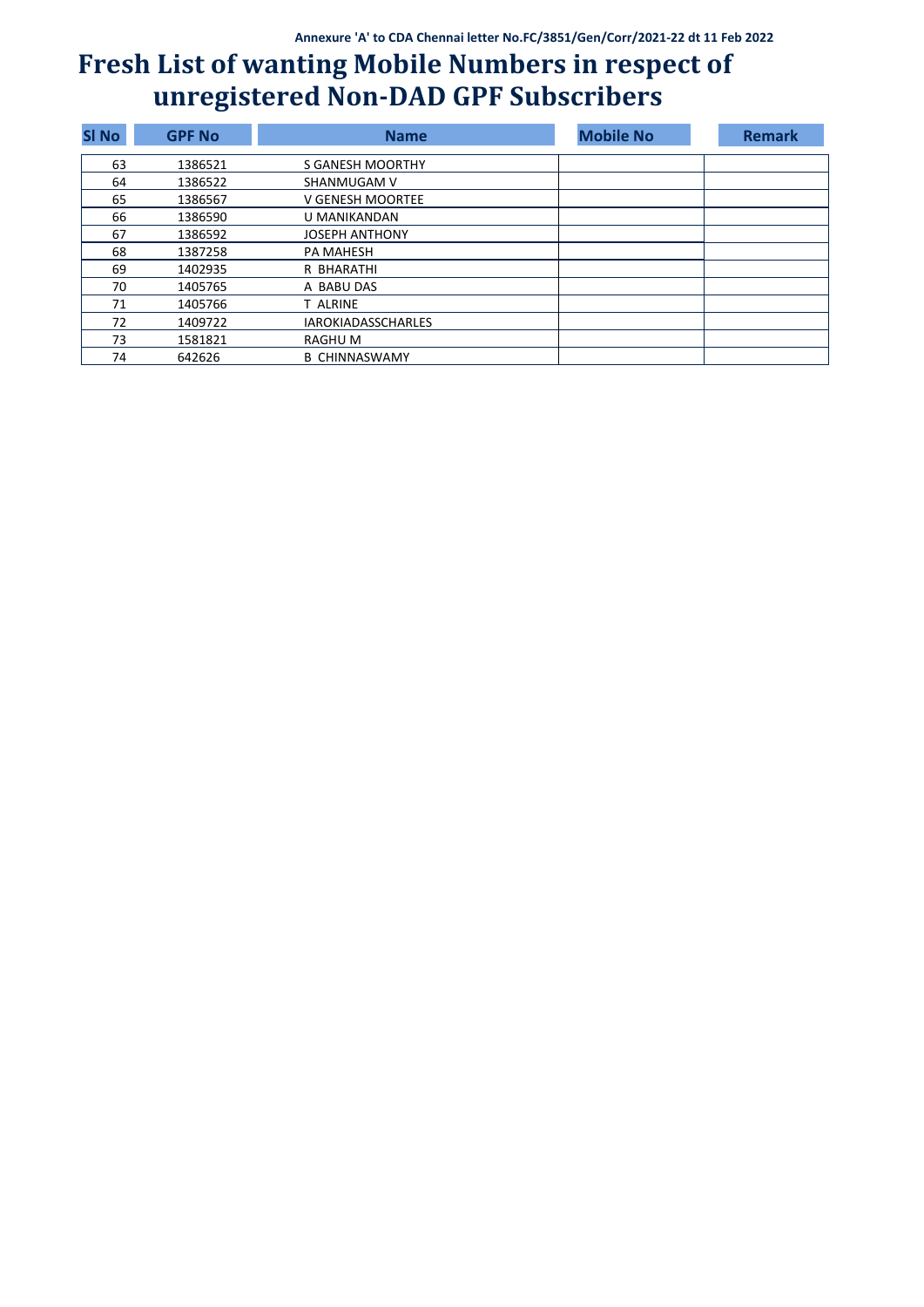| <b>SI No</b>   | <b>GPF No</b>          | <b>Name</b>                              | <b>Mobile No</b> | <b>Remark</b> |
|----------------|------------------------|------------------------------------------|------------------|---------------|
|                | <b>UNIT CODE: 1588</b> | <b>NAME OF THE UNIT: CE (CZ) CHENNAI</b> |                  |               |
| 1              | 1072767                | PADMA                                    |                  |               |
| 2              | 1076491                | A.N.KARUPPIAH                            |                  |               |
| 3              | 1077367                | <b>S JALALUDEEN</b>                      |                  |               |
| 4              | 1079315                | A SENGUTTUVEN                            |                  |               |
| 5              | 1079859                | <b>CRESENSIA LUGUN</b>                   |                  |               |
| 6              | 1080097                | S K GEETHA                               |                  |               |
| $\overline{7}$ | 1080361                | RANJANA PRABAKARAN                       |                  |               |
| 8              | 1080381                | N AMARNATH                               |                  |               |
| 9              | 1080394                | V SITARAMACHANDRAN                       |                  |               |
| 10             | 1080536                | SYAMALA                                  |                  |               |
| 11             | 1082017                | S SRINIVASAN                             |                  |               |
| 12             | 1082018                | S THIRUMAVALAVAN                         |                  |               |
| 13             | 1082019                | A CHANDRASEKAR                           |                  |               |
| 14             | 1082735                | <b>G SHANGAMITHRA</b>                    |                  |               |
| 15             | 1084290                | <b>PARVEEN KUMAR</b>                     |                  |               |
| 16             | 1086107                | <b>FRANCIS MARTIN T.T.</b>               |                  |               |
| 17             | 1088282                | J BOOMA                                  |                  |               |
| 18             | 1088283                | <b>GOSU SURENDRA BABU</b>                |                  |               |
| 19             | 1090062                | S AIEX VIJAYA RAJAN                      |                  |               |
| 20             | 1092695                | <b>BEJOY KUMAR</b>                       |                  |               |
| 21             | 1096813                | <b>D UMAVATHI</b>                        |                  |               |
| 22             | 1097471                | A SUNDARAM                               |                  |               |
| 23             | 1377425                | J JEYA PACKIA SELVI                      |                  |               |
| 24             | 1377602                | <b>AS KUMARAN</b>                        |                  |               |
| 25             | 1383004                | <b>ASHISH NATH</b>                       |                  |               |
| 26             | 1385818                | <b>K GANESAN</b>                         |                  |               |
| 27             | 1386818                | A SELVANATHAN                            |                  |               |
| 28             | 181546                 | P CHURCHILL                              |                  |               |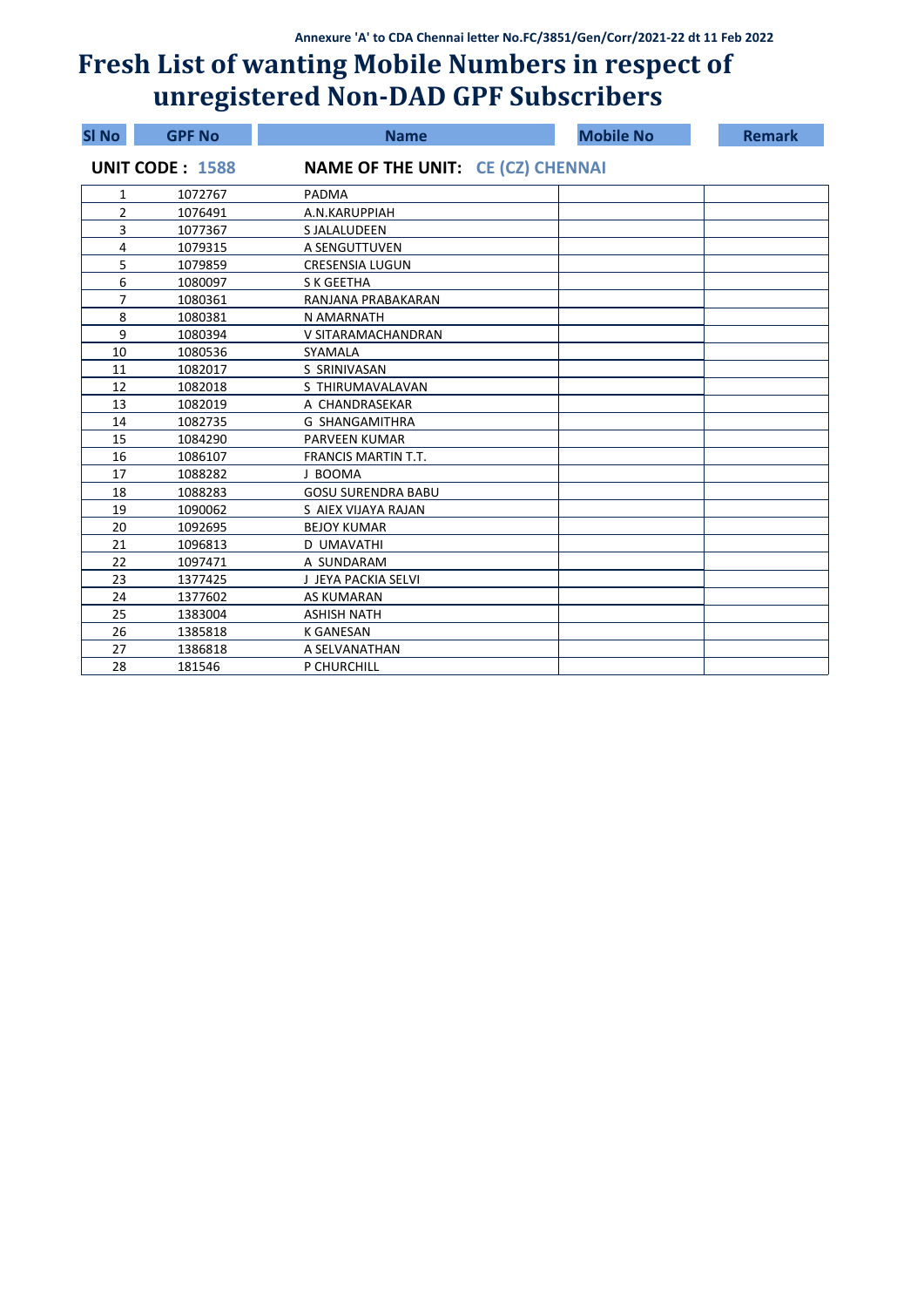| SI No    | <b>GPF No</b>          | <b>Name</b>                                       | <b>Mobile No</b> | <b>Remark</b> |
|----------|------------------------|---------------------------------------------------|------------------|---------------|
|          | <b>UNIT CODE: 1595</b> | <b>NAME OF THE UNIT: GE (I) (ARMY) TRIVANDRUM</b> |                  |               |
| 1        | 1053623                | <b>ABRAHAM MATHEW</b>                             |                  |               |
| 2        | 1063766                | PADMANABHA PILLAI<br>К                            |                  |               |
| 3        | 1065955                | MURALEEDHARAN<br>ΙN                               |                  |               |
| 4        | 1068081                | SATHI KUMARI<br>G                                 |                  |               |
| 5        | 1074145                | P<br>MOHAMMED ALI                                 |                  |               |
| 6        | 1074326                | <b>MANI KUTTAN</b>                                |                  |               |
| 7        | 1076971                | M SREEKANTANASARI                                 |                  |               |
| 8        | 1077598                | <b>MATHEW MO</b>                                  |                  |               |
| 9        | 1080533                | SANTHI THIRUNAVUKKARASU                           |                  |               |
| 10       | 1080820                | <b>RAJU G</b>                                     |                  |               |
| 11       | 1083323                | G SURESH KUMAR                                    |                  |               |
| 12       | 1083331                | S SUKUMRAN NAIR                                   |                  |               |
| 13       | 1084561<br>1084562     | <b>SURENDRAN NAIR</b>                             |                  |               |
| 14<br>15 |                        | V CHANDRA HASSAN                                  |                  |               |
| 16       | 1087205<br>1088792     | K SOMAN PILLAI<br><b>KK KUNJV</b>                 |                  |               |
| 17       | 1092510                | K SUDHEENDRAN                                     |                  |               |
| 18       | 1095723                | V RAJENDRA KUMAR                                  |                  |               |
| 19       | 1095725                | K SOMASEKHARAN NAIR                               |                  |               |
| 20       | 1095735                | S SREERANGAN                                      |                  |               |
| 21       | 1097383                | <b>KCOMANA</b>                                    |                  |               |
| 22       | 1097509                | TM OM KUMAR                                       |                  |               |
| 23       | 1097539                | PRATHAP SINGH                                     |                  |               |
| 24       | 1097546                | KM ADHUSOODANAN                                   |                  |               |
| 25       | 1097548                | K SASIDHARAN NAIR                                 |                  |               |
| 26       | 1098377                | S BASHEER                                         |                  |               |
| 27       | 1248625                | UNNI KRISHANAN                                    |                  |               |
| 28       | 1248881                | S SUNIL KUMAR                                     |                  |               |
| 29       | 1267661                | <b>MANOJ K C</b>                                  |                  |               |
| 30       | 1305486                | A ASHWARYA RANI                                   |                  |               |
| 31       | 1365503                | <b>B GOPA KUMAR</b>                               |                  |               |
| 32       | 1365876                | <b>RAJENDERAN K</b>                               |                  |               |
| 33       | 1366455                | <b>THOMASE</b>                                    |                  |               |
| 34       | 1366955                | <b>VIJAY KUMAR A</b>                              |                  |               |
| 35       | 1367479                | <b>B PADMANABHAN</b>                              |                  |               |
| 36       | 1368229                | SUDARSANA KURUP                                   |                  |               |
| 37       | 1368512                | O BABU                                            |                  |               |
| 38       | 1369343                | <b>BD SATHYM</b>                                  |                  |               |
| 39       | 1369346                | T CHANDRAN                                        |                  |               |
| 40       | 1369515                | S SIVADAS                                         |                  |               |
| 41       | 1369959                | <b>KB ASHOKA KUMAR</b>                            |                  |               |
| 42       | 1369968                | K RAM KUMAR                                       |                  |               |
| 43       | 1370111                | S RADHA KRISHNAN                                  |                  |               |
| 44       | 1371370                | SEBASTIAN ROOSEUELT                               |                  |               |
| 45       | 1371417                | V NPILLAI                                         |                  |               |
| 46       | 1372457                | E VINCENT                                         |                  |               |
| 47       | 1373074                | RETNA KUMARI                                      |                  |               |
| 48       | 1373326                | SUDARSHAN LAL                                     |                  |               |
| 49       | 1374147                | TJ MATHEW                                         |                  |               |
| 50       | 1376045                | A SUJATHA                                         |                  |               |
| 51<br>52 | 1378006                | C K NIRMALA<br>SM GEORGE                          |                  |               |
| 53       | 1378502<br>1378787     | K SUDHARSANAN                                     |                  |               |
| 54       | 1379478                | <b>G PREMAN</b>                                   |                  |               |
| 55       | 1380194                | R THULASEDHARAN                                   |                  |               |
| 56       | 1381833                | R SOMARAJ                                         |                  |               |
| 57       | 1382090                | <b>B SAJIMON</b>                                  |                  |               |
| 58       | 1382202                | <b>BINOJ K R</b>                                  |                  |               |
| 59       | 1382227                | K Y PHILIP                                        |                  |               |
| 60       | 1383345                | JIBUMON K NARAYANAN                               |                  |               |
| 61       | 1383868                | P PAUL MERLIN                                     |                  |               |
| 62       | 1385573                | <b>ADARSH PRAVEEN</b>                             |                  |               |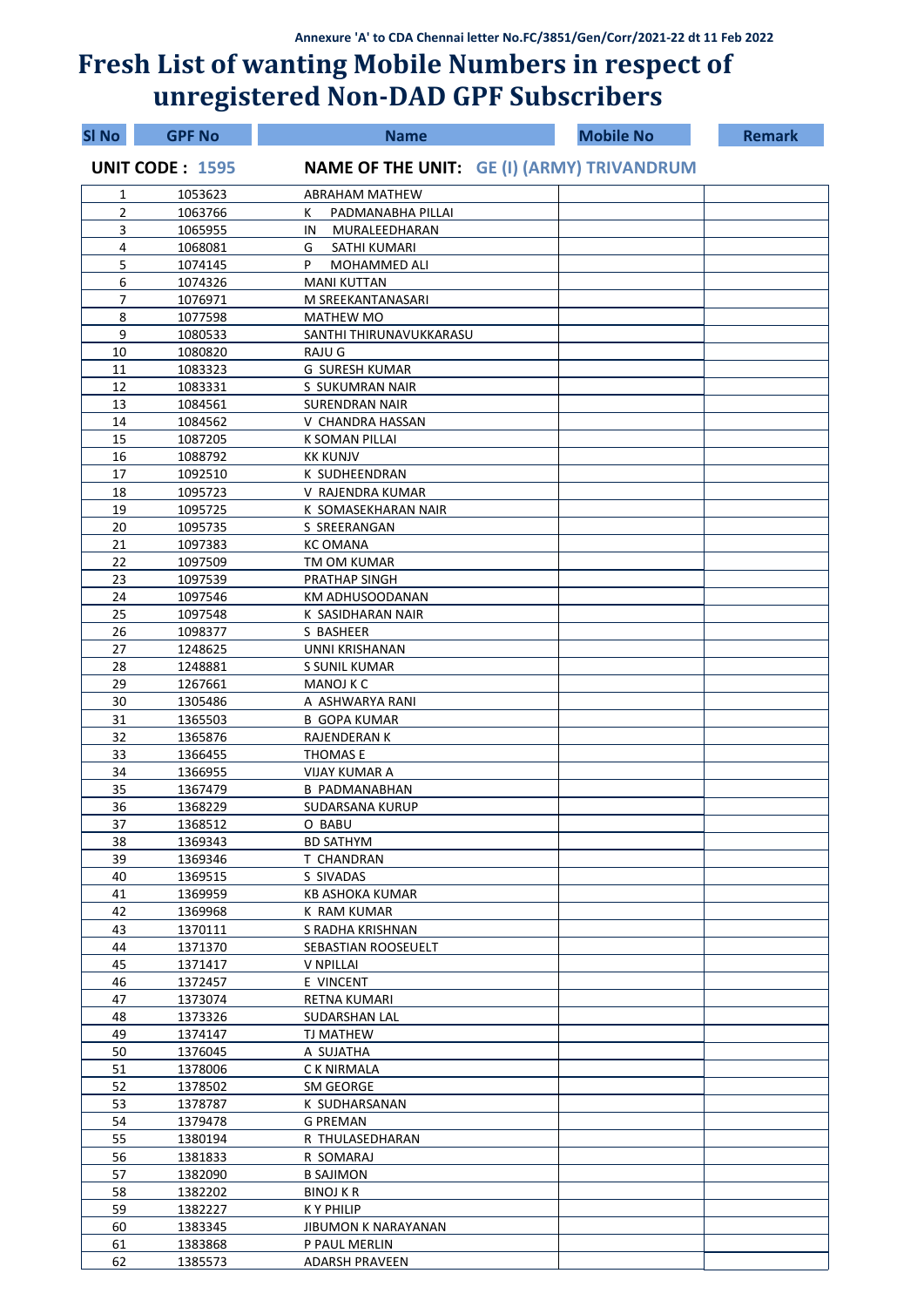| <b>SI No</b> | <b>GPF No</b> | <b>Name</b>             | <b>Mobile No</b> | <b>Remark</b> |
|--------------|---------------|-------------------------|------------------|---------------|
| 63           | 1385713       | ANIL KUMAR              |                  |               |
| 64           | 1385747       | RENDURAJYAM BAKOLA      |                  |               |
| 65           | 1386444       | RAMA CHANDRA NG         |                  |               |
| 66           | 1386563       | <b>R PRASANTH</b>       |                  |               |
| 67           | 1386657       | A SUKUMAR               |                  |               |
| 68           | 1386703       | JOSTIN JOY S            |                  |               |
| 69           | 1386712       | <b>KINDIRA</b>          |                  |               |
| 70           | 1402338       | THARA RANI KR           |                  |               |
| 71           | 1552119       | V GOPA KUMAR            |                  |               |
| 72           | 1555608       | T T MURLIDHARANN PILLAI |                  |               |
| 73           | 1581079       | <b>MANOJ ABRAHAM</b>    |                  |               |
| 74           | 1581609       | <b>REX XV</b>           |                  |               |
| 75           | 589717        | <b>DEVA RAJAN</b>       |                  |               |
| 76           | 595966        | K MURALEE DHARAN        |                  |               |
| 77           | 597973        | N RATHEESH              |                  |               |
| 78           | 599699        | JOHNSE D                |                  |               |
| 79           | 599787        | AJAY KUMAR CS           |                  |               |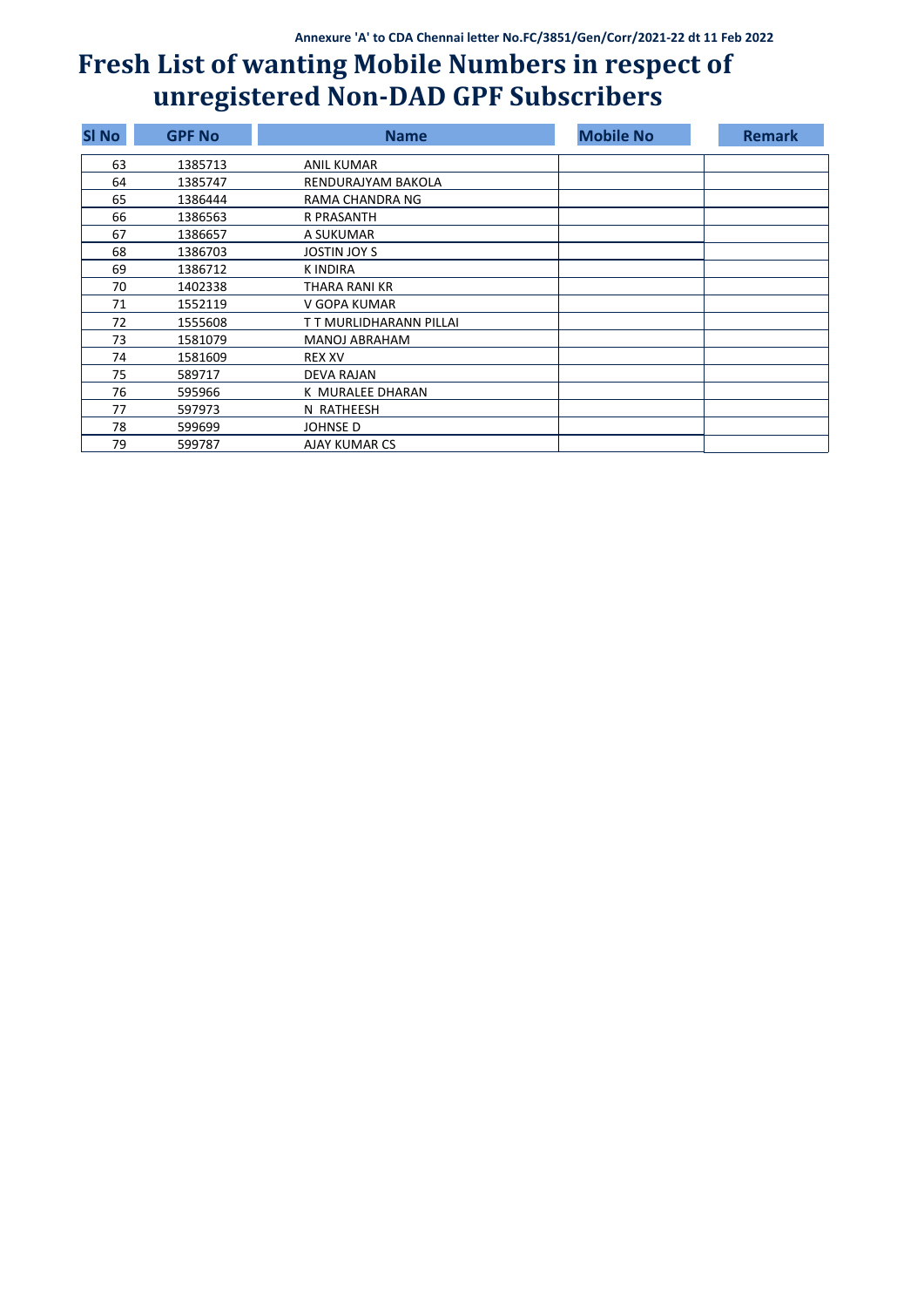| <b>SI No</b> | <b>GPF No</b>          | <b>Name</b>                             | <b>Mobile No</b> | <b>Remark</b> |
|--------------|------------------------|-----------------------------------------|------------------|---------------|
|              | <b>UNIT CODE: 1609</b> | <b>NAME OF THE UNIT: CWE WELLINGTON</b> |                  |               |
| 1            | 1064589                | G<br><b>THIVYAMARY</b>                  |                  |               |
|              | 1068384                | SUKUMARAN<br>MВ                         |                  |               |
| 3            | 1069066                | К<br>VETHANARAYANAN                     |                  |               |
| 4            | 1069067                | <b>MANOHARAN</b><br>v                   |                  |               |
| 5.           | 1076554                | D.KHIMYANAIK                            |                  |               |
| 6            | 1080333                | J PRISKILLA E                           |                  |               |
|              | 1080378                | R RANGANATHAN                           |                  |               |
| 8            | 1095921                | K SEENIVASAN                            |                  |               |
| 9            | 1370360                | ASHOK KUMAR GUPTA                       |                  |               |
| 10           | 1373723                | R THANIGAI ARASU                        |                  |               |
| 11           | 1376189                | <b>AK JAISWAL</b>                       |                  |               |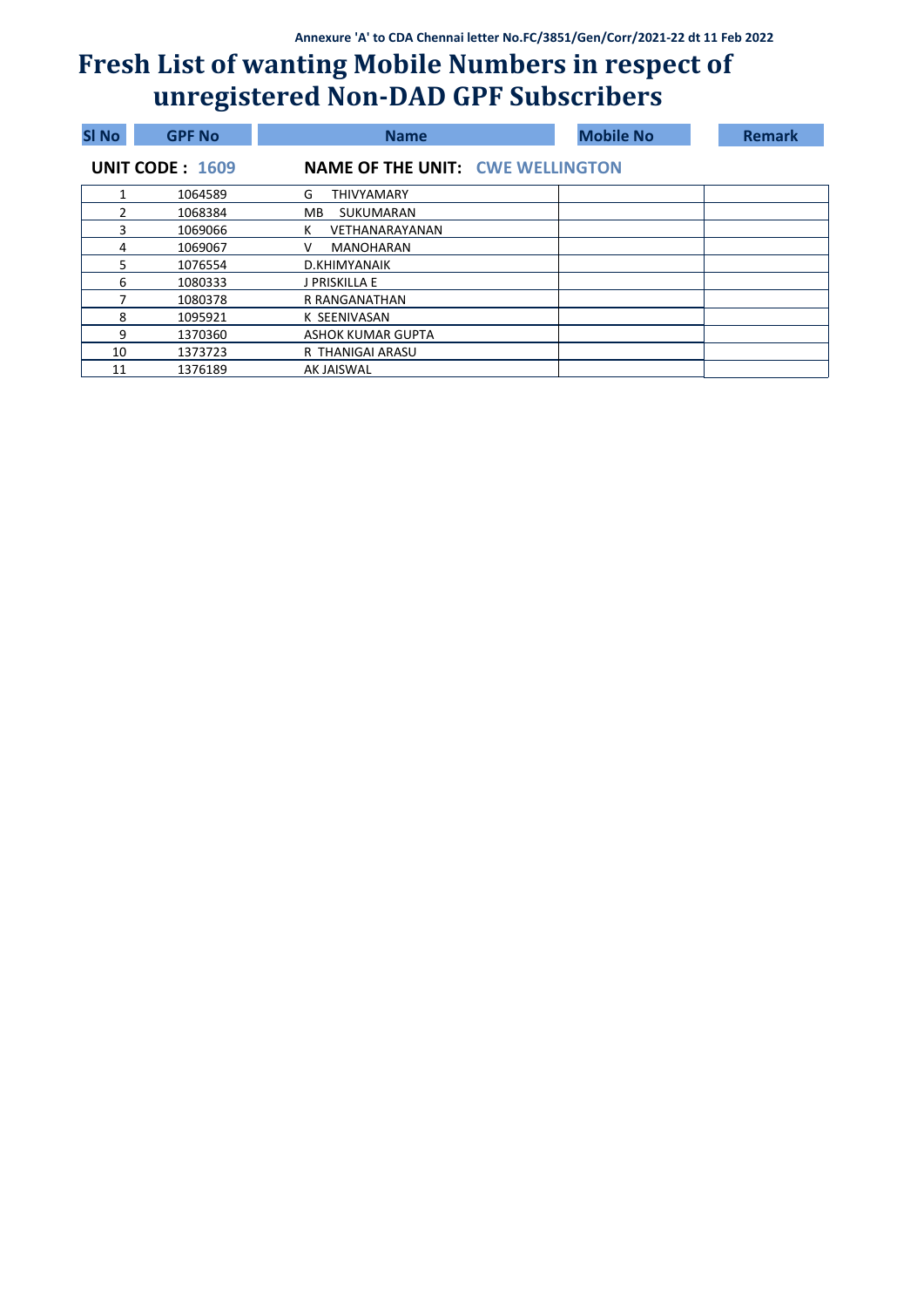| <b>SI No</b> | <b>GPF No</b>          | <b>Name</b>                        | <b>Mobile No</b>                             | <b>Remark</b> |
|--------------|------------------------|------------------------------------|----------------------------------------------|---------------|
|              | <b>UNIT CODE: 1763</b> |                                    | <b>NAME OF THE UNIT: GE (M) NAS ARAKONAM</b> |               |
| 1            | 1056667                | <b>MURUGESAN</b><br>N              |                                              |               |
| 2            | 1061429                | KARUNAGARAN<br>B                   |                                              |               |
| 3            | 1070003                | MOHAMMED HANEEFA                   |                                              |               |
| 4            | 1085613                | U KOTTA SWAMY                      |                                              |               |
| 5            | 1086529                | M PALANISWAMY                      |                                              |               |
| 6            | 1088501                | R RAMAN                            |                                              |               |
| 7            | 1089556                | <b>G KARUPAIAN</b>                 |                                              |               |
| 8<br>9       | 1089559                | N RANI<br>P SIVARAMAN              |                                              |               |
| 10           | 1089567<br>1089568     | M JAPHAR                           |                                              |               |
| 11           | 1089669                | S GOVINDASWAMY                     |                                              |               |
| 12           | 1089975                | <b>G KUMAR</b>                     |                                              |               |
| 13           | 1091299                | R LAXMANAN                         |                                              |               |
| 14           | 1091677                | M SEKAR                            |                                              |               |
| 15           | 1092122                | J AROKKIUM                         |                                              |               |
| 16           | 1094326                | I MOHAMED KATHAR                   |                                              |               |
| 17           | 1095638                | R ULAGANATHAN                      |                                              |               |
| 18           | 1095643                | N PALLIKUDATHAN                    |                                              |               |
| 19           | 1096739                | D THIRUKUMARAN                     |                                              |               |
| 20           | 1098445                | R DEVARAJAN                        |                                              |               |
| 21           | 1098446                | M NITHYARAJ                        |                                              |               |
| 22           | 1098448                | M CHANDRASEKAR                     |                                              |               |
| 23           | 1098544                | D PANNERSELVAM                     |                                              |               |
| 24           | 1098938                | <b>FRANCIS KUJUR</b>               |                                              |               |
| 25           | 1099727                | R RAVINDRAN                        |                                              |               |
| 26           | 1099730                | S MANOHARAXI                       |                                              |               |
| 27           | 1099735                | C MURASOLI                         |                                              |               |
| 28           | 1366130                | M GAJENDRAN                        |                                              |               |
| 29           | 1366133                | D SUMANGALAI                       |                                              |               |
| 30<br>31     | 1366472<br>1366644     | M MURUGAVEL<br>J DHANA PAL         |                                              |               |
| 32           | 1366645                | V BALU                             |                                              |               |
| 33           | 1366681                | K KANNIAPPAN                       |                                              |               |
| 34           | 1366683                | L RAVI KUMAR                       |                                              |               |
| 35           | 1366685                | E DILLI BABU                       |                                              |               |
| 36           | 1366686                | T VENKETASULU                      |                                              |               |
| 37           | 1366687                | G NATARAJAN                        |                                              |               |
| 38           | 1366688                | R GUNA SEKARAN                     |                                              |               |
| 39           | 1366861                | <b>GNANASEKARAN S</b>              |                                              |               |
| 40           | 1366862                | R GUNAVELU                         |                                              |               |
| 41           | 1366950                | V MARGABANDHU                      |                                              |               |
| 42           | 1367444                | M VELU                             |                                              |               |
| 43           | 1367632                | K ARUMUGAM                         |                                              |               |
| 44           | 1368014                | N KALA                             |                                              |               |
| 45           | 1370013                | P RAJENDRAN                        |                                              |               |
| 46           | 1372516                | C MANIKYAM                         |                                              |               |
| 47<br>48     | 1372519<br>1374166     | <b>B JAGA RAO</b><br>K PADMANABHAN |                                              |               |
| 49           | 1375709                | P MOORTUY                          |                                              |               |
| 50           | 1375710                | R MOHAN                            |                                              |               |
| 51           | 1375711                | V SIVA KUMAR                       |                                              |               |
| 52           | 1375712                | P WILLIAMS                         |                                              |               |
| 53           | 1375713                | <b>M ANBU</b>                      |                                              |               |
| 54           | 1375714                | M PAUL RAJ                         |                                              |               |
| 55           | 1375715                | A GOWTHAMAN                        |                                              |               |
| 56           | 1375716                | E SARAVANAN                        |                                              |               |
| 57           | 1375717                | V VIJAYA KUMAR                     |                                              |               |
| 58           | 1375718                | S RAMALINGAM                       |                                              |               |
| 59           | 1375719                | P MANI                             |                                              |               |
| 60           | 1375722                | G PARAMA SIVAM                     |                                              |               |
| 61           | 1375723                | S BASKARAN                         |                                              |               |
| 62           | 1375724                | K VISHNU KUMAR                     |                                              |               |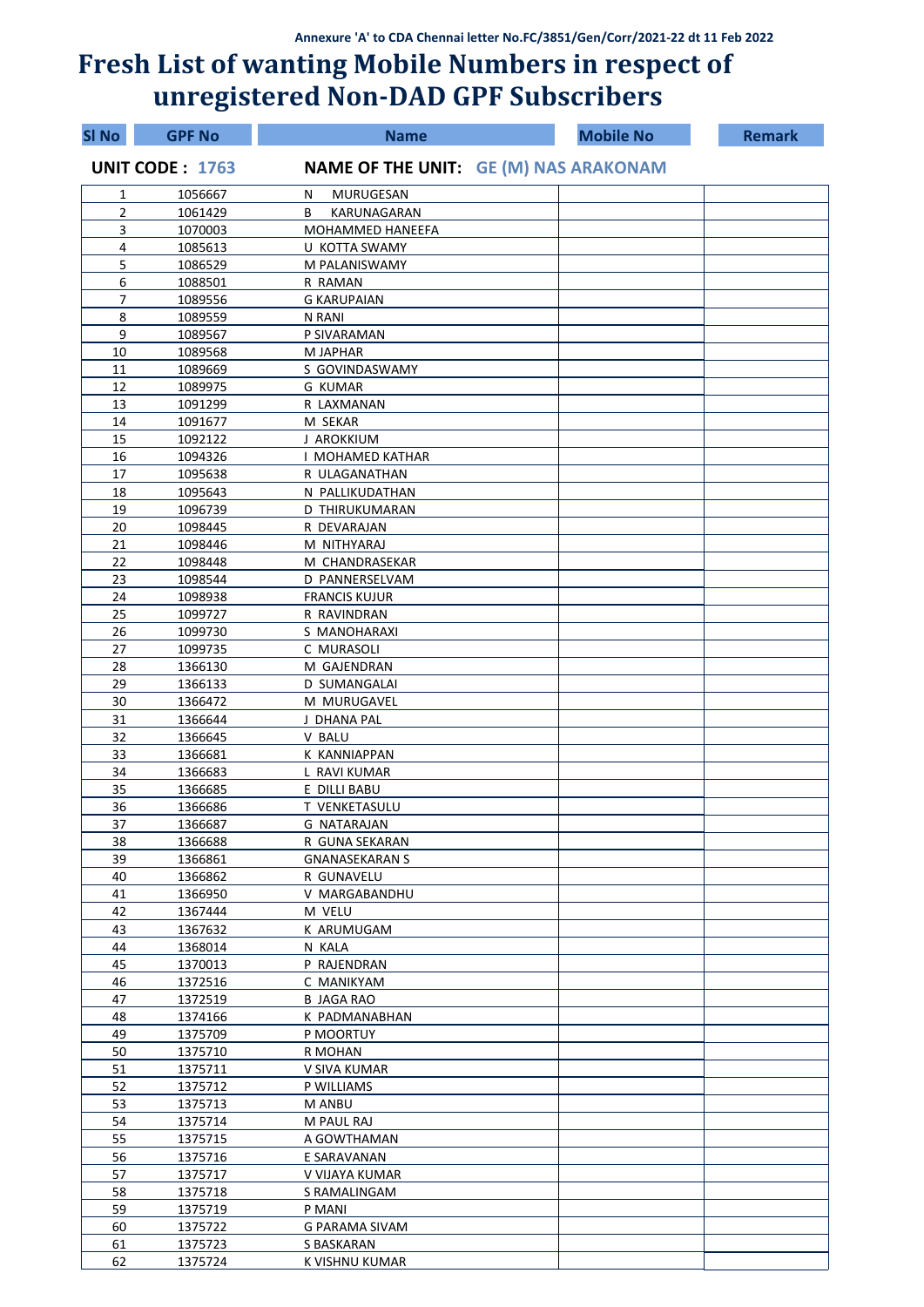| <b>SI No</b> | <b>GPF No</b> | <b>Name</b>           | <b>Mobile No</b> | <b>Remark</b> |
|--------------|---------------|-----------------------|------------------|---------------|
| 63           | 1375725       | M GANESAN             |                  |               |
| 64           | 1375727       | <b>B RAVICHANDRAN</b> |                  |               |
| 65           | 1375728       | CS YETHATHIRI VICKRAM |                  |               |
| 66           | 1375729       | S RAM MAGESH          |                  |               |
| 67           | 1375730       | C AUDISHGSHAN         |                  |               |
| 68           | 1375731       | S VANA RASU           |                  |               |
| 69           | 1375732       | <b>S SHANKAR</b>      |                  |               |
| 70           | 1375733       | S THAMIZHARASU        |                  |               |
| 71           | 1375734       | S RAJAGOPAL           |                  |               |
| 72           | 1375735       | PARAMANANDAM          |                  |               |
| 73           | 1375737       | K VENKATESAN          |                  |               |
| 74           | 1375738       | G GOPI                |                  |               |
| 75           | 1375740       | L CHAKRAPANI          |                  |               |
| 76           | 1375741       | <b>I RAVI KUMAR</b>   |                  |               |
| 77           | 1375743       | S DEVAN               |                  |               |
| 78           | 1375744       | D ASOKAN              |                  |               |
| 79           | 1375745       | S PANNEERSELYAM       |                  |               |
| 80           | 1375746       | R VIJAY KUMAR         |                  |               |
| 81           | 1375747       | S ANBU                |                  |               |
| 82           | 1375748       | M RAVI CHANDRAN       |                  |               |
| 83           | 1375749       | SANTHIL KUMARAN       |                  |               |
| 84           | 1375750       | N SUBRAMANI           |                  |               |
| 85           | 1375751       | E KUMAR               |                  |               |
| 86           | 1375753       | P MUTHAZHAGAN         |                  |               |
| 87           | 1375754       | P BHASKAR             |                  |               |
| 88           | 1375757       | M SAMA SUNDARAN       |                  |               |
| 89           | 1375759       | K DHARMALINGAM        |                  |               |
| 90           | 1375760       | M SHANMUGAM           |                  |               |
| 91           | 1375761       | V THIRUNAUKARASU      |                  |               |
| 92           | 1375762       | KLINGANNAN            |                  |               |
| 93           | 1375763       | A RAMESH KUMAR        |                  |               |
| 94           | 1375764       | N RATHINAVEL          |                  |               |
| 95           | 1375766       | M ASHOK KUMAR         |                  |               |
| 96           | 1375767       | N VELMU RUGAN         |                  |               |
| 97           | 1375768       | S VILVANATHAN         |                  |               |
| 98           | 1375769       | M PANDU RANGAN        |                  |               |
| 99           | 1375770       | P KRISHNA MURTHY      |                  |               |
| 100          | 1375771       | J MOHAMMED            |                  |               |
| 101          | 1375772       | <b>G MICHEAL</b>      |                  |               |
| 102          | 1375773       | K MOHAN KUMAR         |                  |               |
| 103          | 1376506       | D RADHAKRISHNAN       |                  |               |
| 104          | 1376507       | S ANANDARAJ           |                  |               |
| 105          | 1376508       | S KARTHIKEYAN         |                  |               |
| 106          | 1376509       | R KUMAR               |                  |               |
| 107          | 1376510       | L VASU                |                  |               |
| 108          | 1378447       | <b>B DHANASEELAN</b>  |                  |               |
| 109          | 1378449       | C KRISHNA MOORTHY     |                  |               |
| 110          | 1378451       | R BALAJI              |                  |               |
| 111          | 1379860       | <b>PARTHEE BAN</b>    |                  |               |
| 112          | 1384642       | <b>G MANDEVAN</b>     |                  |               |
| 113          | 1384643       | K VIJI                |                  |               |
| 114          | 1384748       | S RANGA NATHAN        |                  |               |
|              |               |                       |                  |               |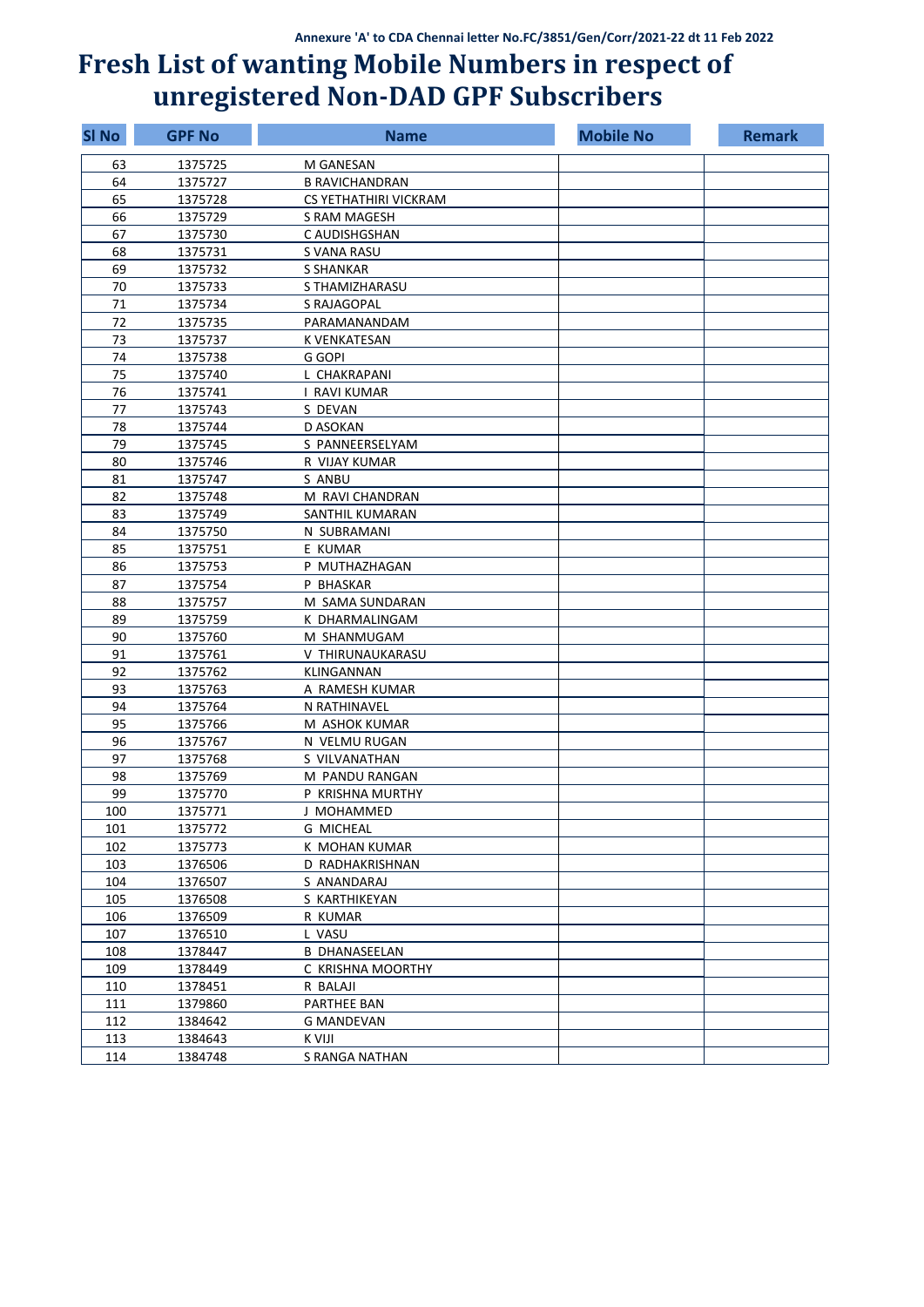| <b>SI No</b> | <b>GPF No</b>          | <b>Name</b>                              | <b>Mobile No</b> | <b>Remark</b> |
|--------------|------------------------|------------------------------------------|------------------|---------------|
|              | <b>UNIT CODE: 1764</b> | <b>NAME OF THE UNIT: CWE NAS ARKONAM</b> |                  |               |
|              | 1076487                | <b>L.RAJA RAO</b>                        |                  |               |
| 2            | 1080039                | I REMA                                   |                  |               |
| 3            | 1080119                | G SESHAMMAL                              |                  |               |
| 4            | 1080170                | <b>K KUMAR</b>                           |                  |               |
| 5.           | 1080541                | S SUMATHI                                |                  |               |
| 6            | 1083999                | A SUSAIMUTHU                             |                  |               |
|              | 1086144                | P.SRIDHAR                                |                  |               |
| 8            | 1090099                | A MAHALAKSHMI                            |                  |               |
| 9            | 1092511                | P MOHAN                                  |                  |               |
| 10           | 1367836                | <b>SK THAKLE</b>                         |                  |               |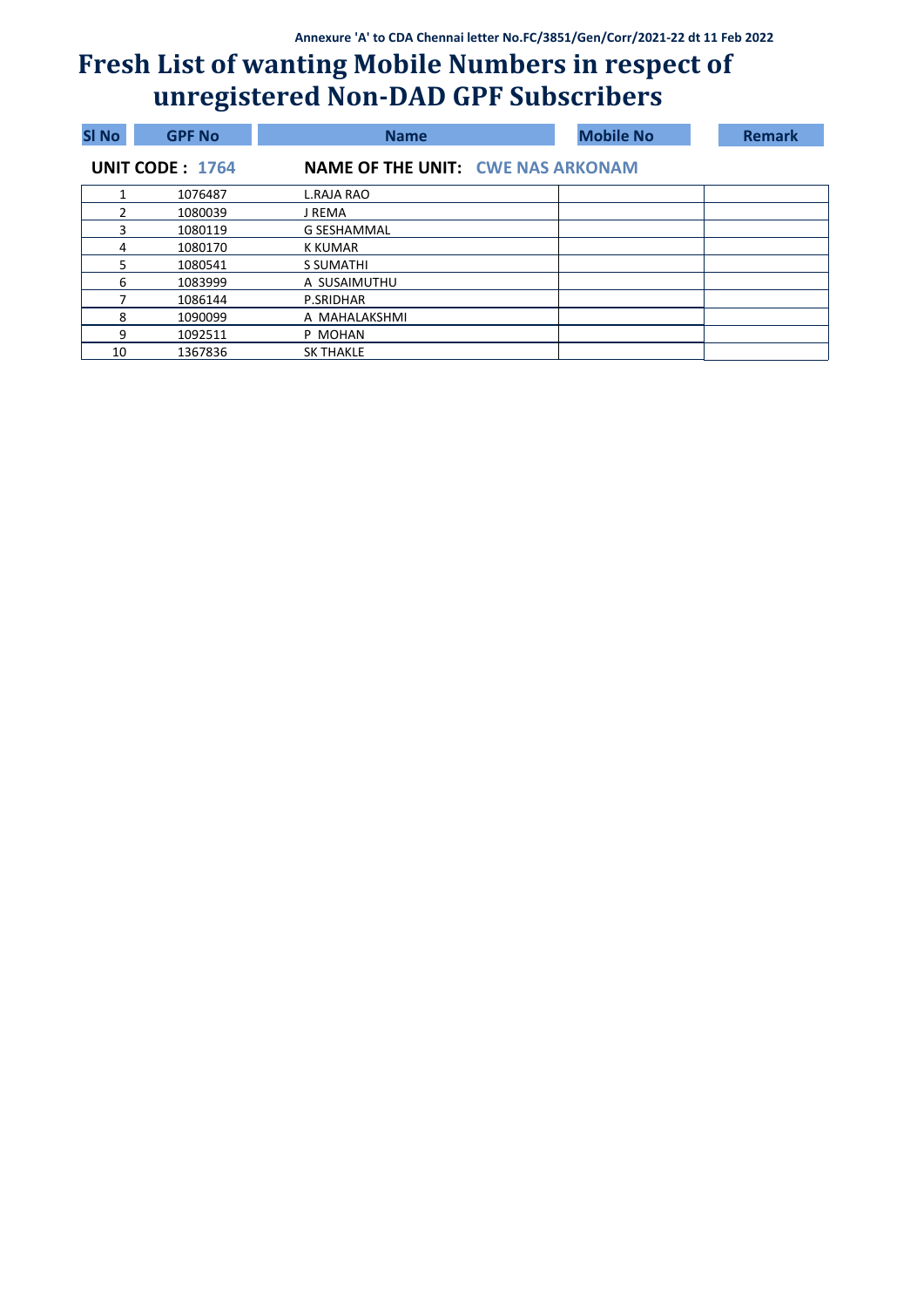| <b>SI No</b> | <b>GPF No</b>          | <b>Name</b>                                        | <b>Mobile No</b> | <b>Remark</b> |
|--------------|------------------------|----------------------------------------------------|------------------|---------------|
|              | <b>UNIT CODE: 1776</b> | <b>NAME OF THE UNIT: 756 (I) TPT PL ASC MADRAS</b> |                  |               |
| 1            | 1225680                | N MUNI RAJ                                         |                  |               |
| 2            | 1225797                | <b>B BUJJIAH</b>                                   |                  |               |
| 3            | 1226930                | K ASHOKAN                                          |                  |               |
| 4            | 1227111                | R NEETHI DOSS                                      |                  |               |
| 5            | 1227299                | NARAYAN A KULWADE                                  |                  |               |
| 6            | 1227404                | K PANCHAN ATHAN                                    |                  |               |
| 7            | 1227424                | TS THOMAS                                          |                  |               |
| 8            | 1227426                | LALAN SINGH YADAY                                  |                  |               |
| 9            | 1227461                | <b>RB KUMAR</b>                                    |                  |               |
| 10           | 1228284                | <b>B VENKATEVAL</b>                                |                  |               |
| 11           | 1228299                | AJIT KUMAR OV                                      |                  |               |
| 12           | 1228603                | UDAY KUMAR IRRUDHYANAT                             |                  |               |
| 13           | 1228819                | <b>BALBIR SINGH</b>                                |                  |               |
| 14           | 1229834                | <b>JOGINDER KUMAR</b>                              |                  |               |
| 15           | 1229908                | <b>BINOD BEHARA</b>                                |                  |               |
| 16           | 1501116                | <b>SOHAN LAL</b>                                   |                  |               |
| 17           | 1501517                | <b>KV RAM MOHAN</b>                                |                  |               |
| 18           | 567018                 | M DRAVI CHANDRAN                                   |                  |               |
| 19           | 569152                 | <b>THOMMI THOMAS</b>                               |                  |               |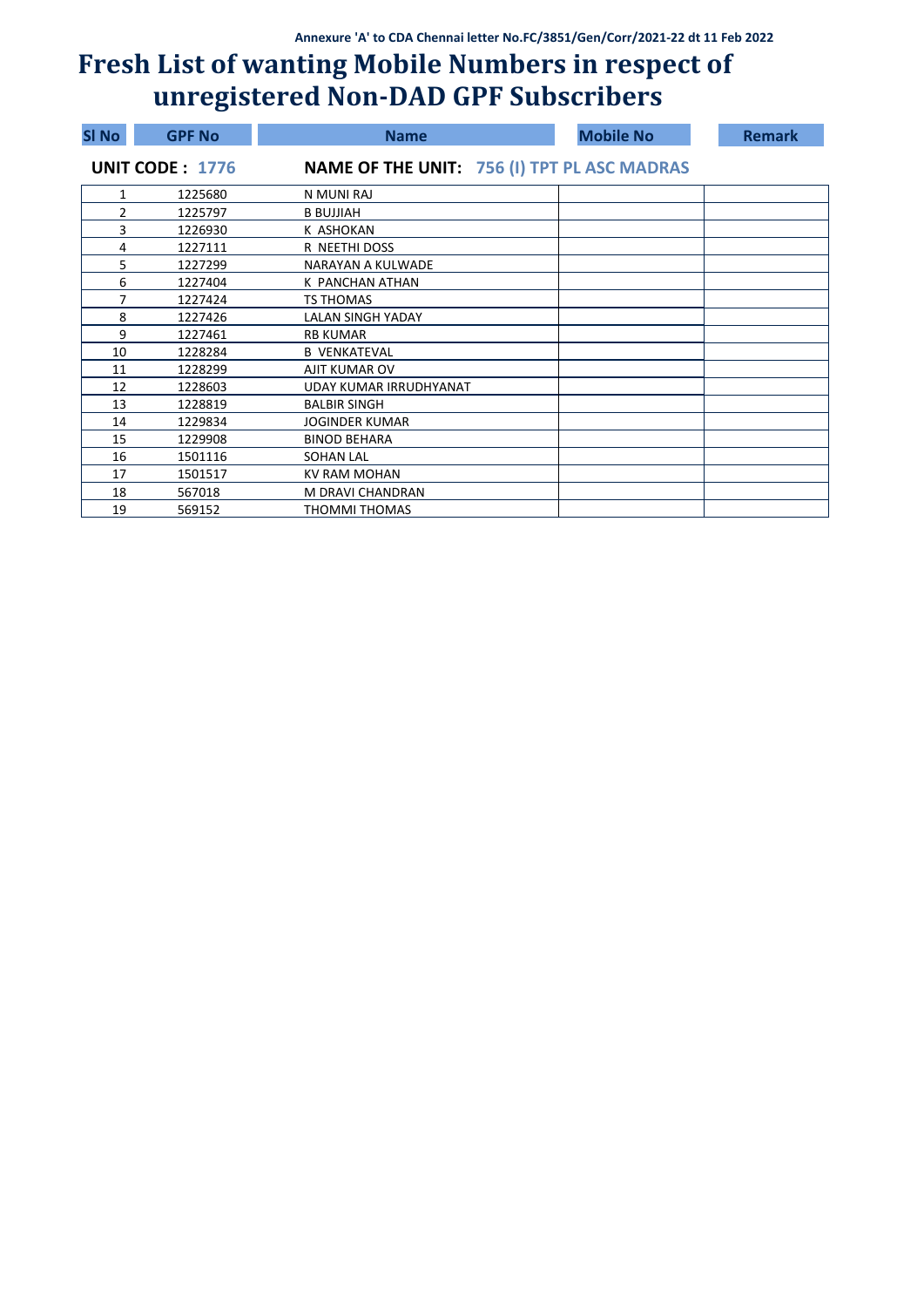| <b>SI No</b> | <b>GPF No</b>   | <b>Name</b>                                       | Mobile No | <b>Remark</b> |
|--------------|-----------------|---------------------------------------------------|-----------|---------------|
|              | UNIT CODE: 2220 | <b>NAME OF THE UNIT: FOOD INSPECTION UNIT ASC</b> |           |               |
|              | 1089023         | P DHANASEKHARAN                                   |           |               |
|              | 1228217         | T MURUGAN                                         |           |               |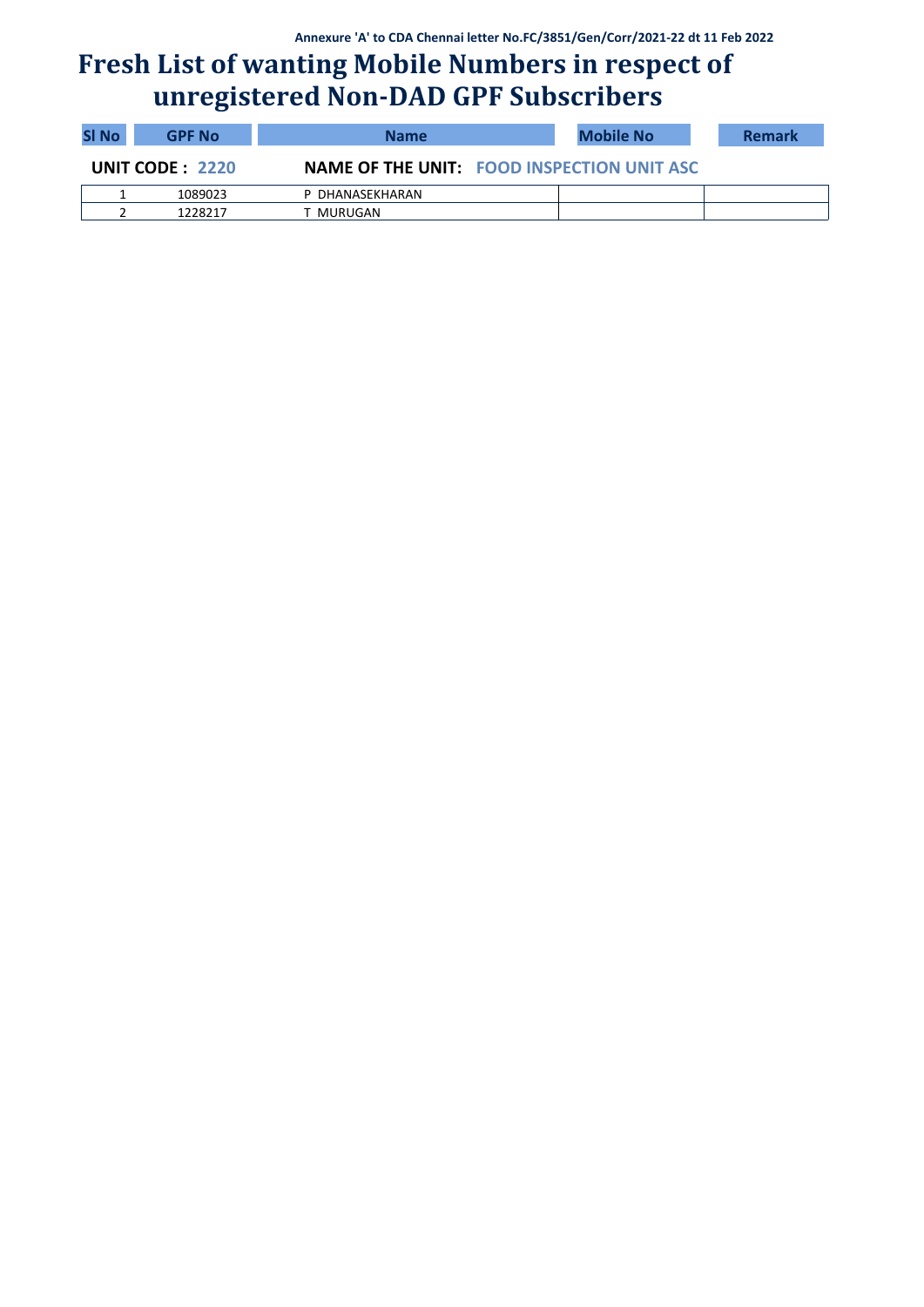| <b>SI No</b> | <b>GPF No.</b>         | <b>Name</b>                       | <b>Mobile No</b> | <b>Remark</b> |
|--------------|------------------------|-----------------------------------|------------------|---------------|
|              | <b>UNIT CODE: 2708</b> | <b>NAME OF THE UNIT: OD AVADI</b> |                  |               |
|              | 1236852                | <b>RAGHUV</b>                     |                  |               |
| 2            | 1245777                | N PRAKASH KUMAR                   |                  |               |
| 3            | 1581836                | RAJU RAO                          |                  |               |
| 4            | 588133                 | RANGA NATHAN<br>PM                |                  |               |
| 5            | 590936                 | S SEKAR                           |                  |               |
| 6            | 591874                 | S RAVI CHANDER                    |                  |               |
| 7            | 595559                 | ADJJAYARAJ                        |                  |               |
| 8            | 595560                 | B RAJA                            |                  |               |
| 9            | 595862                 | V SHANMUGAM                       |                  |               |
| 10           | 596798                 | SANDHYA LAKSUMI                   |                  |               |
| 11           | 598291                 | T SARAVANAN                       |                  |               |
| 12           | 599045                 | <b>R RAMAMURTHY</b>               |                  |               |
| 13           | 599525                 | C SURESH                          |                  |               |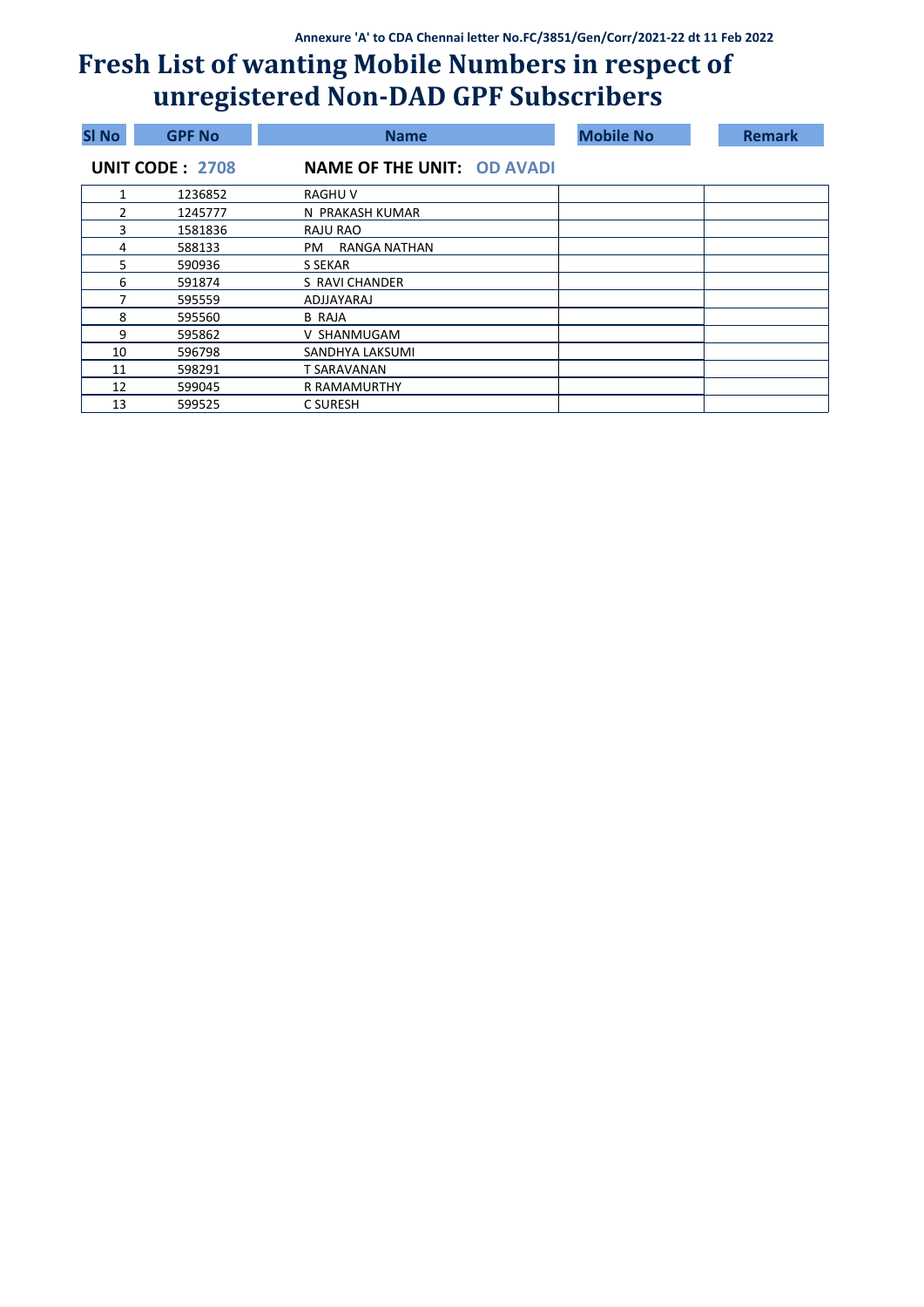| <b>SI No</b>    | <b>GPF No</b> | <b>Name</b>                                | <b>Mobile No</b> | <b>Remark</b> |
|-----------------|---------------|--------------------------------------------|------------------|---------------|
| UNIT CODE: 4220 |               | <b>NAME OF THE UNIT: SQAE (GS) CHENNAI</b> |                  |               |
|                 | 631409        | KARTHIKEYAN NAIR                           |                  |               |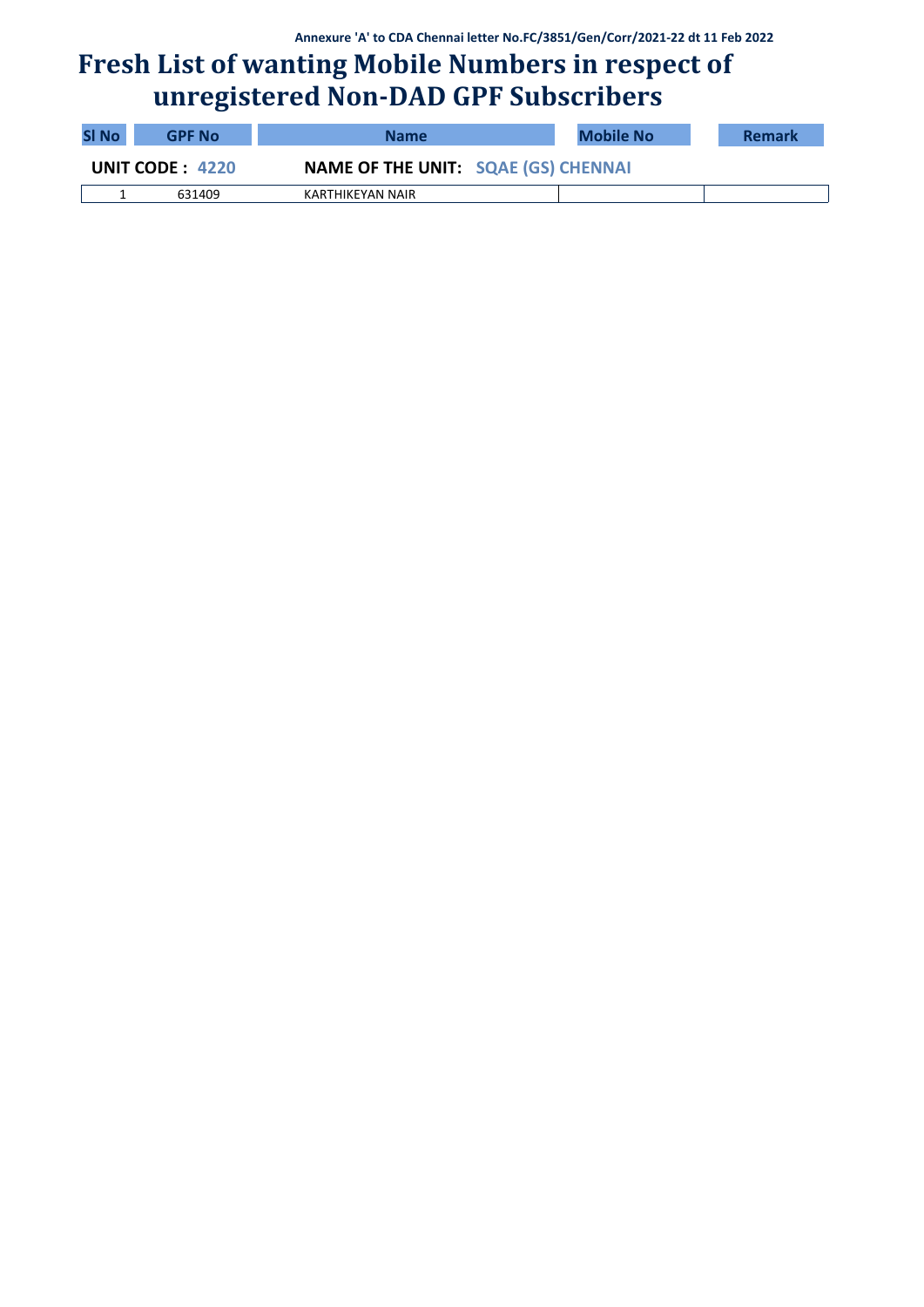| <b>SI No</b> | <b>GPF No</b>   | <b>Name</b>                                 | <b>Mobile No</b> | <b>Remark</b> |
|--------------|-----------------|---------------------------------------------|------------------|---------------|
|              | UNIT CODE: 4222 | <b>NAME OF THE UNIT: SQAE (VEH) CHENNAI</b> |                  |               |
|              | 1289391         | SADASIVAN V                                 |                  |               |
|              | 963927          | GK NANDI                                    |                  |               |
|              | 964353          | KP PRASAD                                   |                  |               |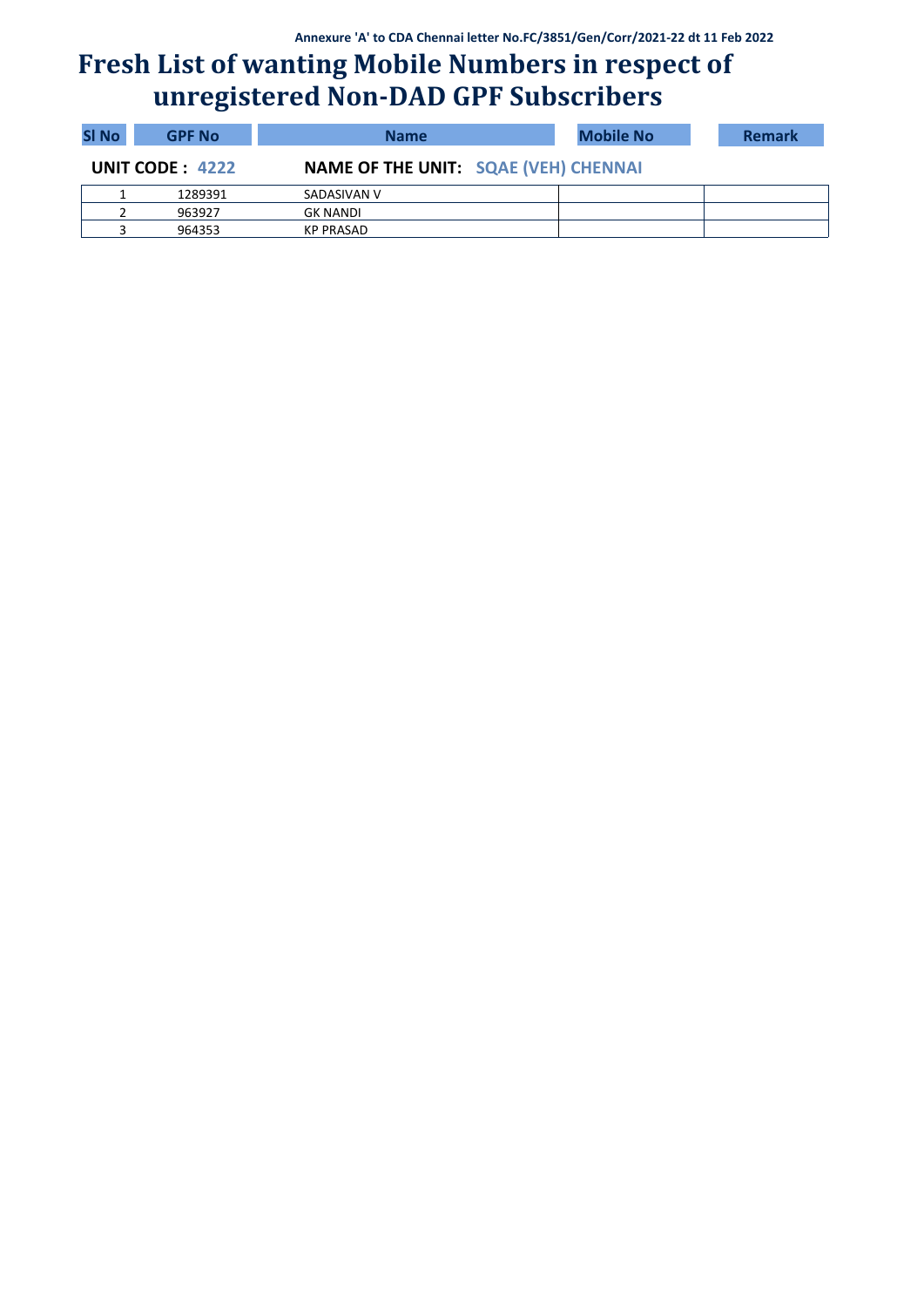| <b>SI No</b>           | <b>GPF No</b> | <b>Name</b>                               | <b>Mobile No</b> | <b>Remark</b> |
|------------------------|---------------|-------------------------------------------|------------------|---------------|
| <b>UNIT CODE: 4243</b> |               | <b>NAME OF THE UNIT: SQAE(EE) CHENNAI</b> |                  |               |
|                        | 958035        | KANNAPPA                                  |                  |               |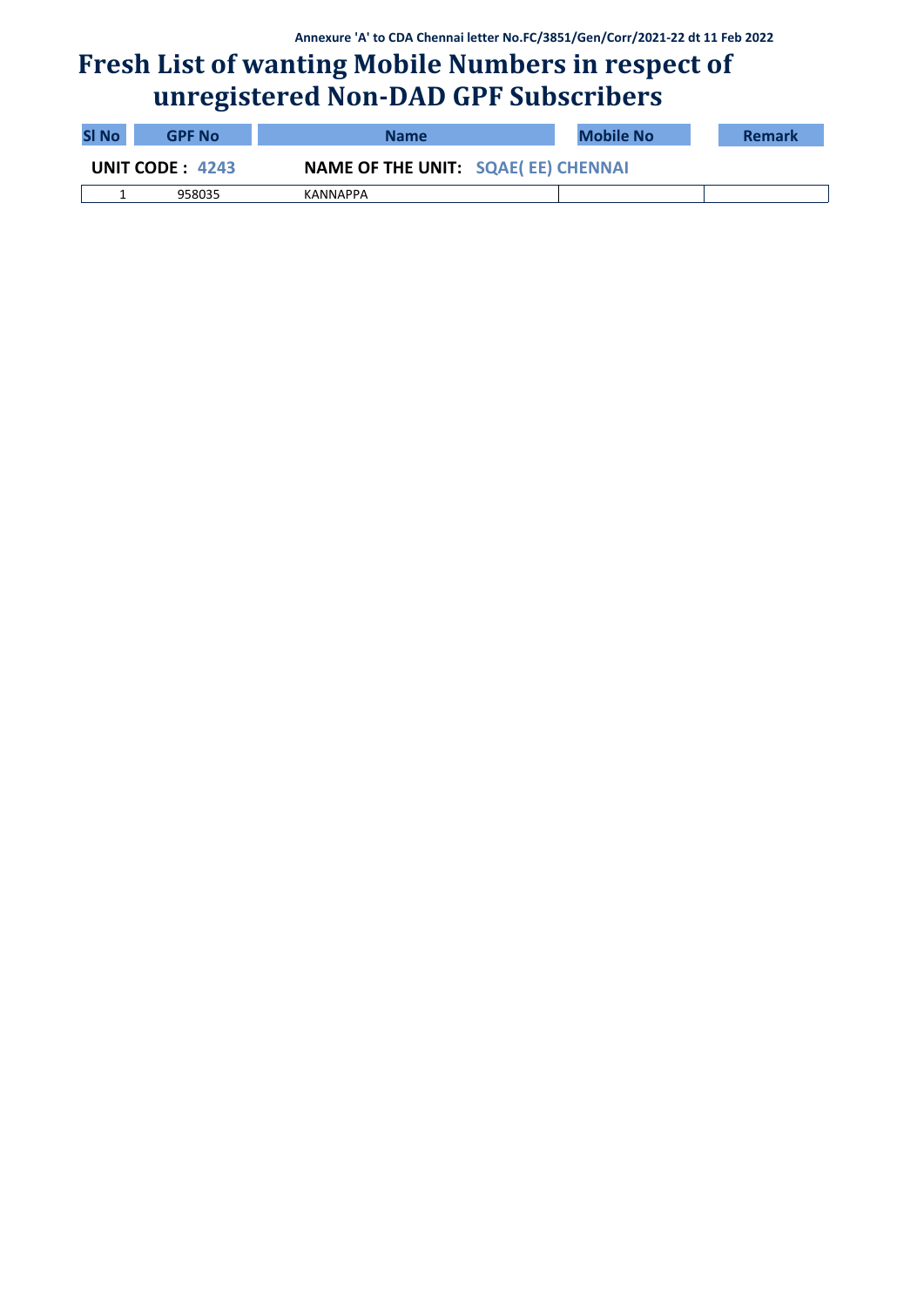| <b>SI No</b> | <b>GPF No</b>   | <b>Name</b>                                | <b>Mobile No</b> | <b>Remark</b> |
|--------------|-----------------|--------------------------------------------|------------------|---------------|
|              | UNIT CODE: 4798 | <b>NAME OF THE UNIT: ARO TRICHIRAPALLI</b> |                  |               |
|              | 1414487         | S CHOKKALINGAM                             |                  |               |
|              | 696594          | M RAMAKRISHANAN                            |                  |               |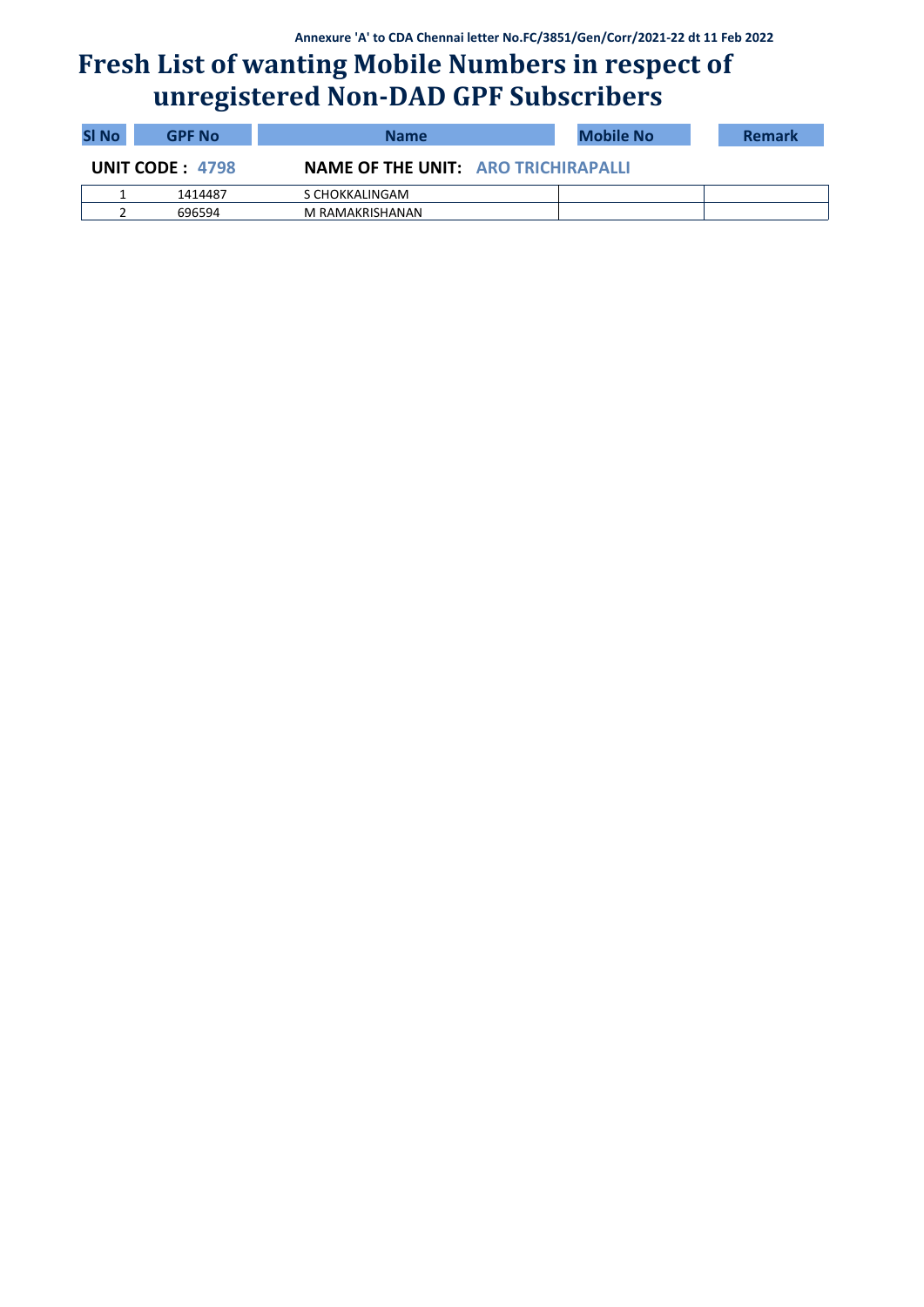| <b>SI No</b> | <b>GPF No</b>     | <b>Name</b>  |                                                       | Mobile No |  | <b>Remark</b> |
|--------------|-------------------|--------------|-------------------------------------------------------|-----------|--|---------------|
|              | UNIT CODE: $4806$ |              | <b>NAME OF THE UNIT: DSC COMPANY INS GARUDA KOCHI</b> |           |  |               |
|              | 1228504           | P RAJEEV     |                                                       |           |  |               |
|              | 645612            | KUNHIRAMAN P |                                                       |           |  |               |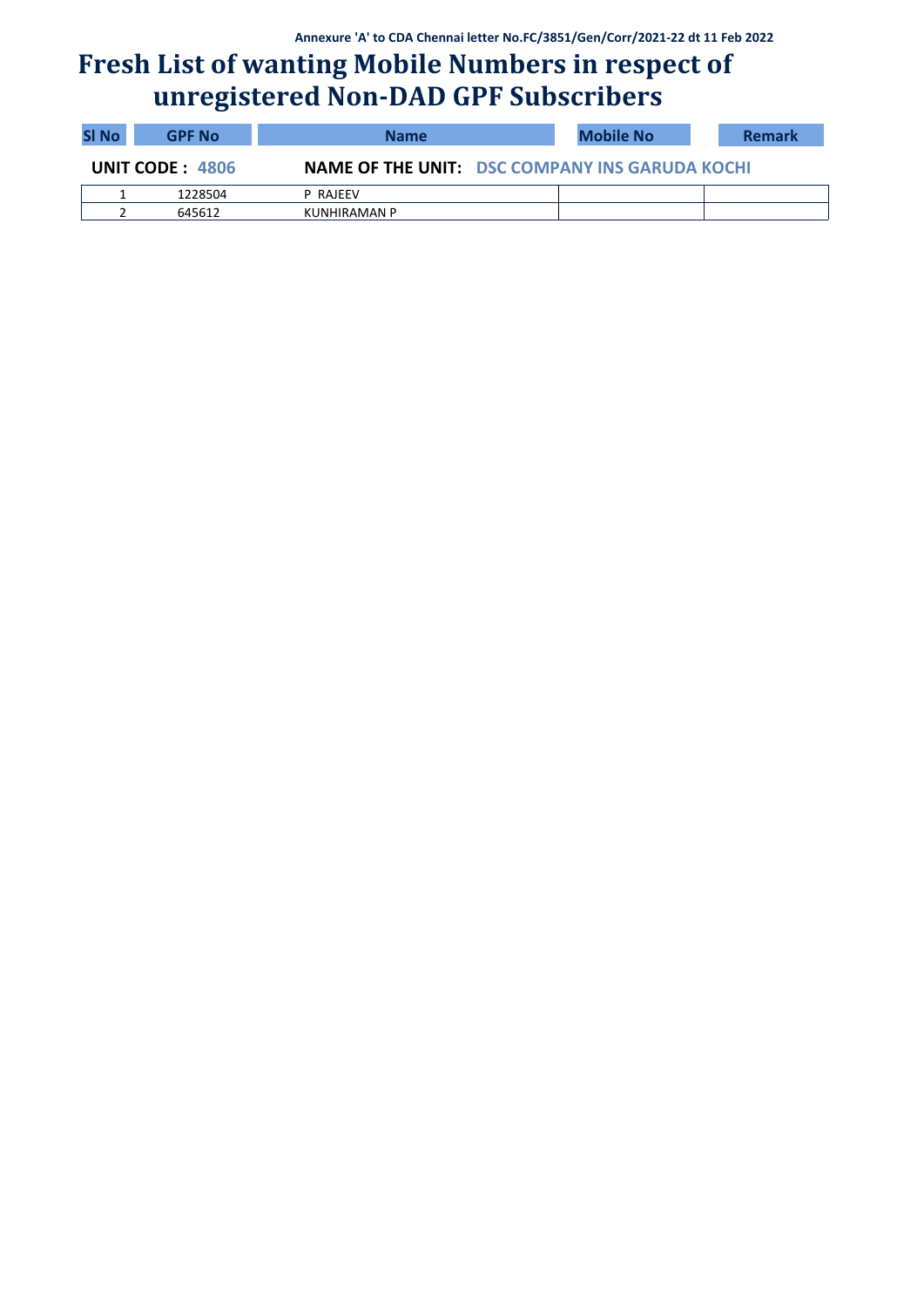| <b>SI No</b>    | <b>GPF No</b> | Name                                 | Mobile No | <b>Remark</b> |
|-----------------|---------------|--------------------------------------|-----------|---------------|
| UNIT CODE: 4814 |               | <b>NAME OF THE UNIT: ARO CALICUT</b> |           |               |
|                 | 1410954       | N PANANDAN                           |           |               |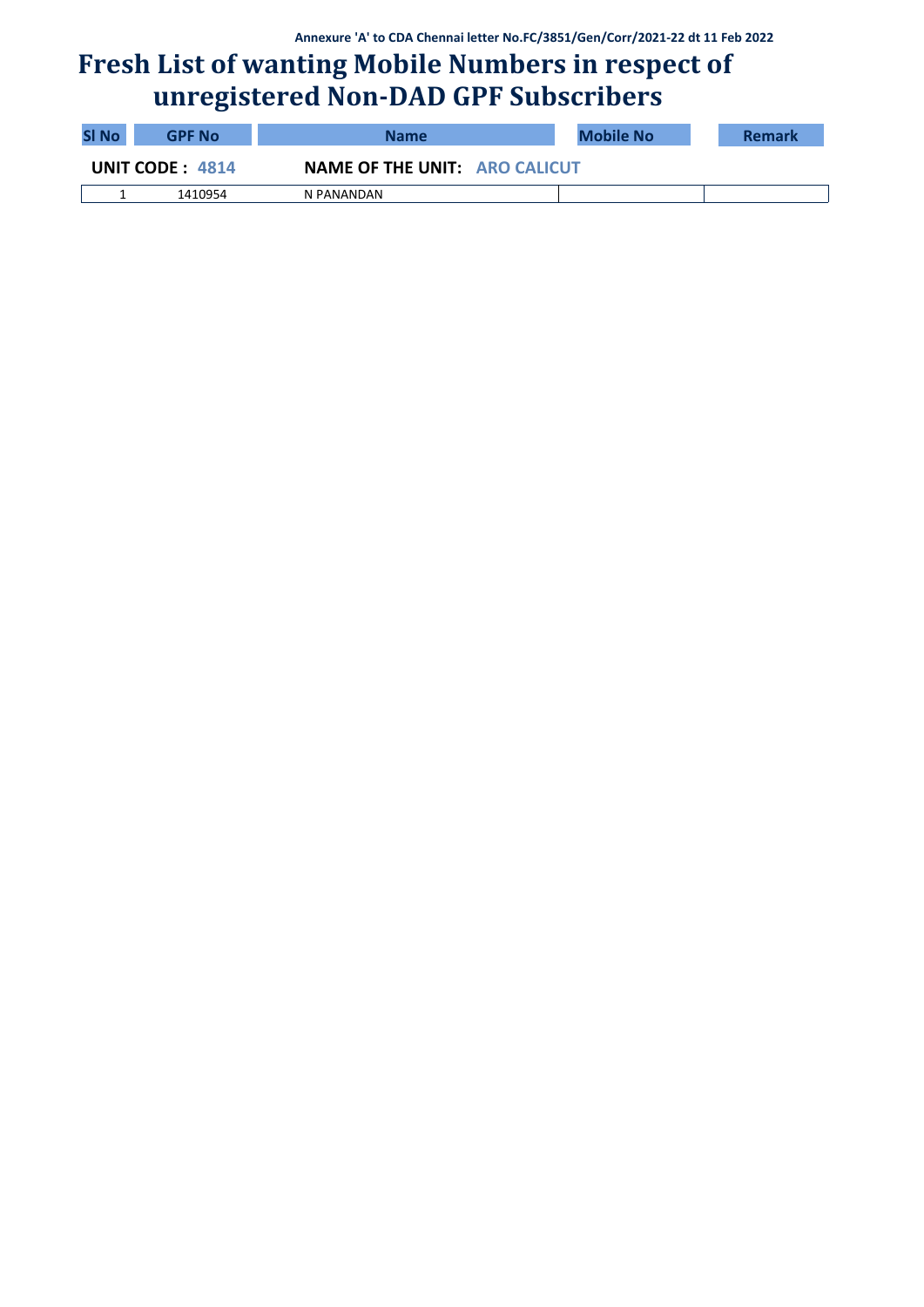| <b>SI No</b> | <b>GPF No</b>          | <b>Name</b>                        | <b>Mobile No</b> | <b>Remark</b> |
|--------------|------------------------|------------------------------------|------------------|---------------|
|              | <b>UNIT CODE: 5422</b> | <b>NAME OF THE UNIT: M H AVADI</b> |                  |               |
|              | 1404502                | M RAVI                             |                  |               |
| 2            | 1404642                | VASANTHA KUMARI                    |                  |               |
| 3            | 1406826                | N MAHABOOBI                        |                  |               |
| 4            | 1406827                | <b>B G RAVI KUMAR</b>              |                  |               |
| 5            | 1410898                | K JOTHILAKSHMI                     |                  |               |
| 6            | 1415200                | K BAGYALAK SHMI                    |                  |               |
|              | 589842                 | M BALAM                            |                  |               |
| 8            | 638214                 | M CHANDIRAN                        |                  |               |
| 9            | 647093                 | K SHANKAR                          |                  |               |
| 10           | 647094                 | L SIVALINOAM                       |                  |               |
| 11           | 647096                 | K RANGAN                           |                  |               |
| 12           | 649532                 | S PALAYAM                          |                  |               |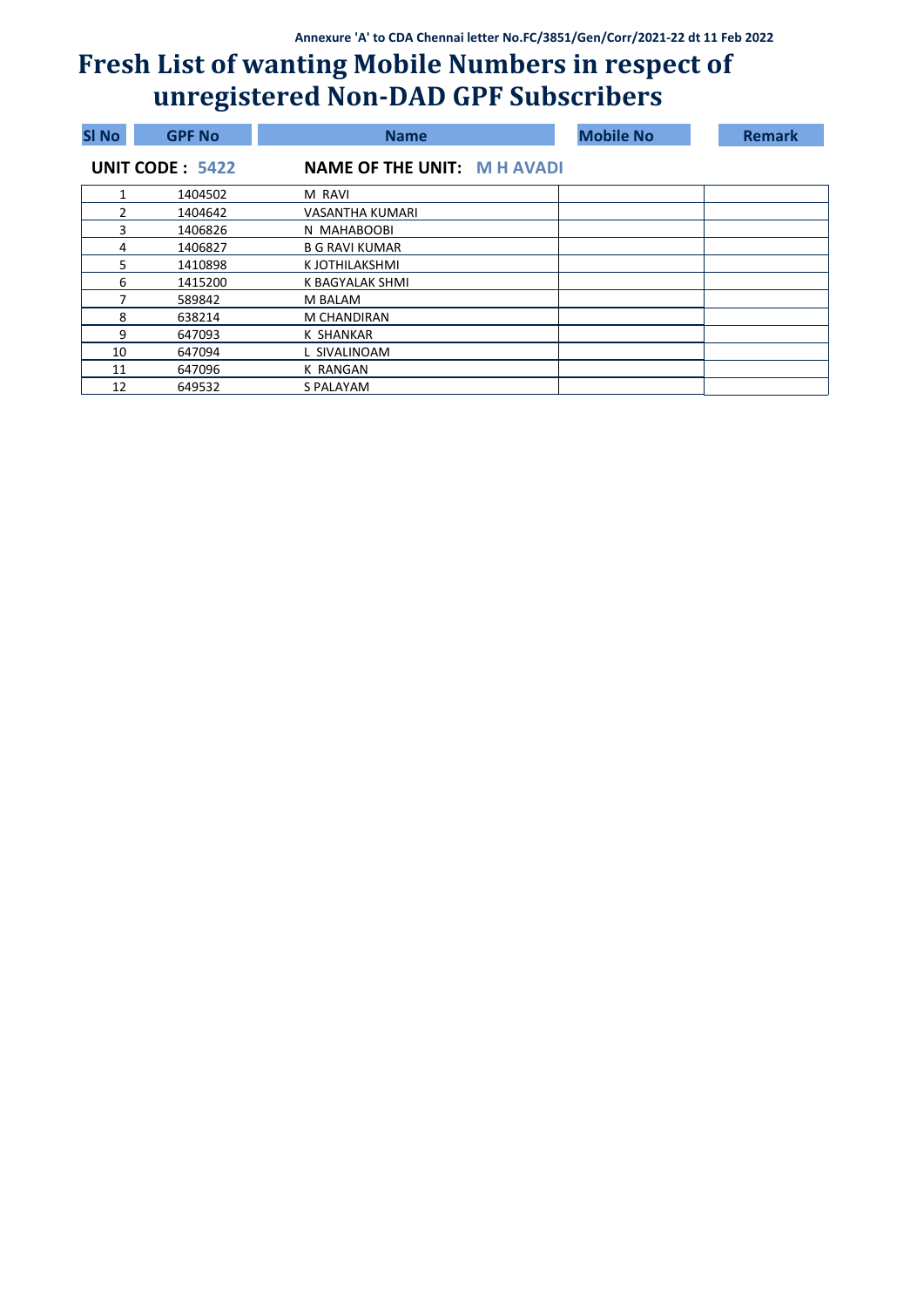| <b>SI No</b>   | <b>GPF No</b>          | <b>Name</b>                          | <b>Mobile No</b> | <b>Remark</b> |
|----------------|------------------------|--------------------------------------|------------------|---------------|
|                | <b>UNIT CODE: 5850</b> | <b>NAME OF THE UNIT: OTA CHENNAI</b> |                  |               |
| 1              | 1079309                | S VAIDHIYANATHAN                     |                  |               |
| $\overline{2}$ | 1080040                | D NARASHIMHAN                        |                  |               |
| 3              | 1080099                | R MANOHARAN                          |                  |               |
| 4              | 1080906                | DRADHA KRISHNAN                      |                  |               |
| 5              | 1082614                | <b>AROCKIAN NIKOLAS</b>              |                  |               |
| 6              | 1082632                | <b>LJAYA GOPAL</b>                   |                  |               |
| 7              | 1225692                | RAJU B                               |                  |               |
| 8              | 1227399                | MAYALAGOO RAJA RAM                   |                  |               |
| 9              | 1227402                | <b>KAMAL ANATHAN</b>                 |                  |               |
| 10             | 1227403                | <b>BAKTAVA TSALAM</b>                |                  |               |
| 11             | 1227814                | L KHAMRUDDIN                         |                  |               |
| 12             | 1228268                | S CHINNA RAJA                        |                  |               |
| 13             | 1253931                | D KODANDA RAO                        |                  |               |
| 14<br>15       | 1325768<br>1368264     | P PREETHI<br><b>G MURALI</b>         |                  |               |
| 16             | 1400357                | T MANIGANDAN                         |                  |               |
| 17             | 1400733                | N LAKSHMANA MOORTHY                  |                  |               |
| 18             | 1401290                | E CHANDRA SAKHAR                     |                  |               |
| 19             | 1401291                | P SONAIMUTHU                         |                  |               |
| 20             | 1401531                | M NEELA                              |                  |               |
| 21             | 1401542                | <b>KP DINESH</b>                     |                  |               |
| 22             | 1401622                | <b>T GEORGE VICTOR</b>               |                  |               |
| 23             | 1401623                | S NBLEEZHIL SELVAN                   |                  |               |
| 24             | 1402040                | P RAJA RAM                           |                  |               |
| 25             | 1402041                | S DEVADASS                           |                  |               |
| 26             | 1402042                | K RAMAMURTHY                         |                  |               |
| 27             | 1402043                | P RAMACHANDRAN                       |                  |               |
| 28             | 1402044                | N JAYALAKSHMI                        |                  |               |
| 29             | 1402627                | S SAROJINI                           |                  |               |
| 30             | 1402934                | S SHUNMU GARAJAN                     |                  |               |
| 31             | 1403261                | <b>SANTHI</b>                        |                  |               |
| 32             | 1404815                | M MANIKAN DAN                        |                  |               |
| 33             | 1404817                | J JAMES                              |                  |               |
| 34             | 1404818                | <b>K SHANTHI</b>                     |                  |               |
| 35             | 1404819                | P PENCHILIAH                         |                  |               |
| 36             | 1404820                | T INNASINATHAN                       |                  |               |
| 37             | 1405247                | T GANESAN SEKAR                      |                  |               |
| 38             | 1405249                | D MAYILAMMA                          |                  |               |
| 39             | 1405250                | A PAUL                               |                  |               |
| 40             | 1405258                | RAVI KUMAR                           |                  |               |
| 41             | 1408296                | C BALAKRISHNAN                       |                  |               |
| 42             | 1408298                | D VENKATESAM                         |                  |               |
| 43<br>44       | 1408299<br>1408442     | A PANNEER SELVAM<br>G GUNASEKARAN    |                  |               |
| 45             | 1409515                | R M SUBRAMANI                        |                  |               |
| 46             | 1410010                | A BABU                               |                  |               |
| 47             | 1410011                | P MUKHUNDAN                          |                  |               |
| 48             | 1410014                | P FRANKLIN                           |                  |               |
| 49             | 1410015                | R NAGARAJAN                          |                  |               |
| 50             | 1410018                | S D MANOHARAN                        |                  |               |
| 51             | 1410020                | A ARUL DASS                          |                  |               |
| 52             | 1410021                | R GUNASEKARAN                        |                  |               |
| 53             | 1410023                | <b>G JAYASEELAN</b>                  |                  |               |
| 54             | 1410024                | S PUNNIYAKOTTI                       |                  |               |
| 55             | 1410025                | M KOTHANDAN                          |                  |               |
| 56             | 1410027                | A B FRANCIS                          |                  |               |
| 57             | 1410200                | S SONA                               |                  |               |
| 58             | 1410202                | K JAYABHARATHI                       |                  |               |
| 59             | 1410203                | S GAJENDARAN                         |                  |               |
| 60             | 1410204                | A DEVARAJ                            |                  |               |
| 61             | 1411563                | J GOMATHI                            |                  |               |
| 62             | 1413125                | N MUNUSWAMY                          |                  |               |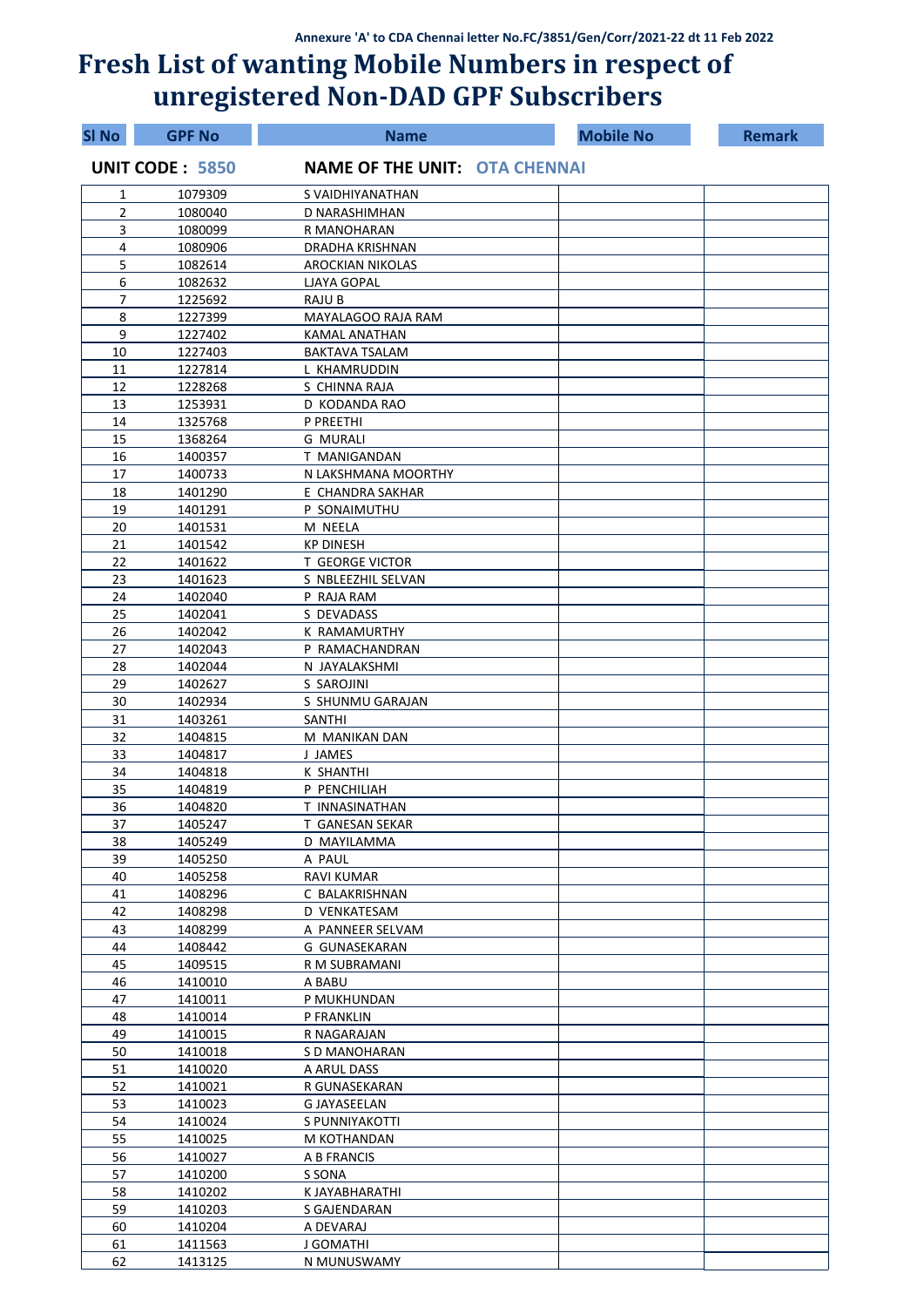| <b>SI No</b> | <b>GPF No</b>    | <b>Name</b>              | <b>Mobile No</b> | <b>Remark</b> |
|--------------|------------------|--------------------------|------------------|---------------|
| 63           | 1413126          | V SUGUMAR                |                  |               |
| 64           | 1413127          | <b>SJAMES</b>            |                  |               |
| 65           | 1413128          | <b>B MUTHU</b>           |                  |               |
| 66           | 1413130          | K JAGAVEERA PANDIAN      |                  |               |
| 67           | 1413131          | R ANANDAN                |                  |               |
| 68           | 1413132          | J ANTHONY                |                  |               |
| 69           | 1413133          | E GAJENDRAN              |                  |               |
| 70           | 1413134          | R SANTHOSH KUMAR         |                  |               |
| 71           | 1413135          | D NANDA KUMAR            |                  |               |
| 72           | 1414701          | V SANJEEV KUMAR          |                  |               |
| 73           | 1414702          | S FATHIMA                |                  |               |
| 74           | 1414703          | P SARAVANAN              |                  |               |
| 75           | 1414704          | P MALARKODI              |                  |               |
| 76           | 1415340          | <b>KAVITA JUSTIN</b>     |                  |               |
| 77           | 1415341          | <b>SM TALIMANI</b>       |                  |               |
| 78           | 1415972          | N NAGABU SHANAM          |                  |               |
| 79           | 1415973          | S VARADHARAJAN           |                  |               |
| 80           | 1415974          | C SIVA                   |                  |               |
| 81           | 1415976          | C MARI                   |                  |               |
| 82           | 1415979          | <b>B HARI KUMAR</b>      |                  |               |
| 83           | 1415980          | L GOPALA KRISHNAN        |                  |               |
| 84           | 1415982          | <b>K MURUGAN</b>         |                  |               |
| 85           | 1415983          | R ZAHEERHUSSAIN          |                  |               |
| 86           | 1415984          | <b>M ANANDAN</b>         |                  |               |
| 87           | 1415985          | M KANNIAPPAN             |                  |               |
| 88           | 1415986          | R RAJENDRAN              |                  |               |
| 89           | 1415989          | <b>K KUMAR</b>           |                  |               |
| 90           | 1415990          | MC MOHAN                 |                  |               |
| 91           | 1415991          | C GANGADHAR              |                  |               |
| 92           | 1415998          | <b>G LAKSHMI</b>         |                  |               |
| 93           | 1416002          | M RAMESH                 |                  |               |
| 94           | 1416003          | V MANJULAVANI            |                  |               |
| 95           | 1416004          | <b>B BASKARA RAO</b>     |                  |               |
| 96           | 1416007          | <b>VC NEELAVATHY</b>     |                  |               |
| 97           | 1416009          | J SATHYABHAMA            |                  |               |
| 98           | 1416011          | N CHIDAMBARAM            |                  |               |
| 99           | 1416012          | K DILLY BABU             |                  |               |
| 100          | 1416612          | T ESWARAN                |                  |               |
| 101          | 1502162          | N NANDA KUMAR            |                  |               |
| 102          | 213994           | THIRU VENKATACHARI       |                  |               |
| 103<br>104   | 36024            | P KUMAR<br>M PULUGANDI   |                  |               |
| 105          | 588581<br>593479 | <b>BM SWAMY</b>          |                  |               |
| 106          | 621001           | <b>PRATAP</b>            |                  |               |
| 107          | 628708           | THULUKANAM<br>A          |                  |               |
| 108          | 633495           | SHANTHI<br>R             |                  |               |
| 109          | 633501           | KAMARAJAN<br>N           |                  |               |
| 110          | 633503           | V.<br>MATHIVANAN         |                  |               |
| 111          | 633513           | Y<br>DEENAMAN            |                  |               |
| 112          | 636738           | P N JANAKIRAMAN          |                  |               |
| 113          | 637949           | S HARIHARA SUNDARA RAJAN |                  |               |
| 114          | 637951           | R SHANKAR                |                  |               |
| 115          | 637952           | R VADIVEL                |                  |               |
| 116          | 640805           | XAVIER                   |                  |               |
| 117          | 640866           | K VENU GOPAL             |                  |               |
| 118          | 640867           | S SYED MOOSA             |                  |               |
| 119          | 640868           | K KALIMUTHU              |                  |               |
| 120          | 640871           | S CHENNAKESAVALU         |                  |               |
| 121          | 640876           | D NEELA KANTAN           |                  |               |
| 122          | 640897           | P RAJAMANI               |                  |               |
| 123          | 640900           | K PUNITHAM               |                  |               |
| 124          | 640901           | SAJI K G                 |                  |               |
| 125          | 640904           | ADAVAN V                 |                  |               |
| 126          | 642740           | <b>G VENKATESAN</b>      |                  |               |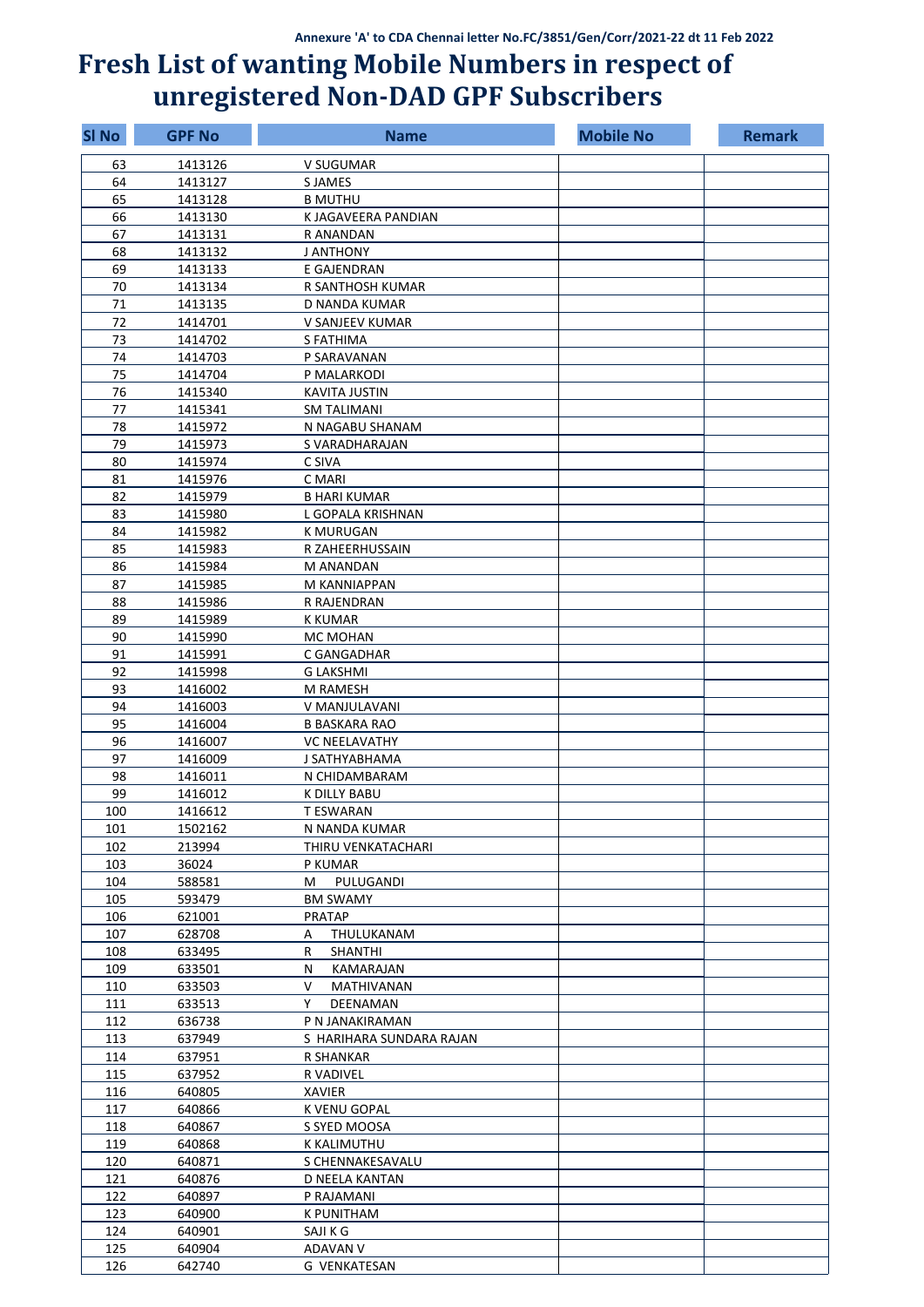| <b>SI No</b> | <b>GPF No</b> | <b>Name</b>              | <b>Mobile No</b> | <b>Remark</b> |
|--------------|---------------|--------------------------|------------------|---------------|
| 127          | 642742        | K GNANASELVAM            |                  |               |
| 128          | 642744        | K JANAR THANAN           |                  |               |
| 129          | 642745        | R NEWTON PONNUDURAI      |                  |               |
| 130          | 644245        | M CHANDRAN               |                  |               |
| 131          | 644561        | M EHAMBARAM              |                  |               |
| 132          | 644562        | N PRABHU DASS            |                  |               |
| 133          | 644563        | <b>DASARI SHADREIC</b>   |                  |               |
| 134          | 644565        | <b>G KANNAN</b>          |                  |               |
| 135          | 644566        | P GANESAN                |                  |               |
| 136          | 644572        | E MANDHARAN              |                  |               |
| 137          | 644574        | <b>B PANNERSELVAM</b>    |                  |               |
| 138          | 645537        | S ANTHONYSWAMY           |                  |               |
| 139          | 645538        | S SELVANATHAN            |                  |               |
| 140          | 646640        | T SRINIVASAN             |                  |               |
| 141          | 646643        | R MONEHARAM              |                  |               |
| 142          | 646645        | M CHANDRAN               |                  |               |
| 143          | 646651        | R SELVAN                 |                  |               |
| 144          | 646652        | M ASOKAN                 |                  |               |
| 145          | 646668        | <b>B RAJENDRAN</b>       |                  |               |
| 146          | 646772        | THILAK AVATHY            |                  |               |
| 147          | 647122        | <b>MANOHARAN R REDDY</b> |                  |               |
| 148          | 647890        | J SABESTIN               |                  |               |
| 149          | 649347        | A JOHN                   |                  |               |
| 150          | 649533        | M ADIKESAVA              |                  |               |
| 151          | 649721        | <b>SP PRASAD</b>         |                  |               |
| 152          | 649722        | VALARMATHI               |                  |               |
| 153          | 649723        | A SHAHJAHAN              |                  |               |
| 154          | 649742        | <b>G RAJENDEAN</b>       |                  |               |
| 155          | 649743        | <b>G SHANMUGASUN</b>     |                  |               |
| 156          | 698152        | <b>G ARUN MOZHI</b>      |                  |               |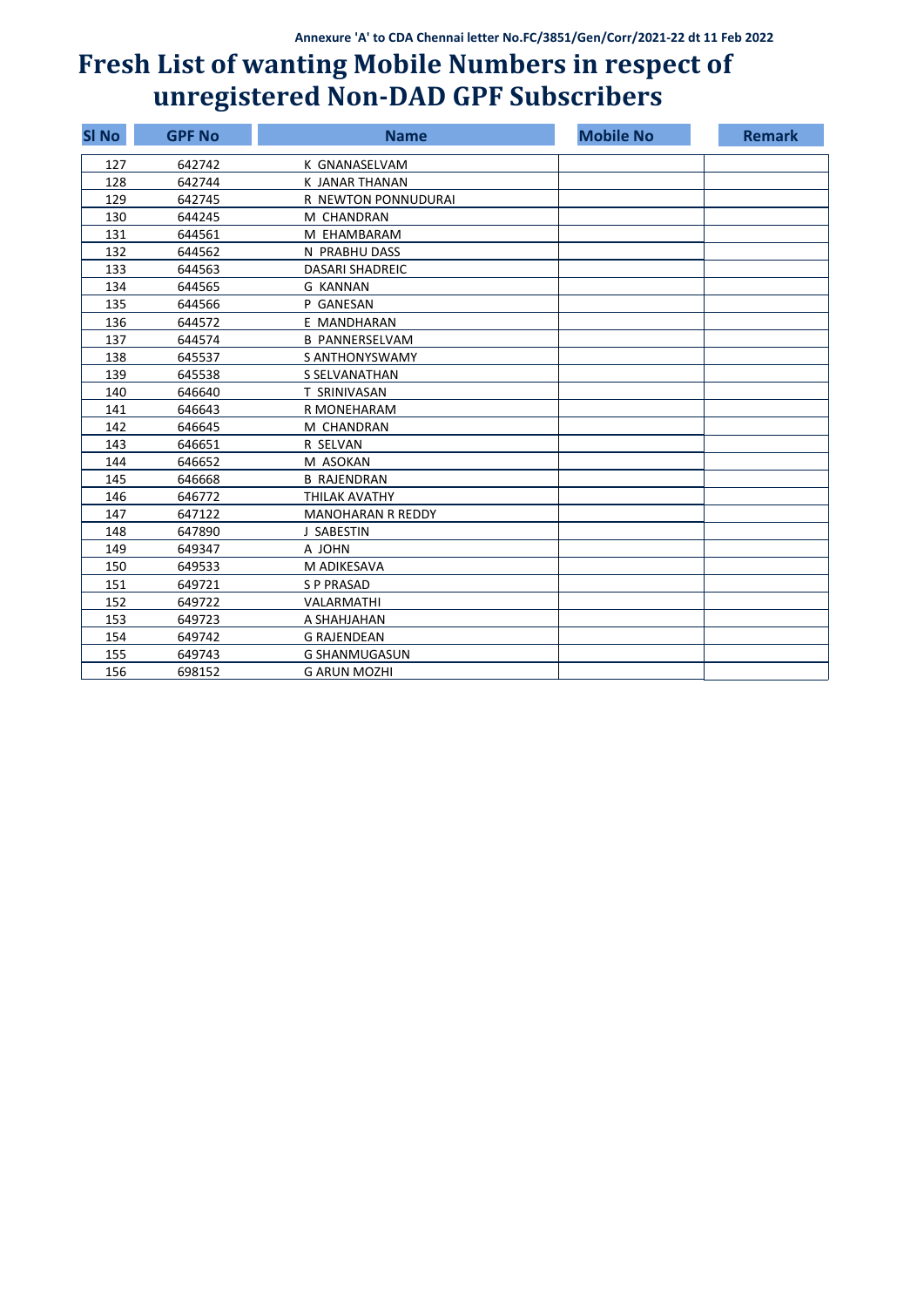| <b>SI No</b>       | <b>GPF No</b> | <b>Name</b>                             | <b>Mobile No</b> | <b>Remark</b> |
|--------------------|---------------|-----------------------------------------|------------------|---------------|
| UNIT CODE : $6225$ |               | <b>NAME OF THE UNIT: SHQ TRIVANDRUM</b> |                  |               |
|                    | 1406657       | C APPUKUTTAN NAIR                       |                  |               |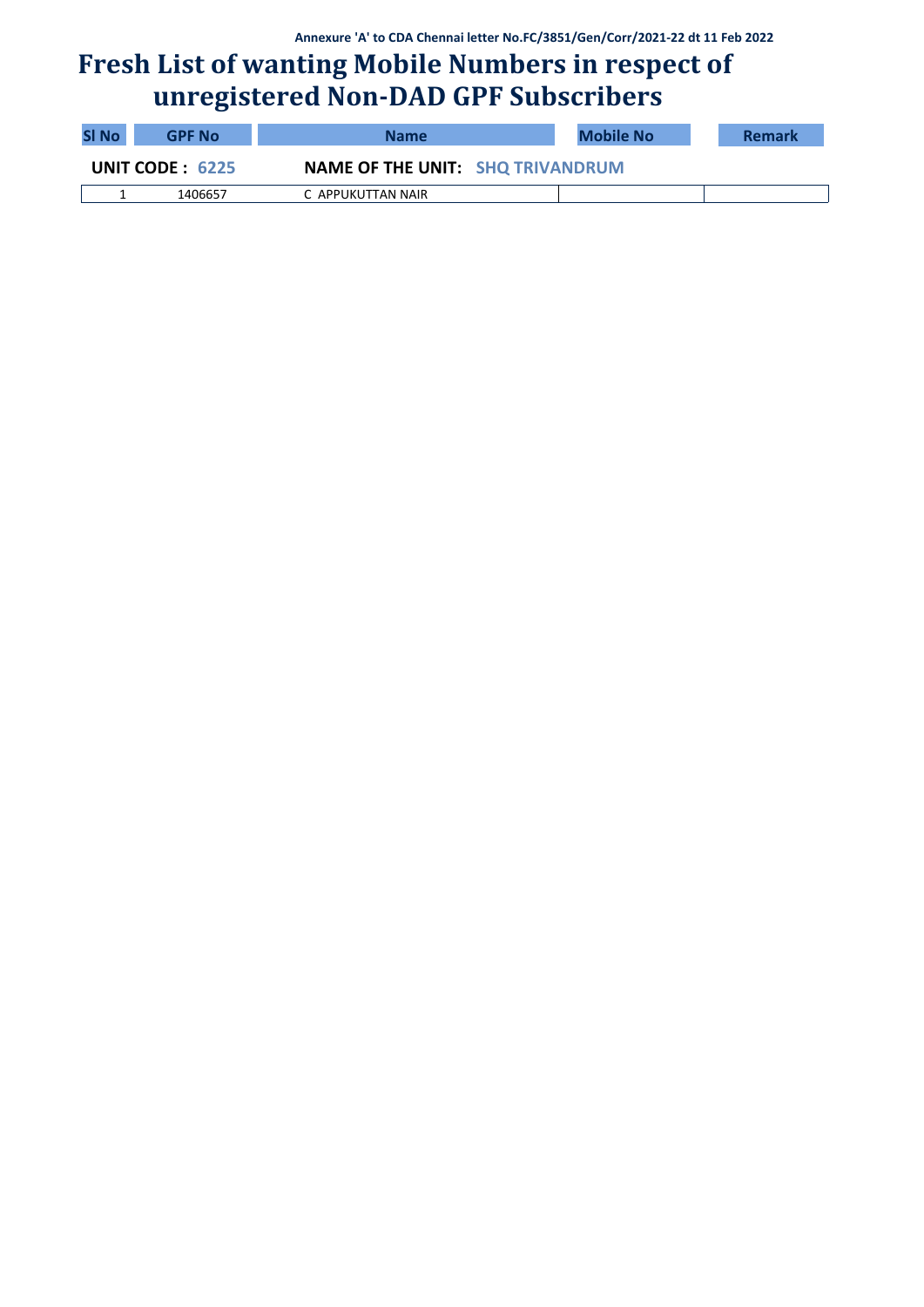| <b>SI No</b> | <b>GPF No</b>          | <b>Name</b>                                      | <b>Mobile No</b> | <b>Remark</b> |
|--------------|------------------------|--------------------------------------------------|------------------|---------------|
|              | <b>UNIT CODE: 7056</b> | <b>NAME OF THE UNIT: 231 TRANSIT CAMP MADRAS</b> |                  |               |
|              | 1400763                | KOTTIAUANDAN                                     |                  |               |
|              | 1582467                | K PURUSHOTAM                                     |                  |               |
|              | 646218                 | E MACHENDIRAN                                    |                  |               |
| 4            | 648764                 | J IUMAR KHALEEL                                  |                  |               |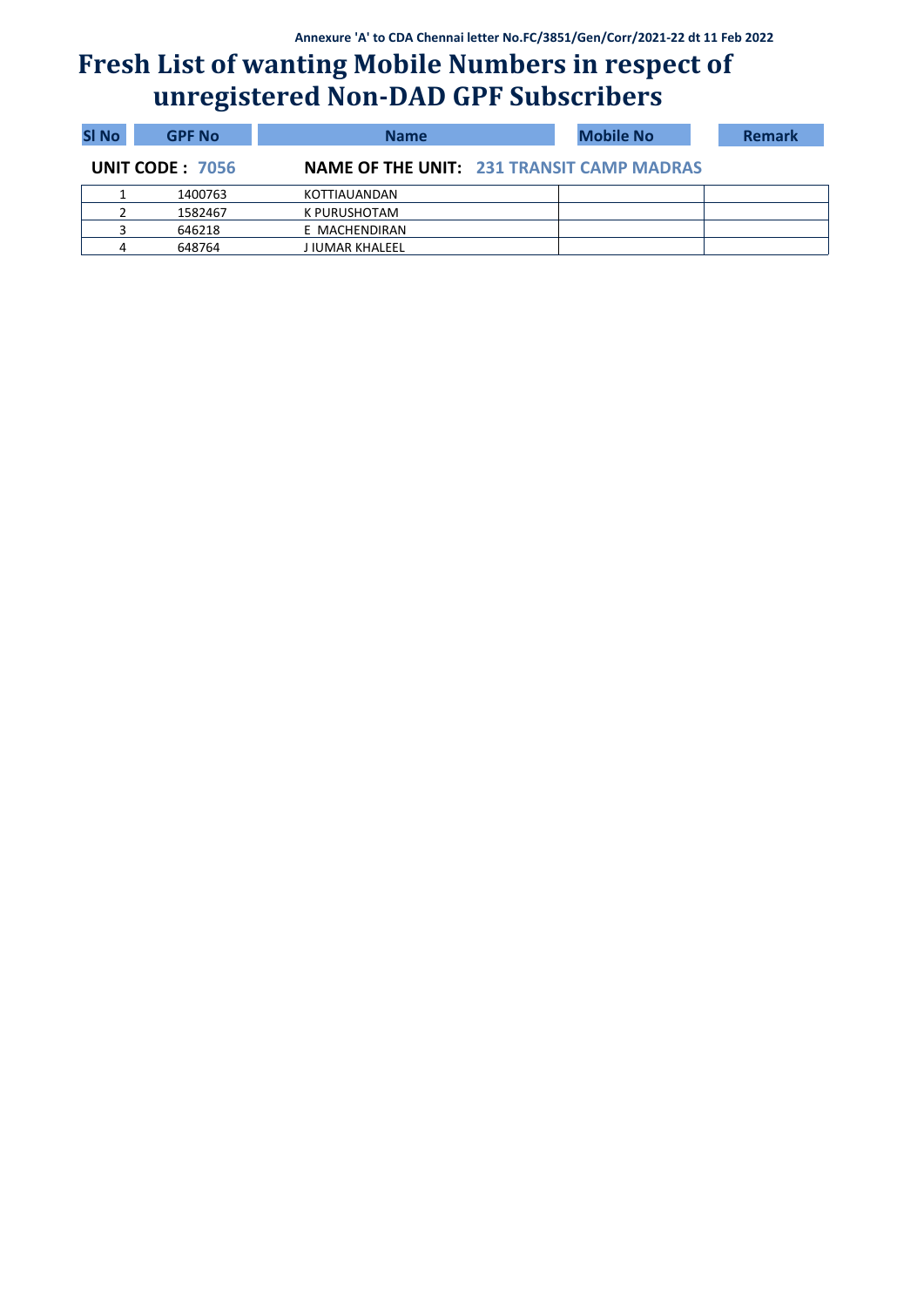| <b>SI No</b> | <b>GPF No.</b>         | <b>Name</b>              | <b>Mobile No</b>                                             | <b>Remark</b> |
|--------------|------------------------|--------------------------|--------------------------------------------------------------|---------------|
|              | <b>UNIT CODE: 7509</b> |                          | <b>NAME OF THE UNIT: ATNK &amp; K AREA SIGNAL COY MADRAS</b> |               |
|              | 1400397                | M MARI                   |                                                              |               |
|              | 1404236                | RAMA DEVI                |                                                              |               |
| 3            | 595470                 | AS MARYGAN               |                                                              |               |
| 4            | 633136                 | A JOHN BOSCO             |                                                              |               |
| 5            | 633140                 | <b>GERALDINE JULIANA</b> |                                                              |               |
| 6            | 633144                 | <b>KAUSER PARVEEN</b>    |                                                              |               |
|              | 633229                 | BALRAJ<br>К              |                                                              |               |
| 8            | 633539                 | LAXMAN<br>A              |                                                              |               |
| 9            | 637859                 | BHASKARAN                |                                                              |               |
| 10           | 641721                 | P KENNEDY                |                                                              |               |
| 11           | 641975                 | K RAJA                   |                                                              |               |
| 12           | 642911                 | <b>INDRA MOHAN KUMAR</b> |                                                              |               |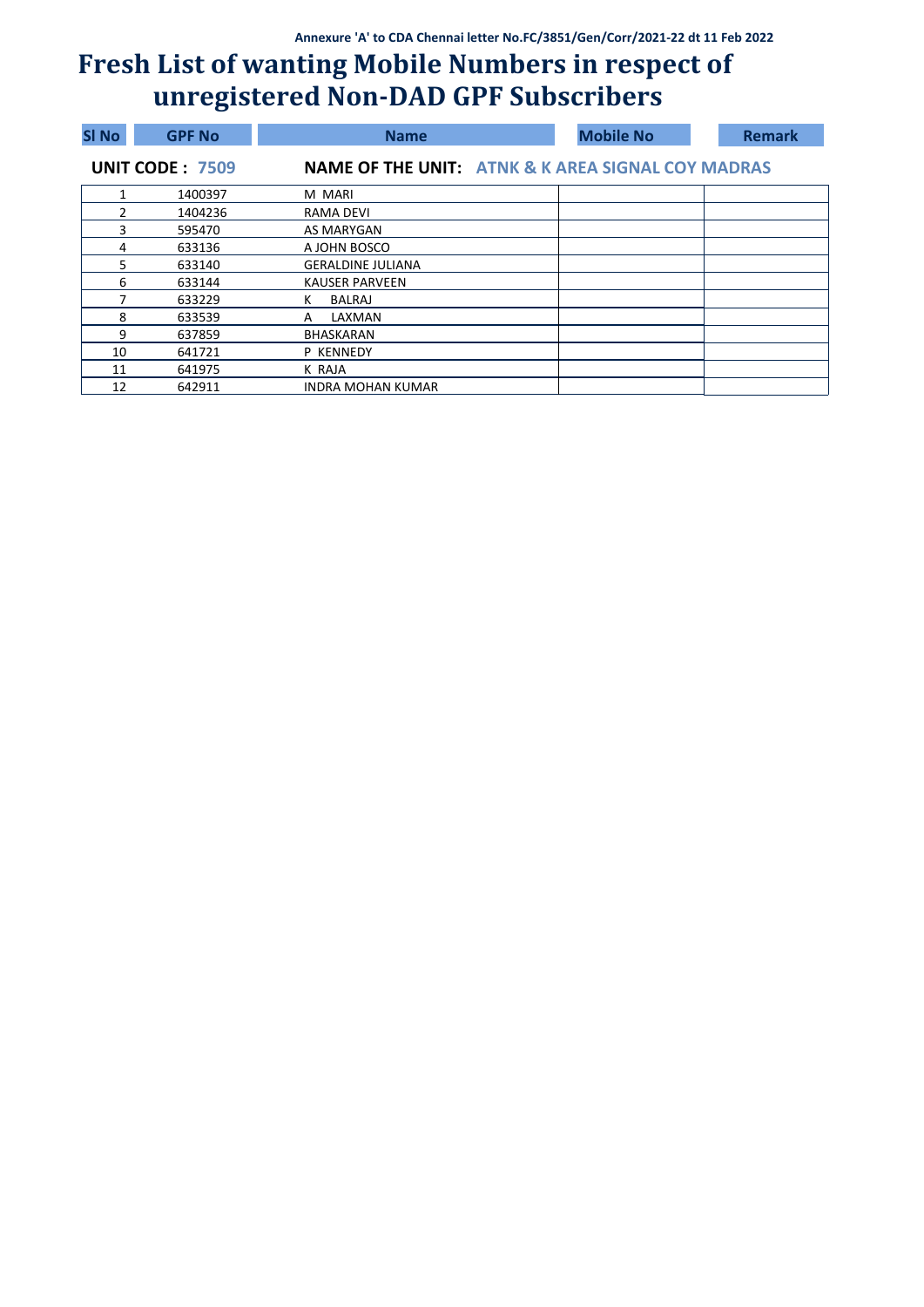| <b>SI No</b>    | <b>GPF No</b> | <b>Name</b> | <b>Mobile No</b>                                            | <b>Remark</b> |
|-----------------|---------------|-------------|-------------------------------------------------------------|---------------|
| UNIT CODE: 9002 |               |             | <b>NAME OF THE UNIT: 1 (K) BN NAVAL UNIT NCC TRIVANDRUM</b> |               |
|                 | 648245        | KV RAJAN    |                                                             |               |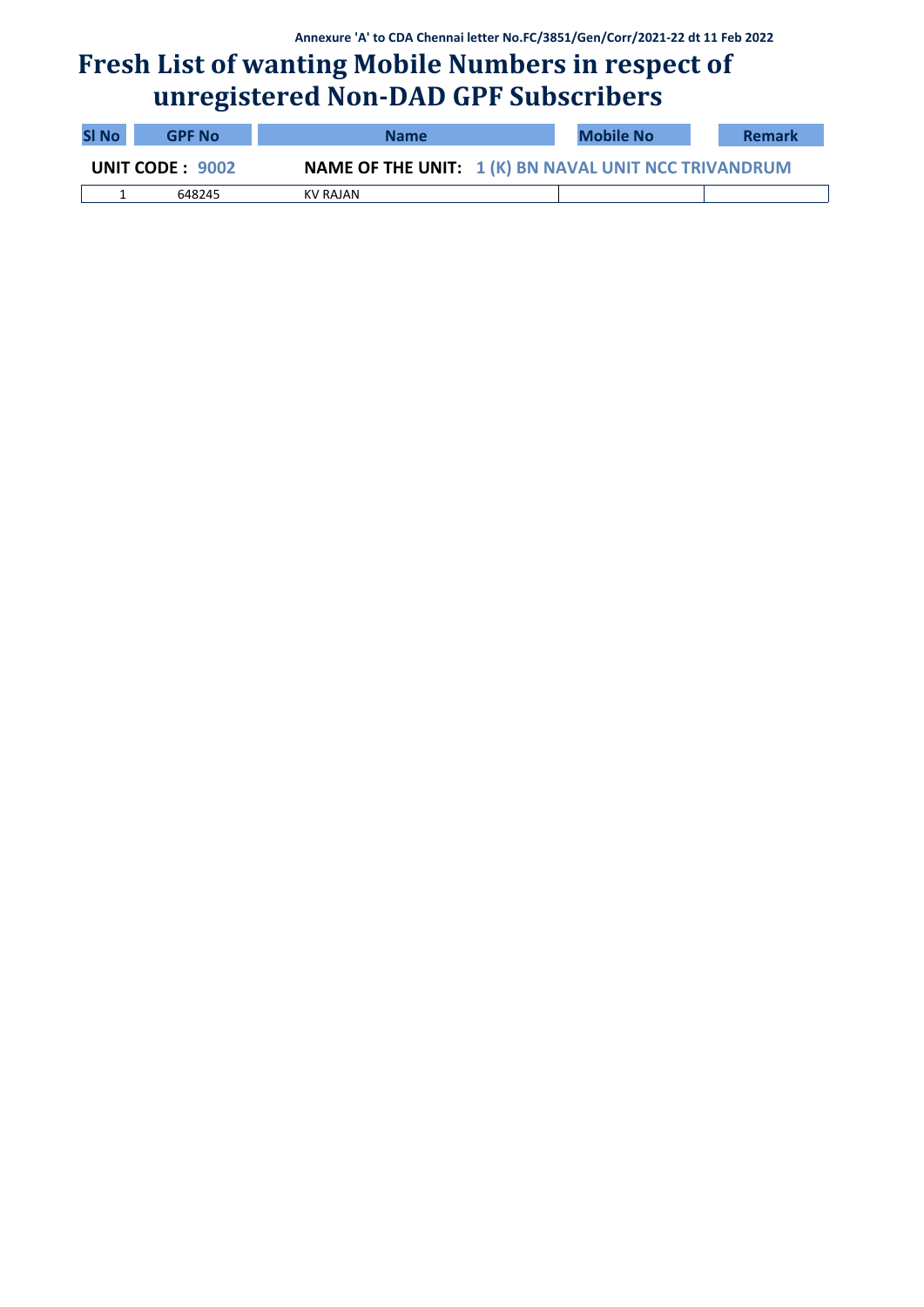| <b>SI No</b>   | <b>GPF No</b>          | <b>Name</b>                               | <b>Mobile No</b> | <b>Remark</b> |
|----------------|------------------------|-------------------------------------------|------------------|---------------|
|                | <b>UNIT CODE: 9170</b> | <b>NAME OF THE UNIT: GE (AF) TAMBARAM</b> |                  |               |
| 1              | 1057273                | RAMIAH KUMAR                              |                  |               |
| $\overline{2}$ | 1057847                | K SELVAM                                  |                  |               |
| 3              | 1063172                | PALANI ANDI                               |                  |               |
| 4              | 1064858                | DEENA DAYALAN                             |                  |               |
| 5              | 1068379                | NEELAKANDAN<br>R                          |                  |               |
| 6              | 1071786                | GANASAN<br>R                              |                  |               |
| $\overline{7}$ | 1075007                | <b>B RAMA MURTHY</b>                      |                  |               |
| 8              | 1075336                | K RAJENDRAN                               |                  |               |
| 9              | 1076096                | T MANOHARAN                               |                  |               |
| 10             | 1079705                | R C PILLAI                                |                  |               |
| 11             | 1081565                | S SUNDARESWARAN                           |                  |               |
| 12             | 1081886                | C GOVINDA SWAMY                           |                  |               |
| 13             | 1082351                | <b>CL NIRMALA</b>                         |                  |               |
| 14             | 1082633                | T SENGUTTUVAN                             |                  |               |
| 15             | 1082760                | AC ASHOKAN                                |                  |               |
| 16             | 1085966                | S SETHU                                   |                  |               |
| 17             | 1086758                | <b>G MANOHARAN</b>                        |                  |               |
| 18             | 1088890                | <b>HABIBUL RAHEMAN</b>                    |                  |               |
| 19             | 1090096                | E KUMAR                                   |                  |               |
| 20             | 1090713                | <b>B DEENADAYALAN</b>                     |                  |               |
| 21             | 1090718                | R SRINIVASAN                              |                  |               |
| 22             | 1090723                | R ARUNAGIRI                               |                  |               |
| 23             | 1090724                | <b>B VEERA RAGAVAN</b>                    |                  |               |
| 24             | 1092864                | <b>GHOUSIEAN BASHA</b>                    |                  |               |
| 25             | 1093098                | R RAMA KRISHNAN                           |                  |               |
| 26             | 1093309                | N NARARIMALA                              |                  |               |
| 27             | 1095050                | R JAYACHANDR SINGH                        |                  |               |
| 28             | 1098443                | A DEVADOSS                                |                  |               |
| 29             | 1374411                | E MAHENDRA RAJ                            |                  |               |
| 30             | 1374985                | S LOGANATHAN                              |                  |               |
| 31             | 1375613                | S LAKSHMI                                 |                  |               |
| 32             | 1375799                | A MUNI SWAMY                              |                  |               |
| 33             | 1376046                | GOPALAKRISHNAN VIJAYKUMAR                 |                  |               |
| 34             | 1376918                | <b>G NARASIMHAH</b>                       |                  |               |
| 35             | 1376998                | S TAMILSELVI                              |                  |               |
| 36             | 1377000                | R MALLIKA                                 |                  |               |
| 37             | 1379947                | S MOHAN                                   |                  |               |
| 38             | 1382108                | N RAMESH                                  |                  |               |
| 39             | 1382822                | M RAMDAS NAIK                             |                  |               |
| 40             | 1385852                | MOHANA SUNDARAM                           |                  |               |
| 41             | 1386321                | <b>G SIVA KUMAR</b>                       |                  |               |
| 42             | 1415992                | <b>S ANAND KUMAR</b>                      |                  |               |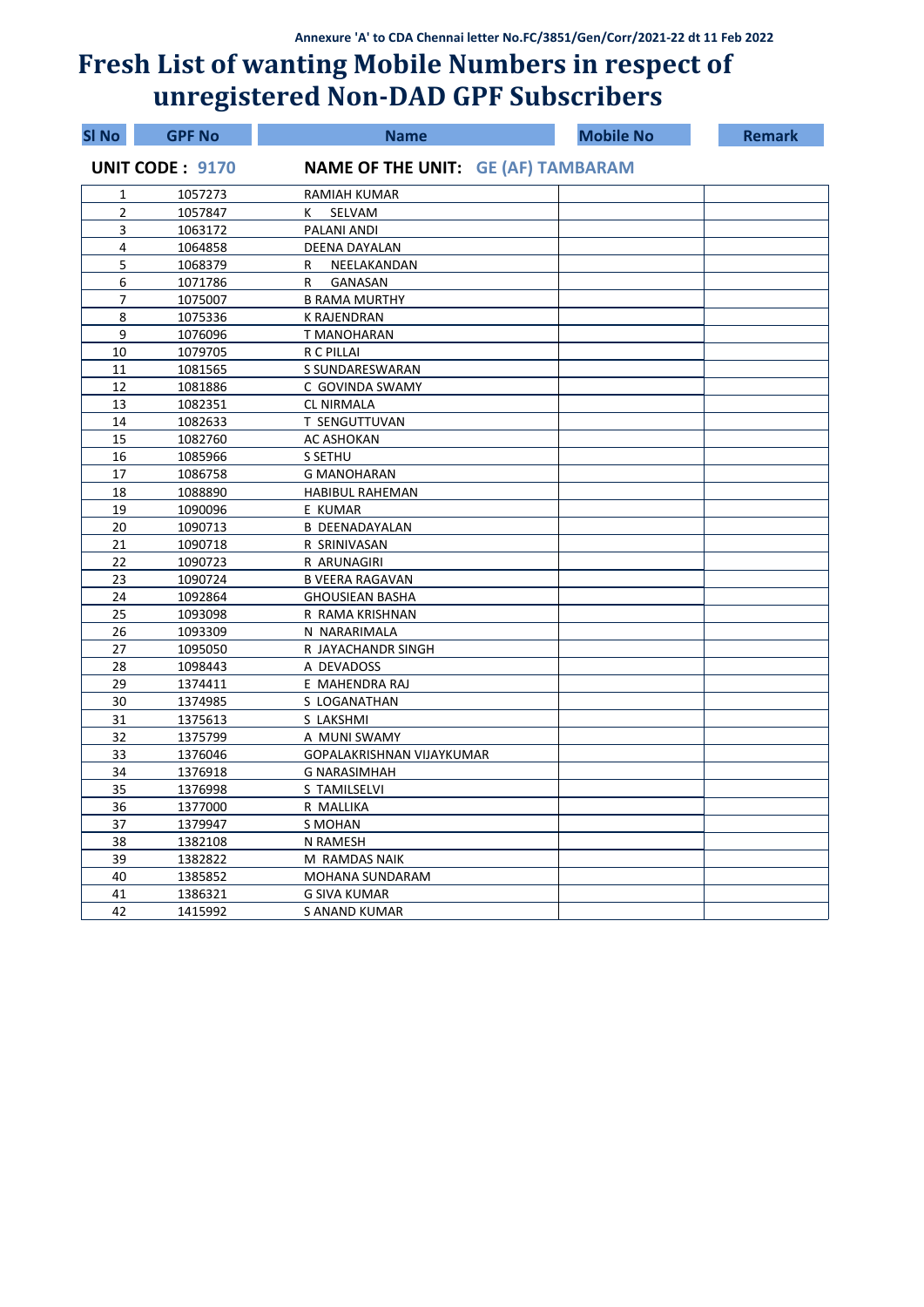| <b>SI No</b>                                                                         | <b>GPF No</b> | <b>Name</b>       |  | <b>Mobile No</b> |  | <b>Remark</b> |
|--------------------------------------------------------------------------------------|---------------|-------------------|--|------------------|--|---------------|
| <b>NAME OF THE UNIT: ATNK &amp; K AREA (PROVOST UNIT) CHENNAI</b><br>UNIT CODE: 9232 |               |                   |  |                  |  |               |
|                                                                                      | 1416675       | R VINO            |  |                  |  |               |
|                                                                                      | 633175        | SEKAR             |  |                  |  |               |
|                                                                                      | 644203        | Y KRUPANANDAN     |  |                  |  |               |
| 4                                                                                    | 644204        | <b>SAS NATHAN</b> |  |                  |  |               |
|                                                                                      | 649529        | A SUBRAMANIAM     |  |                  |  |               |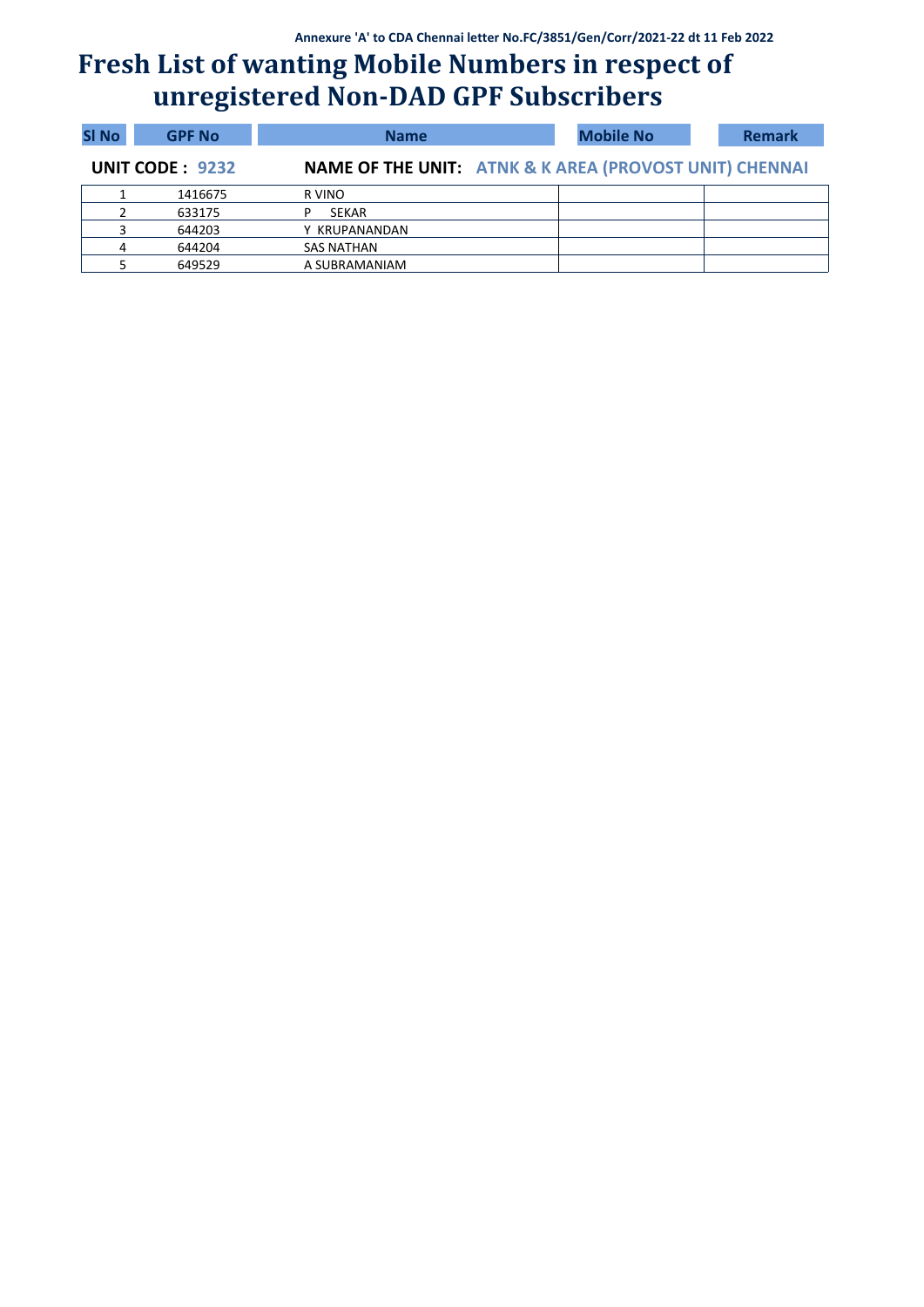| <b>SI No</b> | <b>GPF No</b>          | <b>Name</b>                                           | <b>Mobile No</b> | <b>Remark</b> |
|--------------|------------------------|-------------------------------------------------------|------------------|---------------|
|              | <b>UNIT CODE: 9286</b> | <b>NAME OF THE UNIT: VEH DEPOT WORKSHOP EME AVADI</b> |                  |               |
|              | 1080908                | LOGNATHAN NAGA RAJAN                                  |                  |               |
|              | 590870                 | S RAJA                                                |                  |               |
| 3            | 590873                 | C JAGASIRPIAN                                         |                  |               |
| 4            | 591337                 | N PANDIAN                                             |                  |               |
|              | 594745                 | K MASTHAN SAHIB                                       |                  |               |
| 6            | 598960                 | V NAGARAJAN                                           |                  |               |
|              | 599384                 | D PONNARASU                                           |                  |               |
| 8            | 599589                 | K ALEGESAN                                            |                  |               |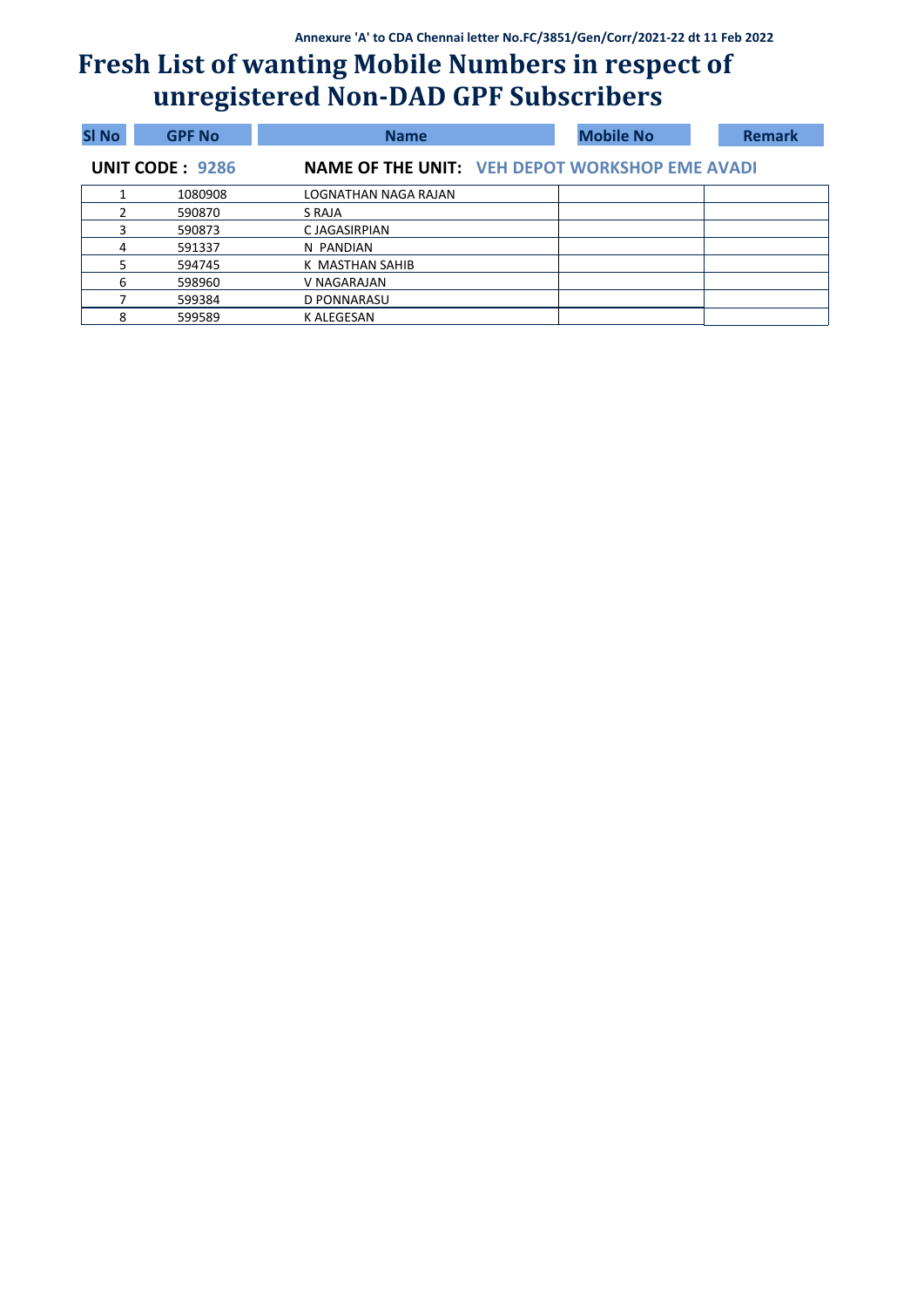| <b>SI No</b>    | <b>GPF No</b> | <b>Name</b>                                 | <b>Mobile No</b> | <b>Remark</b> |
|-----------------|---------------|---------------------------------------------|------------------|---------------|
| UNIT CODE: 9356 |               | <b>NAME OF THE UNIT: 122 INF BTN MADRAS</b> |                  |               |
|                 | 1407332       | LATHA C                                     |                  |               |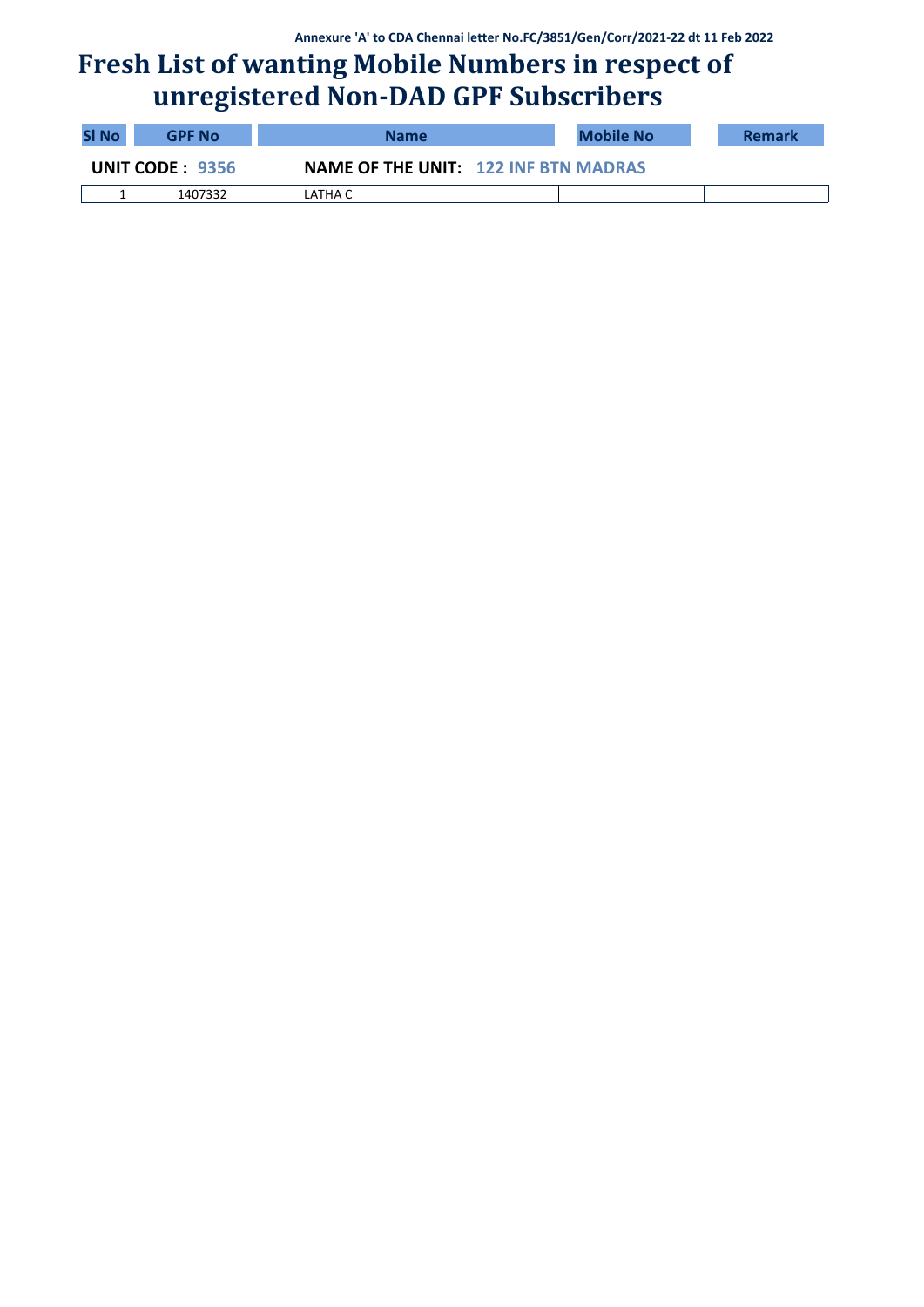| <b>SI No</b>    | <b>GPF No</b> | <b>Name</b>   | <b>Mobile No</b>                               | <b>Remark</b> |
|-----------------|---------------|---------------|------------------------------------------------|---------------|
| UNIT CODE: 9963 |               |               | <b>NAME OF THE UNIT: INS VENDURUTHY, KOCHI</b> |               |
|                 | 1400394       | <b>BINDUR</b> |                                                |               |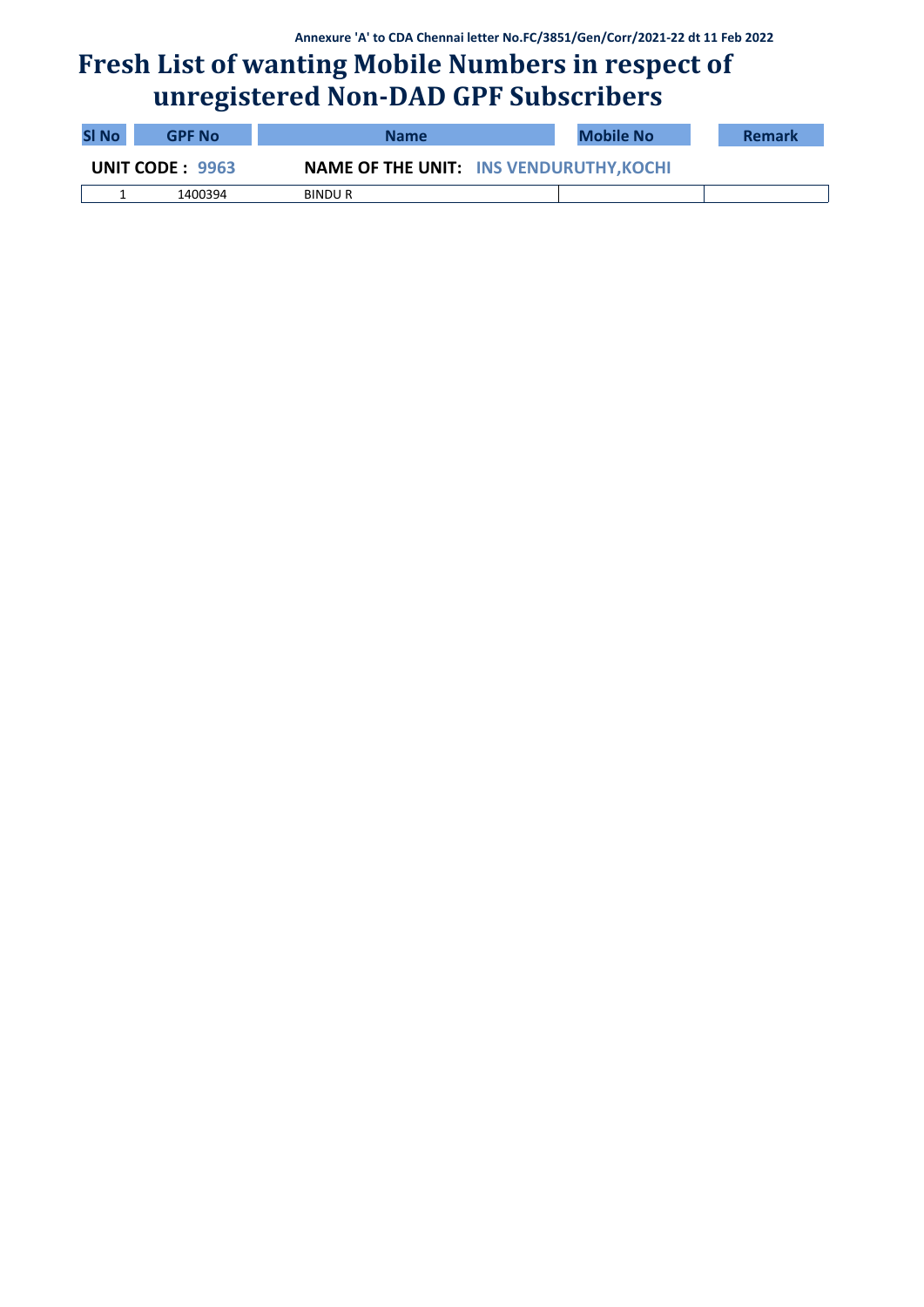| <b>SI No</b>  | <b>GPF No</b>           | <b>Name</b>                                        | <b>Mobile No</b> | <b>Remark</b> |
|---------------|-------------------------|----------------------------------------------------|------------------|---------------|
|               | <b>UNIT CODE: 10051</b> | <b>NAME OF THE UNIT: 772 A DSC ATT 2224 SQN AF</b> |                  |               |
|               | 1074147                 | <b>MUHAMMED ALI</b><br>P                           |                  |               |
| $\mathcal{P}$ | 1083300                 | AJITHA SREEKUMAR                                   |                  |               |
| 3             | 1089225                 | K RAMESH BABU                                      |                  |               |
| 4             | 1092831                 | H SUBHANI                                          |                  |               |
| 5             | 1096735                 | S ILAVZHAGAN                                       |                  |               |
| 6             | 1097382                 | TN JAYA                                            |                  |               |
|               | 1099666                 | AB KAMBLE                                          |                  |               |
| 8             | 1370181                 | K VIMALA                                           |                  |               |
| q             | 1379030                 | K RADHA KRISHNA                                    |                  |               |
| 10            | 1380111                 | <b>K SWAMY</b>                                     |                  |               |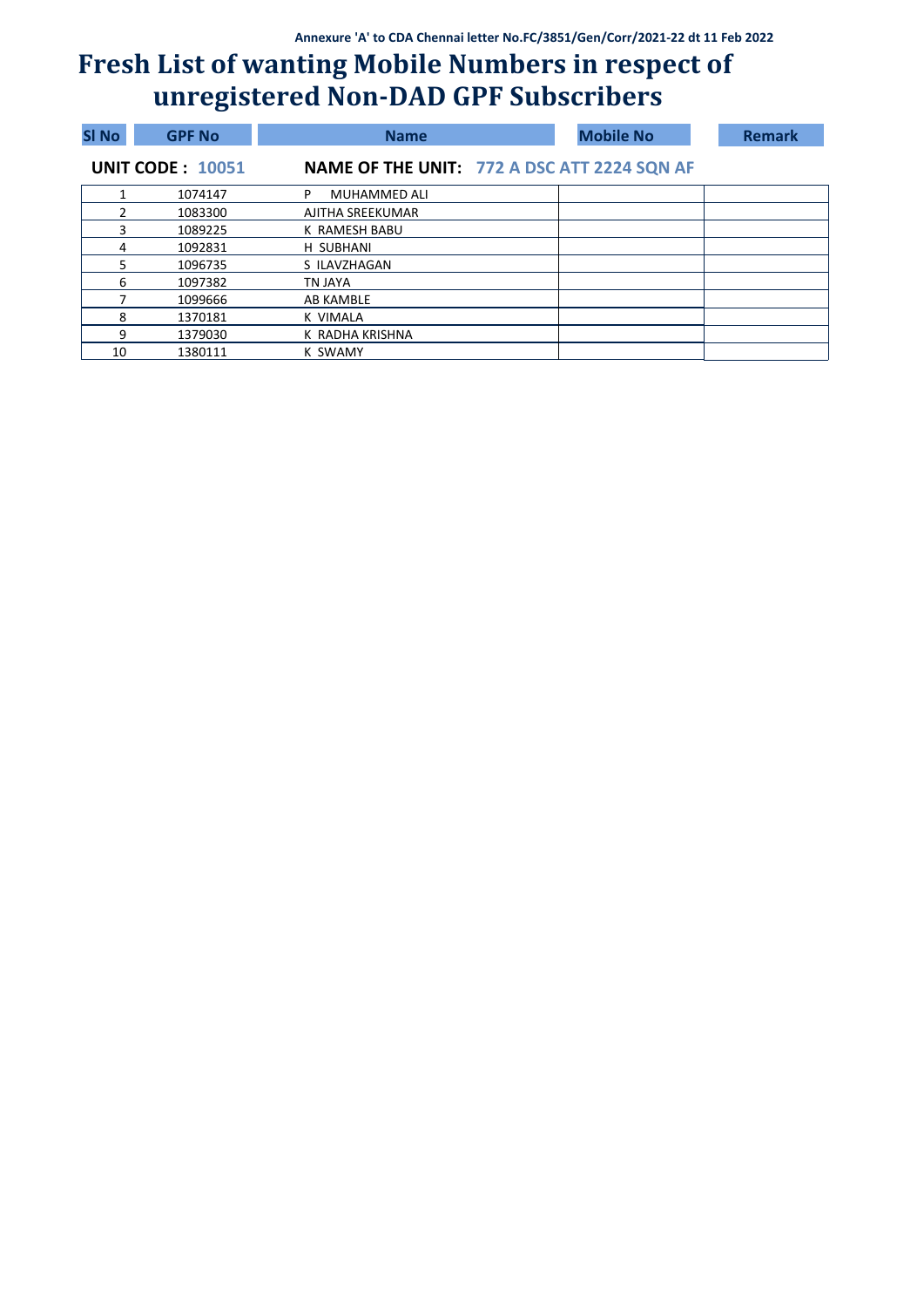| <b>SI No</b> | <b>GPF No</b>           | <b>Name</b>                                                | <b>Mobile No</b> | <b>Remark</b> |
|--------------|-------------------------|------------------------------------------------------------|------------------|---------------|
|              | <b>UNIT CODE: 10057</b> | NAME OF THE UNIT: 414 B DSC PLAT 200/202 PLT PL C/O 56 APO |                  |               |
|              | 1062920                 | <b>NAGAPPAN</b><br>A                                       |                  |               |
| 2            | 1064846                 | ARUMUGAM<br>м                                              |                  |               |
| 3            | 1079311                 | T M VISWANATHAN                                            |                  |               |
| 4            | 1080077                 | K S USHA                                                   |                  |               |
| 5            | 1080656                 | P RAMA CHANDRAN                                            |                  |               |
| 6            | 1084183                 | <b>B GIDDAIAH</b>                                          |                  |               |
| 7            | 1084698                 | KK ABOOT BACKER                                            |                  |               |
| 8            | 1085968                 | <b>SENGOL</b>                                              |                  |               |
| 9            | 1087958                 | P SELVARAJ                                                 |                  |               |
| 10           | 1098611                 | M KOSIN                                                    |                  |               |
| 11           | 1372520                 | T RAJENDRAN                                                |                  |               |
| 12           | 1374711                 | V THANGAVOLU                                               |                  |               |
| 13           | 1378450                 | VJ DAMODARAN                                               |                  |               |
| 14           | 1383107                 | K KARUPPUSHAMY                                             |                  |               |
| 15           | 1385873                 | C MARUTHA CHALA MURTHY                                     |                  |               |